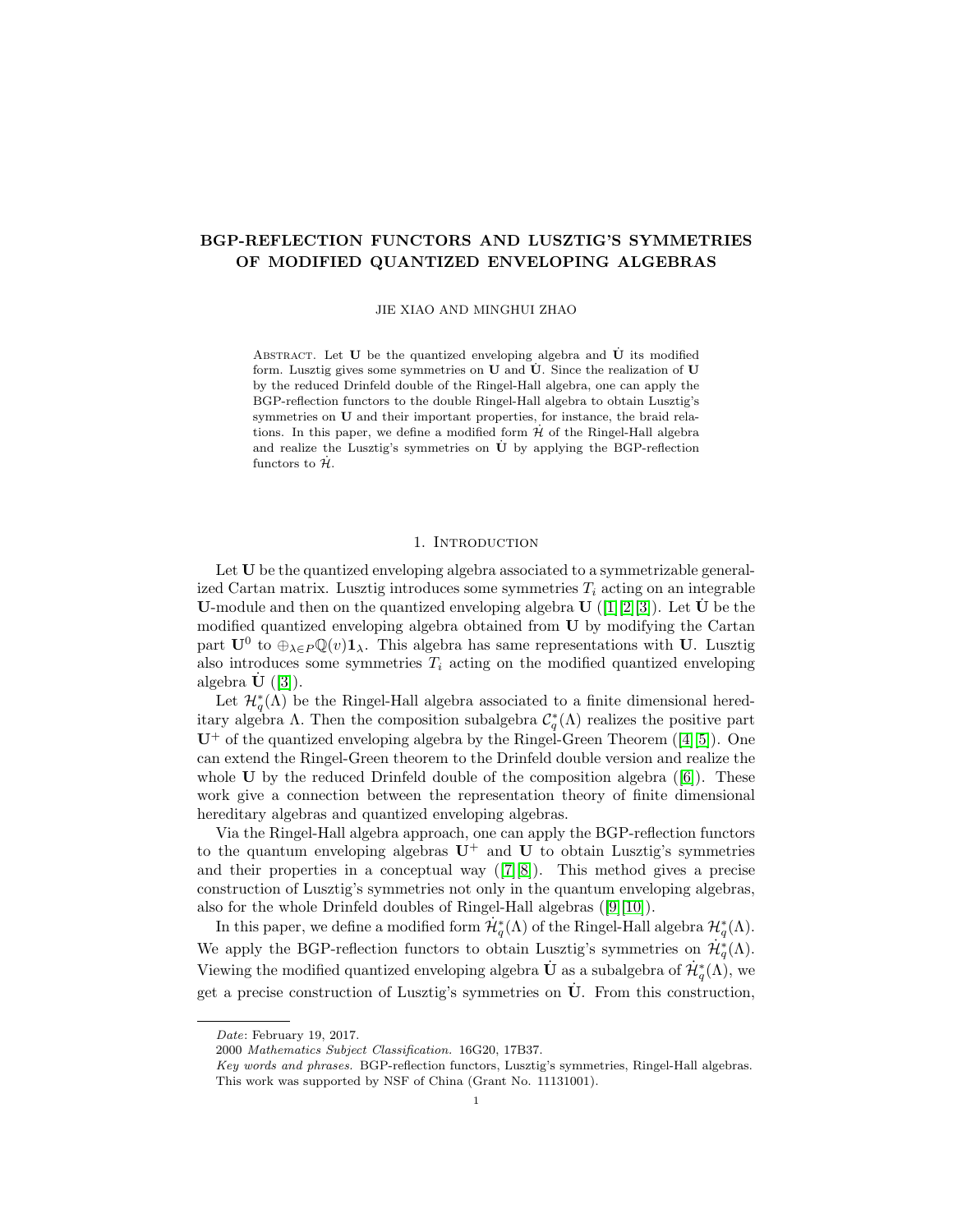we can obtain important properties of Lusztig's symmetries, for instance, the braid relations.

In Section 2, we first give the basic notation of quantized enveloping algebras and modified quantized enveloping algebras; then we recall the definition of Lusztig's symmetries on  $U$  and  $\dot{U}$ . In Section 3, we recall the definition of the Ringel-Hall algebra  $\mathcal{H}^*_{q}(\Lambda)$  and define a modified form  $\mathcal{H}^*_{q}(\Lambda)$  of it. In Section 4, we recall the BGP-reflection functors and define the corresponding maps from  $\dot{\mathcal{H}}_q^*(\Lambda)$  to  $\dot{\mathcal{H}}_q^*(\sigma_i\Lambda)$  induced by them. We prove in Section 6 that these maps induce algebra isomorphisms from U to itself, which coincide to the Lusztig's symmetries on U and satisfy the braid relations. In Section 5, we define Lusztig's symmetries on  $\dot{\mathcal{H}}_q^*(\Lambda)$ and find the precise relation between these symmetries and the maps induced by the BGP-reflection functors.

### 2. Quantized enveloping algebras and their modified forms

2.1. **Quantized enveloping algebras.** Denote by  $\mathbb Q$  the field of rational numbers and Z the ring of integers. Let I be a finite index set with  $|I| = n$  and  $A = (a_{ij})_{i,j\in I}$ be a generalized Cartan matrix. Denote by  $r(A)$  the rank of A. Let  $P^{\vee}$  be a free abelian group of rank  $2n-r(A)$  with a Z-basis  $\{h_i | i \in I\} \cup \{d_s | s = 1, \ldots, n-r(A)\}\$ and  $\mathfrak{h} = \mathbb{Q} \otimes_{\mathbb{Z}} P^{\vee}$  be the  $\mathbb{Q}$ -linear space spanned by  $P^{\vee}$ . We call  $P^{\vee}$  the dual weight lattice and  $\mathfrak h$  the Cartan subalgebra. We also define the weight lattice to be  $P = {\lambda \in \mathfrak{h}^* | \lambda(P^{\vee}) \subset \mathbb{Z}}.$ 

Set  $\Pi^{\vee} = \{h_i | i \in I\}$  and choose a linearly independent subset  $\Pi = \{\alpha_i | i \in I\} \subset$  $\mathfrak{h}^*$  satisfying  $\alpha_j(h_i) = a_{ij}$  and  $\alpha_j(d_s) = 0$  or 1 for  $i, j \in I$ ,  $s = 1, \ldots, n - \text{rank}A$ . The elements of  $\Pi$  are called simple roots, and the elements of  $\Pi^{\vee}$  are called simple coroots. The quintuple  $(A, \Pi, \Pi^{\vee}, P, P^{\vee})$  is called a Cartan datum associated with the generalized Cartan matrix  $A$ . Let  $W$  be the Weyl group generated by simple reflections  $s_i$  for all  $i \in I$ . There exists a bilinear form  $(-, -)$  on  $\mathfrak{h}^*$  ([\[11\]](#page-23-10)).

We recall the definition of the quantized enveloping algebras. Assume that  $A =$  $(a_{ij})_{i,j\in I}$  is a symmetrizable generalized Cartan matrix and  $D = \text{diag}(\varepsilon_i | i \in I)$  is its symmetrizing matrix.

Fix an indeterminate v. For  $n \in \mathbb{Z}$ , we set

$$
[n]_v = \frac{v^n - v^{-n}}{v - v^{-1}},
$$

and  $[0]_v! = 1$ ,  $[n]_v! = [n]_v[n-1]_v \cdots [1]_v$  for  $n \in \mathbb{Z}_{>0}$ . For nonnegative integers  $m \geq n \geq 0$ , the analogues of binomial coefficients are given by

$$
\left[\frac{m}{n}\right]_v = \frac{[m]_v!}{[n]_v![m-n]_v!}.
$$

Then  $[n]_v$  and  $\left[\begin{array}{c}m\\n\end{array}\right]_v$  are elements of the field  $\mathbb{Q}(v)$ .

The quantized enveloping algebra U associated with a Cartan datum  $(A, \Pi, \Pi^{\vee}, P, P^{\vee})$ is an associative algebra over  $\overline{\mathbb{Q}}(v)$  with 1 generated by the elements  $E_i, F_i(i \in I)$ and  $K_{\mu}(\mu \in P^{\vee})$  subject to the following relations:

(1) 
$$
K_0 = 1, K_\mu K_{\mu'} = K_{\mu + \mu'}
$$
 for all  $\mu, \mu' \in P^{\vee}$ ;

(2) 
$$
K_{\mu} E_i K_{-\mu} = v^{\alpha_i(\mu)} E_i \text{ for all } i \in I, \mu \in P^{\vee};
$$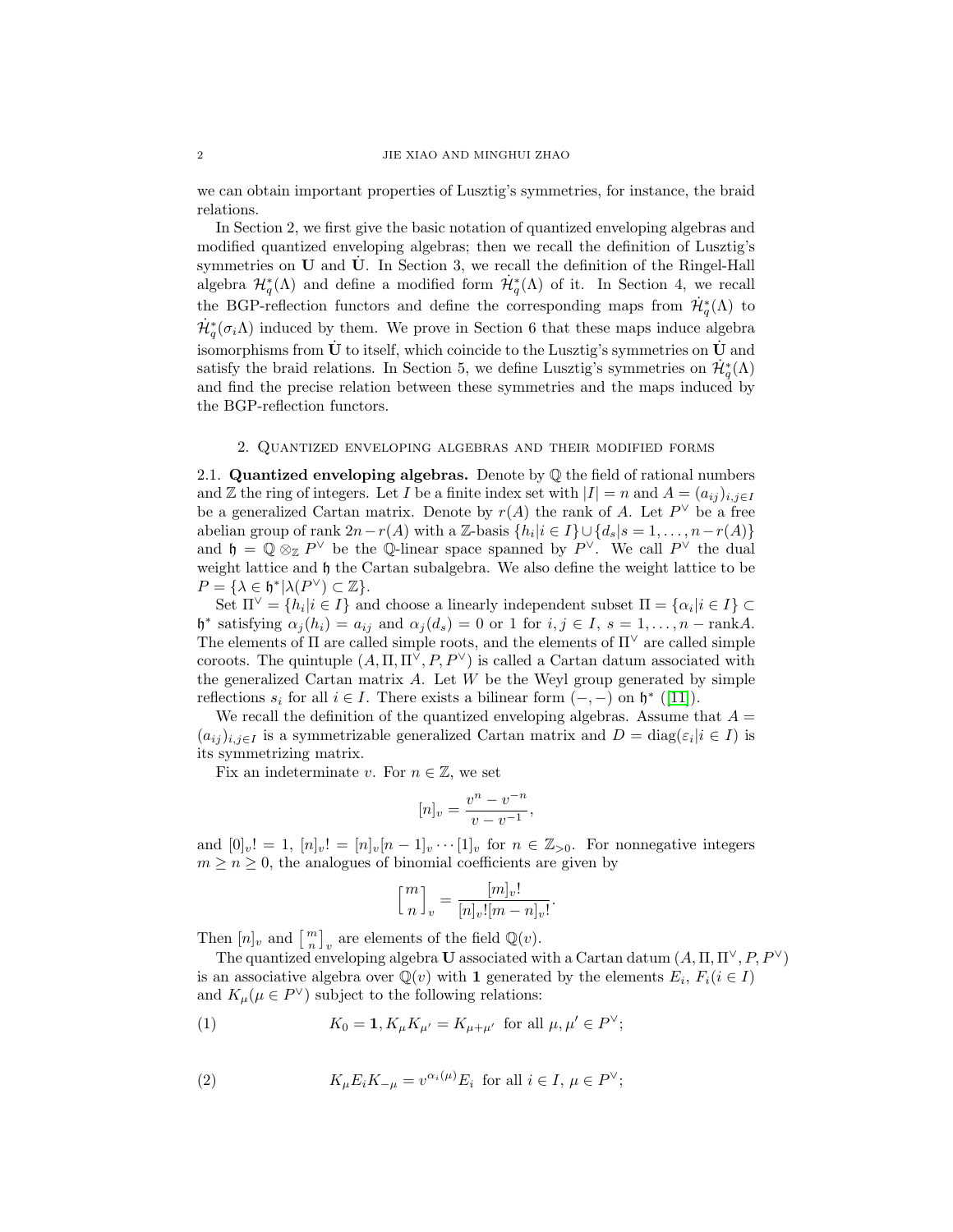(3) 
$$
K_{\mu}F_{i}K_{-\mu} = v^{-\alpha_{i}(\mu)}E_{i} \text{ for all } i \in I, \mu \in P^{\vee};
$$

(4) 
$$
E_i F_j - F_j E_i = \delta_{ij} \frac{\tilde{K}_i - \tilde{K}_{-i}}{v_i - v_i^{-1}} \text{ for all } i, j \in I;
$$

for  $i \neq j$ , setting  $b = 1 - a_{ij}$ ,

(5) 
$$
\sum_{k=0}^{b} (-1)^{k} E_{i}^{(k)} E_{j} E_{i}^{(b-k)} = 0;
$$

for  $i \neq j$ , setting  $b = 1 - a_{ij}$ ,

(6) 
$$
\sum_{k=0}^{b} (-1)^{k} F_{i}^{(k)} F_{j} F_{i}^{(b-k)} = 0.
$$

Here,  $\tilde{K}_{\nu} = \prod_{i \in I} K_{\varepsilon_i \nu_i h_i}$  for  $\nu = \sum_{i \in I} \nu_i h_i$ ,  $v_i = v^{\varepsilon_i}$  and  $E_i^{(n)} = E_i^n / [n]_{v_i}!$ ,  $F_i^{(n)} =$  $F_i^n/[n]_{v_i}!$ .

Let  $\mathbf{U}^+$  (resp.  $\mathbf{U}^-$ ) be the subalgebra of U generated by the elements  $E_i$  (resp.  $F_i$ ) for  $i \in I$ , and let  $\mathbf{U}^0$  be the subalgebra of  $\mathbf{U}$  generated by  $K_{\mu}$  for  $\mu \in P^{\vee}$ . We know that the quantized enveloping algebra has the triangular decomposition

$$
\mathbf{U}\cong \mathbf{U}^-\otimes \mathbf{U}^0\otimes \mathbf{U}^+.
$$

Let **f** be the associative algebra defined by Lusztig in [\[3\]](#page-23-2), which is generated by  $\theta_i$  ( $i \in I$ ) subject to the following relations

$$
\sum_{k=0}^{b} (-1)^{k} \theta_{i}^{(k)} \theta_{j} \theta_{i}^{(b-k)} = 0,
$$

where  $i \neq j$ ,  $b = 1 - a_{ij}$  and  $\theta_i^{(n)} = \theta_i^n / [n]_{v_i}!$ . There exist well-defined  $\mathbb{Q}(v)$ -algebra monomorphisms  $f \to U(x \mapsto x^+)$  and  $f \to U(x \mapsto x^-)$  with image  $U^+$  and  $U^$ respectively satisfying  $E_i = \theta_i^+$  and  $F_i = \theta_i^-$ .

2.2. Modified quantized enveloping algebras. Let us recall the definition of the modified form  $U$  of  $U$  in [\[3\]](#page-23-2).

If  $\lambda', \lambda'' \in P$ , we set

$$
{}_{\lambda'}\mathbf{U}_{\lambda''}=\mathbf{U}/\left(\sum_{\mu\in P^{\vee}}(K_{\mu}-v^{\lambda'(\mu)})\mathbf{U}+\sum_{\mu\in P^{\vee}}\mathbf{U}(K_{\mu}-v^{\lambda''(\mu)})\right).
$$

Let  $\pi_{\lambda',\lambda''}: \mathbf{U} \to_{\lambda'} \mathbf{U}_{\lambda''}$  be the canonical projection and

$$
\dot{\mathbf{U}} = \bigoplus_{\lambda',\lambda'' \in P} {}_{\lambda'}\mathbf{U}_{\lambda''}.
$$

Consider the weight space decomposition  $\mathbf{U} = \bigoplus_{\beta} \mathbf{U}(\beta)$ , where  $\beta$  runs through  $\mathbb{Z}I$ and  $\mathbf{U}(\beta) = \{x \in \mathbf{U} | K_{\mu} x K_{\mu}^{-1} = v^{\beta(\mu)} x$  for all  $\mu \in P^{\vee} \}$ . The image of summands  $\mathbf{U}(\beta)$  under  $\pi_{\lambda',\lambda''}$  form the weight space decomposition  $_{\lambda'}\mathbf{U}_{\lambda''} = \bigoplus_{\beta\lambda'}\mathbf{U}_{\lambda''}(\beta)$ . Note that  $\chi(\mathbf{U}_{\lambda''}(\beta)) = 0$  unless  $\lambda' - \lambda'' = \beta$ .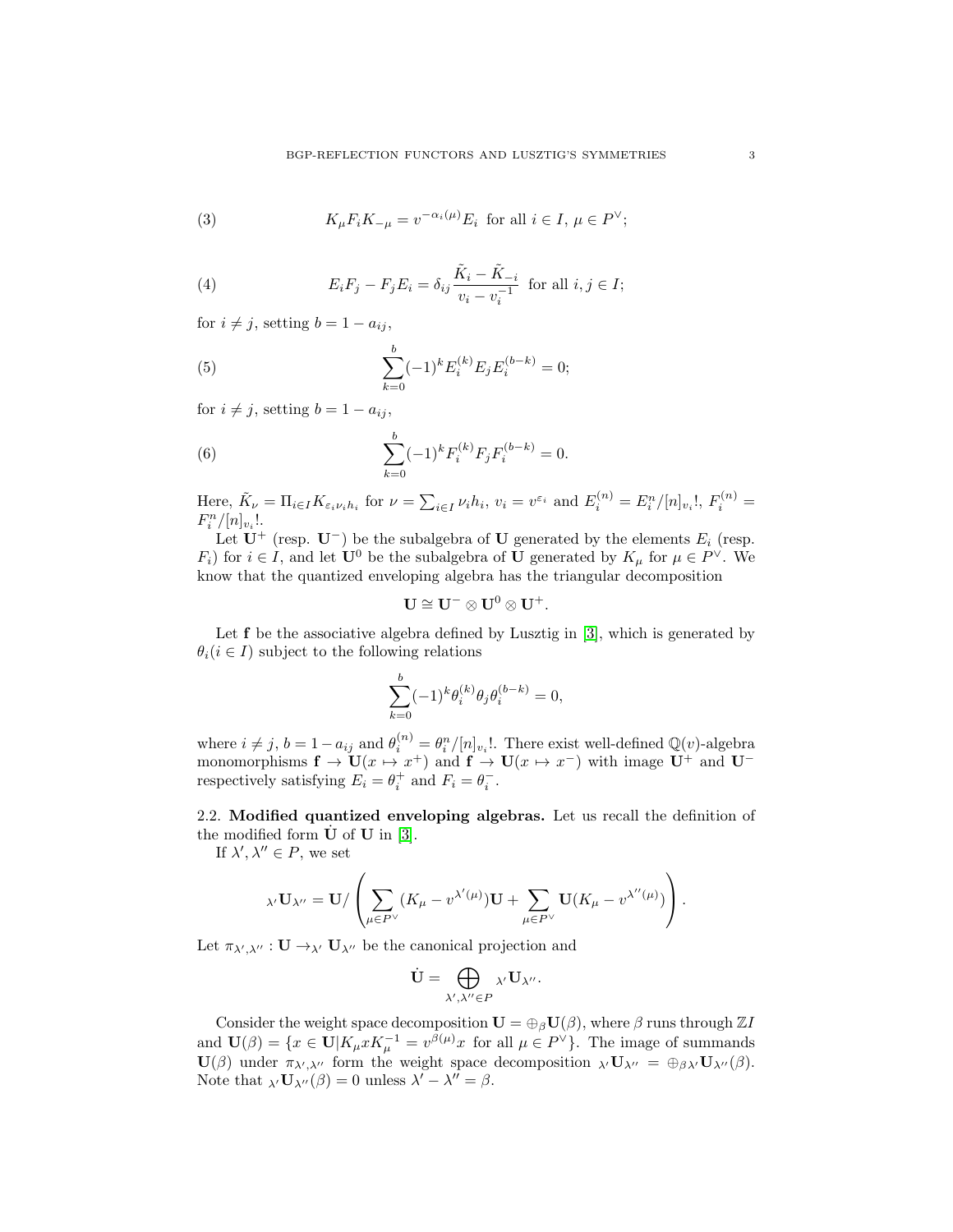There is a natural associative  $\mathbb{Q}(v)$ -algebra structure on  $\dot{\mathbf{U}}$  inherited from that of U. It is defined as follows: for any  $\lambda'_1, \lambda''_1, \lambda'_2, \lambda''_2 \in P$ ,  $\beta_1, \beta_2 \in \mathbb{Z}I$  such that  $\lambda'_1 - \lambda''_1 = \beta_1, \lambda'_2 - \lambda''_2 = \beta_2$  and any  $x \in \mathbf{U}(\beta_1), y \in \mathbf{U}(\beta_2)$ ,

$$
\pi_{\lambda'_1, \lambda''_1}(x)\pi_{\lambda'_2, \lambda''_2}(y) = \begin{cases} \pi_{\lambda'_1, \lambda''_2}(xy) & \text{if } \lambda''_1 = \lambda'_2 \\ 0 & \text{otherwise} \end{cases}.
$$

Let  $\mathbf{1}_{\lambda} = \pi_{\lambda,\lambda}(1)$ , where 1 is the unit element of U. Then they satisfy  $\mathbf{1}_{\lambda}\mathbf{1}_{\lambda'} =$  $\delta_{\lambda,\lambda'}\mathbf{1}_{\lambda}$ . In general, there is no unit element in the algebra  $\dot{\mathbf{U}}$ . However the family  $(1_\lambda)_{\lambda \in P}$  can be regarded locally as the unit element in  $\dot{\mathbf{U}}$ .

Note that  $\chi \cdot \mathbf{U}_{\lambda''} = \mathbf{1}_{\lambda'} \dot{\mathbf{U}} \mathbf{1}_{\lambda''}$ . We define  $\dot{\mathbf{U}} \mathbf{1}_{\lambda} = \bigoplus_{\lambda' \in P} \mathbf{1}_{\lambda'} \dot{\mathbf{U}} \mathbf{1}_{\lambda}$ . Then  $\dot{\mathbf{U}} =$  $\oplus_{\lambda\in P} \dot{\mathbf{U}}\mathbf{1}_{\lambda}.$ 

2.3. Lusztig's symmetries on U. In  $[3]$ , Lusztig introduces some symmetries on U, which is now called Lusztig's symmetries.

Fix  $i \in I$ . Define  $T_i : U \to U$  on the generators as follows:

$$
T_i(E_i) = -F_i \tilde{K}_i, T_i(F_i) = -\tilde{K}_{-i} E_i;
$$
  
\n
$$
T_i(E_j) = \sum_{r+s=-\alpha_j(h_i)} (-1)^r v_i^{-r} E_i^{(s)} E_j E_i^{(r)} \text{ for } j \neq i;
$$
  
\n
$$
T_i(F_j) = \sum_{r+s=-\alpha_j(h_i)} (-1)^r v_i^r F_i^{(r)} F_j F_i^{(s)} \text{ for } j \neq i;
$$
  
\n
$$
T_i(K_\mu) = K_{\mu-\alpha_i(\mu)h_i}.
$$

Lusztig also introduces symmetries  $T_i: \dot{\mathbf{U}} \to \dot{\mathbf{U}}$  induced by the symmetries on U. We write the following formulas:

$$
T_i(E_i \mathbf{1}_{\lambda}) = -v_i^{-\lambda(h_i)} F_i \mathbf{1}_{s_i \lambda};
$$
  
\n
$$
T_i(F_i \mathbf{1}_{\lambda}) = -v_i^{-(2-\lambda(h_i))} E_i \mathbf{1}_{s_i \lambda};
$$
  
\n
$$
T_i(E_j \mathbf{1}_{\lambda}) = \sum_{r+s=-\alpha_j(h_i)} (-1)^r v_i^{-r} E_i^{(s)} E_j E_i^{(r)} \mathbf{1}_{s_i \lambda} \text{ for } j \neq i;
$$
  
\n
$$
T_i(F_j \mathbf{1}_{\lambda}) = \sum_{r+s=-\alpha_j(h_i)} (-1)^r v_i^r F_i^{(r)} F_j F_i^{(s)} \mathbf{1}_{s_i \lambda} \text{ for } j \neq i.
$$

#### 3. Ringel-Hall algebras and their modified form

3.1. Ringel-Hall algebras. In this subsection, we recall the definition of Ringel-Hall algebras, following the notations in [\[12\]](#page-23-11), [\[8\]](#page-23-7) and [\[10\]](#page-23-9).

Let k be a finite field and  $\Lambda$  be a finite dimensional hereditary k-algebra. Ac-cording to [\[12\]](#page-23-11), we can identity  $\Lambda$  with the tensor algebra of a k-species. A valued graph  $(\Gamma, \mathbf{d})$  is a finite set  $\Gamma$  together with nonnegative integers  $d_{ij}$  for all  $i, j \in \Gamma$ such that  $d_{ii} = 0$  and there exist positive integers  $\{\varepsilon_i\}_{i \in \Gamma}$  satisfying

$$
d_{ij}\varepsilon_j = d_{ji}\varepsilon_i \text{ for } i, j \in \Gamma.
$$

Given a Cartan datum  $(A, \Pi, \Pi^{\vee}, P, P^{\vee})$ , there is a valued graph  $(\Gamma, d)$  corresponding to it.

An orientation  $\Omega$  of a valued graph  $(\Gamma, d)$  is given by an order on each edge  ${i, j}$ , which is indicated by an arrow  $i \rightarrow j$ . We call  $Q = (\Gamma, \mathbf{d}, \Omega)$  a valued quiver.

We assume that  $Q = (\Gamma, \mathbf{d}, \Omega)$  is connected and contains no cycles. Let  $S =$  $(F_i, i M_j)_{i,j \in \Gamma}$  be a reduced k-species of type Q, that is, for all  $i, j \in \Gamma$ ,  $i M_j$  is an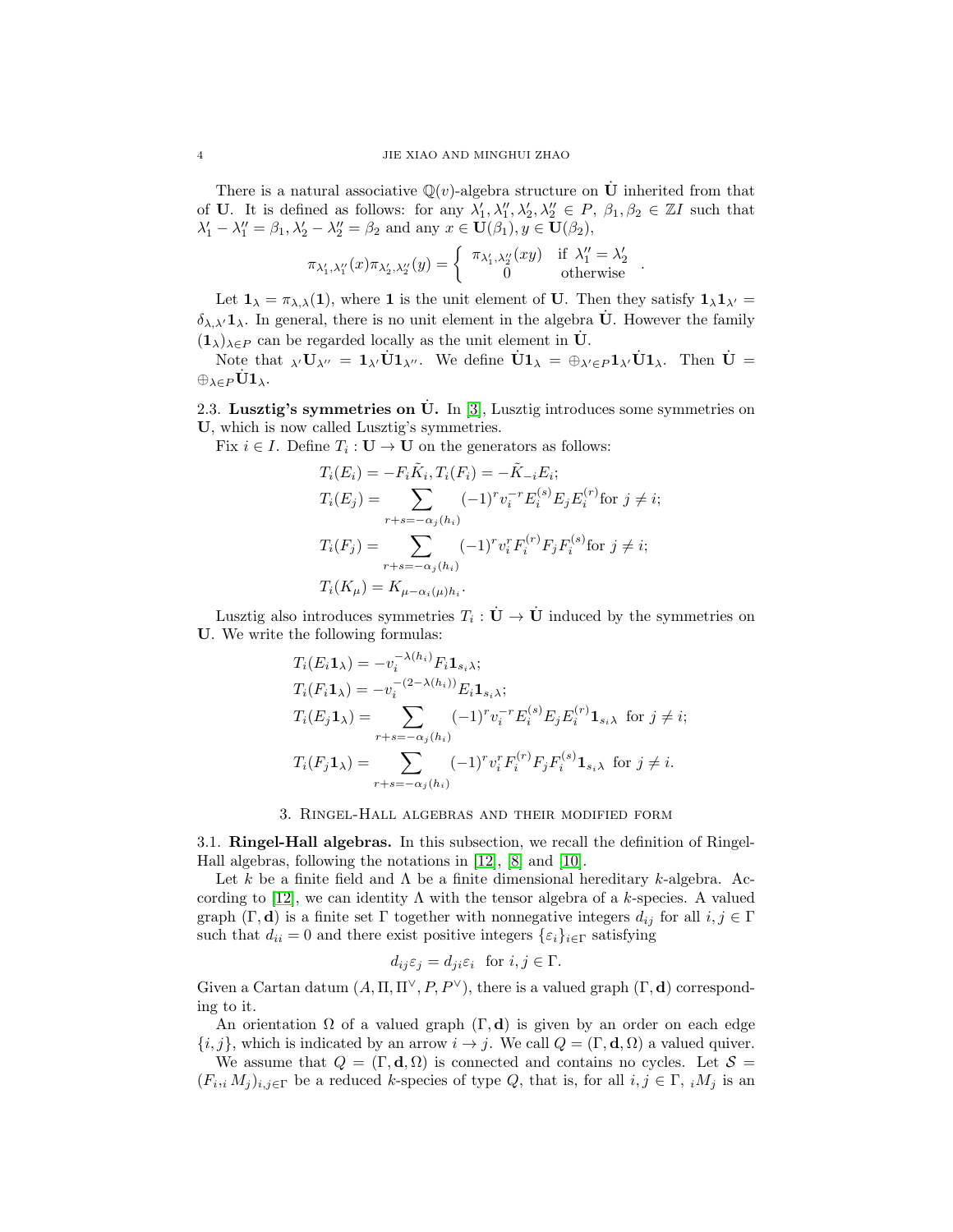$F_i$ -F<sub>i</sub>-bimodule, where  $F_i$  and  $F_j$  are finite extensions of k in an algebraic closure and  $\dim(iM_j)_{F_j} = d_{ij}$  and  $\dim_k(F_i) = \varepsilon_i$ . A k-representation  $(V_i, j \varphi_i)$  of S is given by vector spaces  $(V_i)_{F_i}$  for any  $i \in \Gamma$  and  $F_j$ -linear mapping  $_j\varphi_i: V_i \otimes_i M_j \to V_j$  for any  $i \to j$ . Such a representation is called finite dimensional if  $\sum_{i \in \Gamma} \dim_k V_i < \infty$ . We denote by rep- $S$  the category of finite dimensional representations of  $S$  over k. Let  $\Lambda$  be the tensor algebra of S. Then the category rep-S is equivalent to the module category mod- $\Lambda$  of finite dimensional modules over  $\Lambda$ .

Given three modules L, M and N in mod- $\Lambda$ , denote by  $g_{MN}^L$  the number of  $\Lambda$ submodules W of L such that  $W \simeq N$  and  $L/W \simeq N$  in mod- $\Lambda$ . Let  $v = \sqrt{|k|} \in \mathbb{C}$ ,  $P$  be the set of isomorphism classes of finite dimensional (nilpotent)  $Λ$ -modules and  $\text{ind}(\mathcal{P})$  be the set of isomorphism classes of indecomposable finite dimensional (nilpotent)  $\Lambda$ -modules. The Ringel-Hall algebra  $\mathcal{H}_q(\Lambda)$  of  $\Lambda$  is by definition the  $\mathbb{Q}(v)$ -space with basis  $\{u_{[M]}|[M]\in \mathcal{P}\}\$  whose multiplication is given by

$$
u_{[M]}u_{[N]}=\sum_{[L]\in\mathcal{P}}g^L_{MN}u_{[L]}.
$$

It is easily seen that  $\mathcal{H}_q(\Lambda)$  is associative  $\mathbb{Q}(v)$ -algebra with unit  $u_{[0]}$ , where 0 denotes the zero module.

For each representation  $V = (V_{i,j} \varphi_i)$  in rep-S, the dimension vector of V is defined to be  $\underline{\dim}V = (\dim_{F_i} V_i)_{i \in \Gamma} \in \mathbb{N}^{\Gamma}$ . For  $V, W \in \text{rep-}S$ , The Euler form is defined by

$$
\langle \underline{\dim} V, \underline{\dim} W \rangle = \sum_{i \in \Gamma} \varepsilon_i a_i b_i - \sum_{i \to j} d_{ij} \varepsilon_j a_i b_j,
$$

where  $\underline{\dim}V = (a_1, \ldots, a_n)$  and  $\underline{\dim}W = (b_1, \ldots, b_n)$ . It is well known that

 $\langle \dim V, \dim W \rangle = \dim_k \operatorname{Hom}_\Lambda(V, W) - \dim_k \operatorname{Ext}_\Lambda(V, W).$ 

Further, the symmetric Euler form is defined as

$$
(\underline{\dim} V, \underline{\dim} W) = \langle \underline{\dim} V, \underline{\dim} W \rangle + \langle \underline{\dim} W, \underline{\dim} V \rangle.
$$

Both  $\langle -, - \rangle$  and  $(-, -)$  are well defined on the Grothendieck group  $G(\Lambda)$  of mod- $\Lambda$ . In fact, the Grothendieck group  $G(\Lambda)$  with the symmetric Euler form is a Cartan datum.

Let  $I \subset \mathcal{P}$  be the set of isomorphism classes of (nilpotent) simple Λ-modules, which can be identified with Γ. Then the Euler form and the symmetric Euler form are defined on  $\mathbb{Z}I$ . We also identify  $\mathbb{N}^{\Gamma}$  with  $\mathbb{N}I$  and regard  $\underline{\dim}V$  as an element in NI for each representation  $V = (V_{i,j} \varphi_i)$  in rep-S. For each  $\alpha \in \mathcal{P}$ , we fix a representation  $V_{\alpha}$  in the isomorphism class  $\alpha$  and let  $M(\alpha)$  be the corresponding Λ-module. For α, β ∈ P, we set

$$
\langle \alpha, \beta \rangle = \langle \underline{\dim} V_{\alpha}, \underline{\dim} V_{\beta} \rangle
$$

and

$$
(\alpha, \beta) = (\underline{\dim} V_{\alpha}, \underline{\dim} V_{\beta}).
$$

Note that for  $\alpha, \beta \in \mathcal{P}$ ,  $(\alpha, \beta) = (\sum_{i \in I} a_i \alpha_i, \sum_{i \in I} b_i \alpha_i)$ , where  $\underline{\dim} V_{\alpha} = \sum a_i i$  and  $\underline{\dim}V_{\beta} = \sum b_i i$ . Hence, we also use  $\alpha$  to express the element  $\sum_{i \in I} a_i \alpha_i$  in P and the element  $\sum_{i\in I} a_i h_i$  in  $P^{\vee}$ .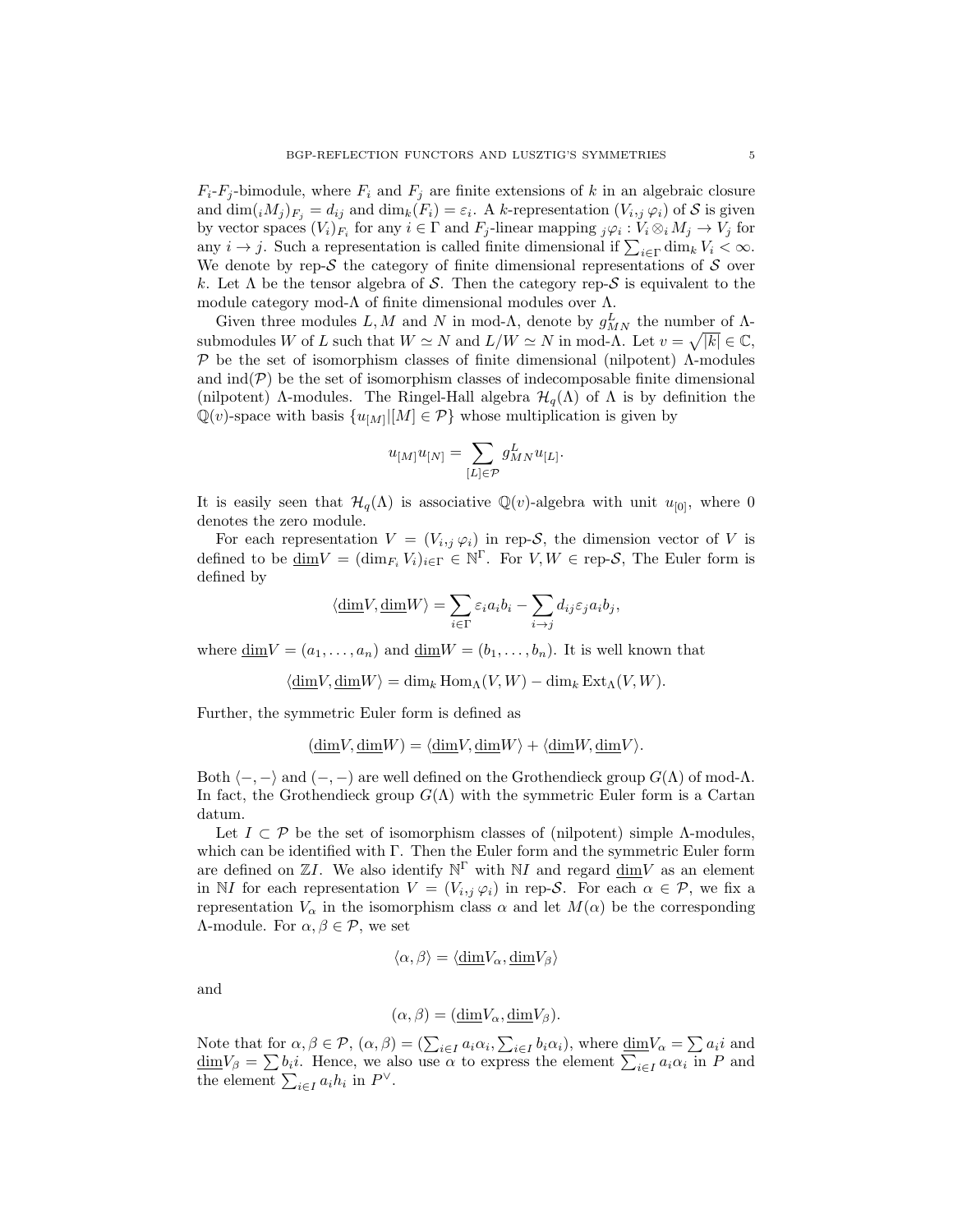The twisted Ringel-Hall algebra  $\mathcal{H}_q^*(\Lambda)$  is defined as follows. Set  $\mathcal{H}_q^*(\Lambda) = \mathcal{H}_q(\Lambda)$ as  $\mathbb{Q}(v)$ -vector space and define the multiplication by

$$
u_{[M]} * u_{[N]} = v^{\langle \underline{\dim} M, \underline{\dim} N \rangle} \sum_{[L] \in \mathcal{P}} g^L_{MN} u_{[L]}.
$$

The composition algebra  $C_q^*(\Lambda)$  is a subalgebra of  $\mathcal{H}_q^*(\Lambda)$  generated by  $u_i = u_{[S_i]}$ ,  $i \in I$ , where  $S_i$  is the (nilpotent) simple module corresponding to  $i \in I$ . For any  $\Lambda$ -module  $M$ , we denote

$$
\langle M\rangle = v^{-\dim M + \dim \operatorname{End}_\Lambda(M)} u_{[M]}.
$$

Note that  $\{ \langle M \rangle | M \in \mathcal{P} \}$  is a  $\mathbb{Q}(v)$ -basis of  $\mathcal{H}_q^*(\Lambda)$ .

Then we consider the generic form of Ringel-Hall algebras. Let Q be a valued quiver and  $\Lambda_k$  the corresponding finite dimensional hereditary algebra of a k-species which is of type Q. Denote by  $\mathcal{H}_q^*(\Lambda_k)$  the twisted Ringel-Hall algebra of  $\Lambda_k$ . Let K be a set of finite fields k such that the set  $\{q_k = |k||k \in \mathcal{K}\}\$ is infinite and R be an integral domain containing  $\mathbb Q$  and an element  $v_{q_k}$  such that  $v_{q_k}^2 = q_k$  for each  $k \in \mathcal{K}$ . For each  $k \in \mathcal{K}$ , we consider the composition algebra  $\mathcal{C}_q^*(\tilde{\Lambda}_k)$  which is the R-subalgebra of  $\mathcal{H}_q^*(\Lambda_k)$  generated by the elements  $u_i(k)$ . Consider the direct product

$$
\mathcal{H}^*(Q) = \prod_{k \in \mathcal{K}} \mathcal{H}_q^*(\Lambda_k)
$$

and the elements  $v = (v_{q_k})_{k \in \mathcal{K}}, v^{-1} = (v_{q_k}^{-1})_{k \in \mathcal{K}}$  and  $u_i = (u_i(k))_{k \in \mathcal{K}}$ . By  $\mathcal{C}^*(Q)_{\mathcal{A}}$ we denote the subalgebra of  $\mathcal{H}^*(Q)$  generated by v, v<sup>-1</sup> and u<sub>i</sub> over Q, where  $\mathcal{A} = \mathbb{Q}[v, v^{-1}]$ . We may regard it as the A-algebra generated by  $u_i$  where v is considered as an indeterminate. Finally, denote by  $\mathcal{C}^*(Q) = \mathbb{Q}(v) \otimes \mathcal{C}^*(Q)$  the generic twisted composition algebra of type Q.

**Remark 3.1.** If Q is a Dynkin quiver, then the generic composition algebra of  $Q$ can be defined directly using Hall polynomials.

Thenwe have the following well-known result of Green and Ringel  $([4][5])$  $([4][5])$  $([4][5])$  $([4][5])$ .

<span id="page-5-0"></span>**Theorem 3.2.** Let Q be a valued quiver, A be the associated generalized Cartan matrix, and **f** be the Lusztig's algebra of type A. Then the correspondence  $u_i \mapsto \theta_i$ ,  $i \in I$  induces an algebra isomorphism from  $\mathcal{C}^*(Q)$  to f.

3.2. Double Ringel-Hall algebras. Let  $\Lambda$  be a finite dimensional hereditary al-gebra. In [\[6\]](#page-23-5), the reduced Drinfeld double  $\mathcal{D}(\Lambda)$  of  $\Lambda$  is defined. As an associative algebra,  $\mathcal{D}(\Lambda)$  is generated by  $\langle u_{\alpha}(+) \rangle$ ,  $\langle u_{\alpha}(-) \rangle (\alpha \in \mathcal{P})$  and  $K_{\mu}(\mu \in P^{\vee})$  subject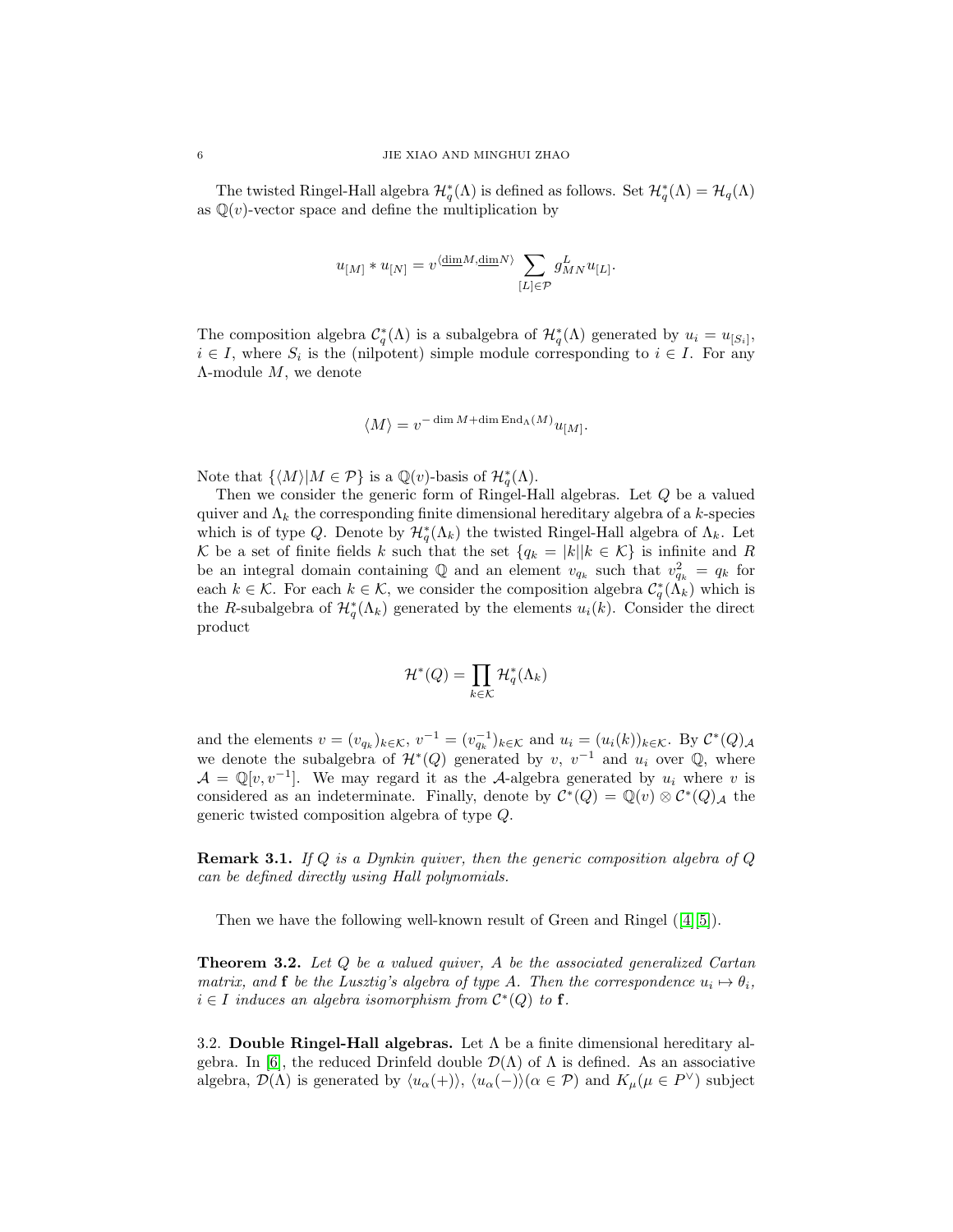to the following relations([\[8\]](#page-23-7)):

(7) 
$$
K_0 = \langle u_0(+) \rangle = \langle u_0(-) \rangle = \mathbf{1}, \ K_\mu K_{\mu'} = K_{\mu+\mu'};
$$

(8) 
$$
\langle u_{\alpha}(+) \rangle \langle u_{\beta}(+) \rangle = v^{-\langle \beta, \alpha \rangle} \sum_{\lambda \in \mathcal{P}} g_{\alpha \beta}^{\lambda} \langle u_{\lambda}(+) \rangle;
$$

(9) 
$$
\langle u_{\alpha}(-) \rangle \langle u_{\beta}(-) \rangle = v^{-\langle \beta, \alpha \rangle} \sum_{\lambda \in \mathcal{P}} g_{\alpha\beta}^{\lambda} \langle u_{\lambda}(-) \rangle;
$$

(10) 
$$
K_{\mu}\langle u_{\beta}(+) \rangle = v^{\beta(\mu)}\langle u_{\beta}(+) \rangle K_{\mu};
$$

(11) 
$$
K_{\mu}\langle u_{\beta}(-)\rangle = v^{-\beta(\mu)}\langle u_{\beta}(-)\rangle K_{\mu};
$$

$$
\sum_{\alpha,\alpha'\in\mathcal{P}} v^{\langle\alpha',\alpha\rangle + (\alpha,\alpha)} \frac{a_{\alpha'}}{a_{\lambda'}} g^{\lambda'}_{\alpha'\alpha} \tilde{K}_{-\alpha}\langle u_{\alpha'}(-)\rangle r'_{\alpha}(\langle u_{\lambda}(+)\rangle)
$$

(12) = 
$$
\sum_{\alpha,\beta\in\mathcal{P}} v^{\langle\alpha,\beta\rangle+(\beta,\beta)} \frac{a_{\alpha}}{a_{\lambda}} g^{\lambda}_{\alpha\beta} \tilde{K}_{\beta} \langle u_{\alpha}(+)\rangle r_{\beta} (\langle u_{\lambda'}(-)\rangle),
$$

where  $\alpha, \beta, \lambda, \lambda' \in \mathcal{P}, \mu, \mu' \in P^{\vee}$  and

<span id="page-6-0"></span>
$$
r'_{\alpha}(\langle u_{\lambda}(+)\rangle) = \sum_{\beta \in \mathcal{P}} v^{\langle \alpha,\beta\rangle + (\alpha,\beta)} g^{\lambda}_{\alpha\beta} \frac{a_{\alpha}a_{\beta}}{a_{\lambda}} \langle u_{\beta}(+)\rangle;
$$
  

$$
r_{\alpha}(\langle u_{\lambda}(-)\rangle) = \sum_{\beta \in \mathcal{P}} v^{\langle \alpha,\beta\rangle + (\alpha,\beta)} g^{\lambda}_{\alpha\beta} \frac{a_{\alpha}a_{\beta}}{a_{\lambda}} \langle u_{\beta}(-)\rangle.
$$

From the definition of  $\mathcal{D}(\Lambda)$ , we have two algebra monomorphisms  $(+) : \mathcal{H}_q^*(\Lambda) \to$  $\mathcal{D}(\Lambda)$  mapping  $\langle M(\lambda)\rangle$  to  $u_{\lambda}(+)$  and  $(-):$   $\mathcal{H}_q^*(\Lambda) \to \mathcal{D}(\Lambda)$  mapping  $\langle M(\lambda)\rangle$  to  $u_{\lambda}(-)$  for all  $\lambda \in \mathcal{P}$ .

Consider the weight space decomposition  $\mathcal{D}(\Lambda) = \bigoplus_{\beta} \mathcal{D}(\Lambda)(\beta)$ , where  $\beta$  runs through  $\mathbb{Z}I$  and  $\mathcal{D}(\Lambda)(\beta) = \{x \in \mathcal{D}(\Lambda)|K_{\mu}xK_{\mu}^{-1} = v^{\beta(\mu)}x$  for all  $\mu \in P^{\vee}\}.$ 

Let  $\mathcal{D}_c(\Lambda)$  be the subalgebra of  $\mathcal{D}(\Lambda)$  generated by  $\langle u_i(\pm) \rangle$  $(i \in I)$  and  $K_\mu(\mu \in$  $P^{\vee}$ ). In [\[6\]](#page-23-5), the Green-Ringel Theorem [3.2](#page-5-0) is extended to the Drinfeld double version and  $\mathcal{D}_c(\Lambda)$  realizes the corresponding quantum enveloping algebra U.

3.3. Another definition of U and a similar form of  $\mathcal{H}^*(\Lambda)$ . In [\[3\]](#page-23-2), Lusztig gives another definition of  $\dot{\mathbf{U}}$  as follows.  $\dot{\mathbf{U}}$  can be viewed as the algebra generated by the symbols  $x^+ \mathbf{1}_{\zeta} x'^-$  and  $x^- \mathbf{1}_{\zeta} x'^+$  with  $x \in \mathbf{f}_{\nu}, x' \in \mathbf{f}_{\nu'}$  for various  $\nu, \nu' \in \mathbb{N}I$ and  $\zeta \in P$ ; these symbols are subject to the following relations [\(13\)](#page-6-0) to [\(19\)](#page-7-0):

(13) 
$$
(\theta_i^{(a)})^+ \mathbf{1}_{\zeta} (\theta_j^{(b)})^- = (\theta_j^{(b)})^- \mathbf{1}_{\zeta + a\alpha_i + b\alpha_j} (\theta_i^{(a)})^+ \text{if } i \neq j;
$$

(14)

$$
(\theta_i^{(a)})^+ \mathbf{1}_{-\zeta} (\theta_i^{(b)})^- = \sum_{t \ge 0} \begin{bmatrix} a+b-\zeta(h_i) \\ t \end{bmatrix}_{v_i} (\theta_i^{(b-t)})^- \mathbf{1}_{-\zeta + (a+b-t)\alpha_i} (\theta_i^{(a-t)})^+;
$$

$$
(15) \quad (\theta_i^{(b)})^{-} \mathbf{1}_{\zeta}(\theta_i^{(a)})^{+} = \sum_{t \ge 0} \begin{bmatrix} a+b-\zeta(h_i) \\ t \end{bmatrix}_{v_i} (\theta_i^{(a-t)})^{+} \mathbf{1}_{\zeta - (a+b-t)\alpha_i}(\theta_i^{(b-t)})^{+};
$$

(16) 
$$
x^+ \mathbf{1}_{\zeta} = \mathbf{1}_{\zeta + \nu} x^+, x^- \mathbf{1}_{\zeta} = \mathbf{1}_{\zeta - \nu} x^- \text{for } x \in \mathbf{f}_{\nu};
$$

(17) 
$$
(x^+ \mathbf{1}_{\zeta})(\mathbf{1}_{\zeta'} x'^-) = \delta_{\zeta, \zeta'} x^+ \mathbf{1}_{\zeta} x'^-, (x^- \mathbf{1}_{\zeta})(\mathbf{1}_{\zeta'} x'^+) = \delta_{\zeta, \zeta'} x^- \mathbf{1}_{\zeta} x'^+;
$$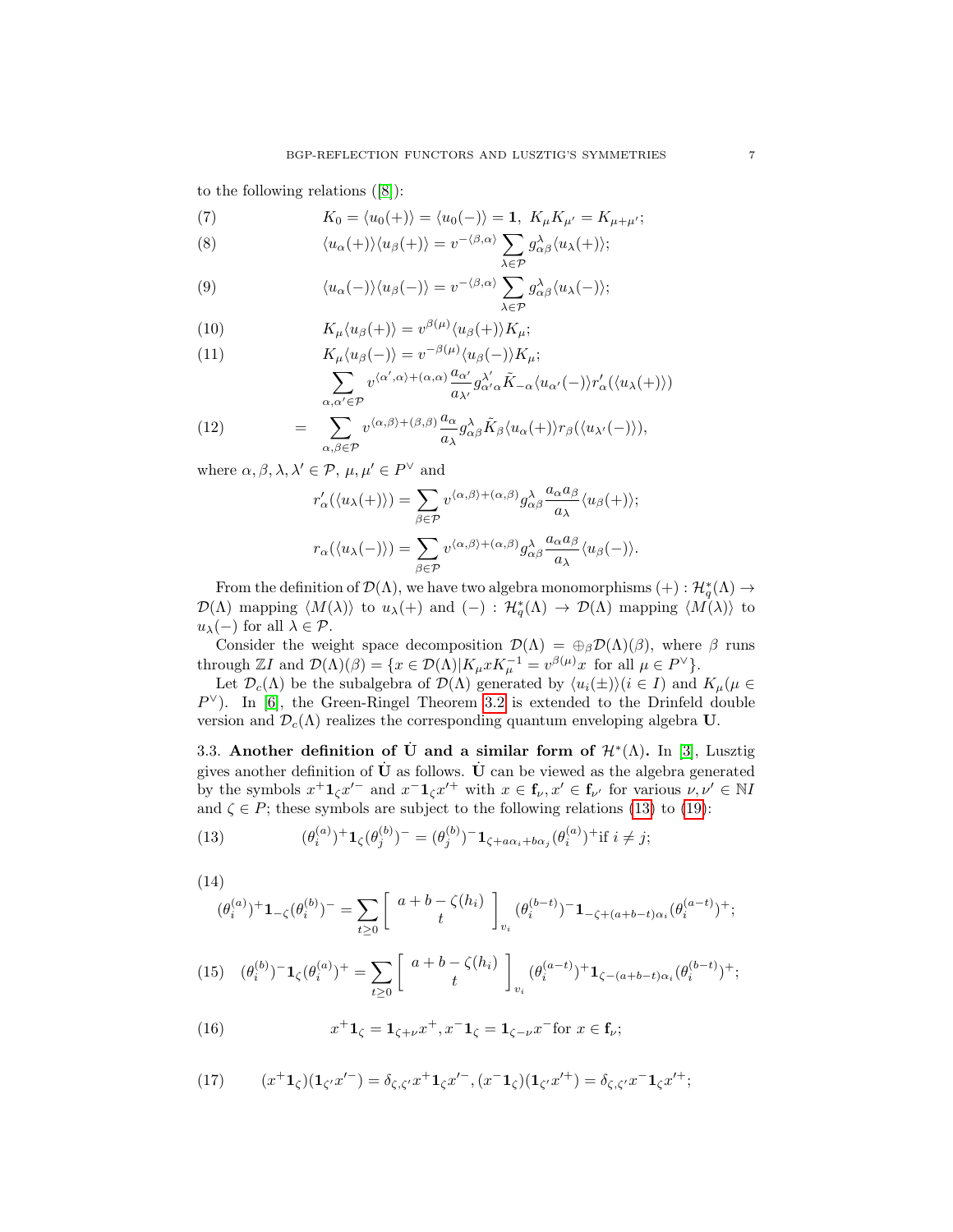(18) 
$$
(x^+ \mathbf{1}_{\zeta})(\mathbf{1}_{\zeta'} x'^+) = \delta_{\zeta, \zeta'} \mathbf{1}_{\zeta + \nu} (xx')^+, (x^- \mathbf{1}_{\zeta})(\mathbf{1}_{\zeta'} x'') = \delta_{\zeta, \zeta'} \mathbf{1}_{\zeta - \nu} (xx')^{-} \text{for } x \in \mathbf{f}_{\nu};
$$

<span id="page-7-0"></span>
$$
(rx + r'x')^{+}1_{\zeta} = rx^{+}1_{\zeta} + r'x'^{+}1_{\zeta}, (rx + r'x')^{-}1_{\zeta} = rx^{-}1_{\zeta} + r'x'^{-}1_{\zeta}
$$

(19) for 
$$
x, x' \in \mathbf{f}_{\nu}
$$
 and  $r, r' \in \mathbb{Q}(v)$ .

Let k be a finite field and  $\Lambda$  a finite dimensional hereditary k-algebra. For each  $\nu \in \mathbb{N}I$ , set

$$
\mathcal{H}_q^*(\Lambda)_\nu = \text{span}\{u_{[M]}|\underline{\dim}M = \nu\}.
$$

Similarly, we can define  $\mathcal{H}_q^*(\Lambda)$  as follows.  $\mathcal{H}_q^*(\Lambda)$  is the algebra generated by the symbols  $x^+ \mathbf{1}_{\zeta} x'^-$  and  $x^- \mathbf{1}_{\zeta} x'^+$  with  $x \in \mathcal{H}^*_{q}(\Lambda)_{\nu}, x' \in \mathcal{H}^*_{q}(\Lambda)_{\nu'}$  for various  $\nu, \nu' \in \mathbb{N}I$ and  $\zeta \in P$ ; these symbols are subject to the following relations [\(20\)](#page-7-1) to [\(24\)](#page-7-2):

<span id="page-7-1"></span>
$$
\sum_{\alpha,\alpha'\in\mathcal{P}} v^{\langle\alpha',\alpha\rangle+(\alpha,\alpha)+(\zeta,-\alpha)} \frac{a_{\alpha'}}{a_{\lambda'}} g^{\lambda'}_{\alpha'\alpha}(-1)^{tr\alpha'} v^{m(\alpha')} \langle M(\alpha')\rangle^{-1} \mathbf{1}_{\zeta+\alpha'} (r'_{\alpha}(\langle M(\lambda)\rangle))^{+} =
$$
  

$$
\sum_{\alpha,\beta\in\mathcal{P}} v^{\langle\alpha,\beta\rangle+(\beta,\beta)+(\zeta,\beta)} \frac{a_{\alpha}}{a_{\lambda}} g^{\lambda}_{\alpha\beta}(-1)^{tr(\lambda'-\beta)} v^{m(\lambda'-\beta)} \langle M(\alpha)\rangle^{+1} \mathbf{1}_{\zeta-\alpha} (r_{\beta}(\langle M(\lambda')\rangle))^{-}
$$
  
(30) all  $\lambda, \lambda' \in \mathcal{P}$ ;

(21) 
$$
x^+ \mathbf{1}_{\zeta} = \mathbf{1}_{\zeta + \nu} x^+, x^- \mathbf{1}_{\zeta} = \mathbf{1}_{\zeta - \nu} x^- \text{for } x \in \mathcal{H}_q^*(\Lambda)_{\nu};
$$

(22) 
$$
(x^+ \mathbf{1}_{\zeta})(\mathbf{1}_{\zeta'} x'^-) = \delta_{\zeta, \zeta'} x^+ \mathbf{1}_{\zeta} x'^-, (x^- \mathbf{1}_{\zeta})(\mathbf{1}_{\zeta'} x'^+) = \delta_{\zeta, \zeta'} x^- \mathbf{1}_{\zeta} x'^+;
$$

(23) 
$$
(x^{+}\mathbf{1}_{\zeta})(\mathbf{1}_{\zeta'}x'^{+}) = \delta_{\zeta,\zeta'}\mathbf{1}_{\zeta+\nu}(xx')^{+}, (x^{-}\mathbf{1}_{\zeta})(\mathbf{1}_{\zeta'}x'^{-}) = \delta_{\zeta,\zeta'}\mathbf{1}_{\zeta-\nu}(xx')^{-} \text{for } x \in \mathcal{H}_q^{*}(\Lambda)_{\nu};
$$

<span id="page-7-3"></span><span id="page-7-2"></span>
$$
(rx + r'x')^{+}1_{\zeta} = rx^{+}1_{\zeta} + r'x'^{+}1_{\zeta}, (rx + r'x')^{-}1_{\zeta} = rx^{-}1_{\zeta} + r'x'^{-}1_{\zeta}
$$
  
for  $x, x' \in \mathcal{H}_{a}^{*}(Q)_{\nu}$  and  $r, r' \in \mathbb{Q}(v)$ .

(24) for 
$$
x, x' \in \mathcal{H}_q^*(Q)_{\nu}
$$
 and  $r, r' \in \mathbb{Q}(v)$ .

Here  $a_{\lambda}$  is the order of the automorphism group of  $V_{\lambda}$  for  $\lambda \in \mathcal{P}$ ,  $tr\alpha = \sum_{i\in I} a_i$ ,  $m(\alpha) = \sum_{i \in I} a_i \varepsilon_i$  if  $\alpha = \sum_{i \in I} a_i \alpha_i$ , and

$$
r_{\alpha}(\langle M(\lambda) \rangle) = \sum_{\beta \in \mathcal{P}} v^{\langle \beta, \alpha \rangle + (\beta, \alpha)} g_{\beta \alpha}^{\lambda} \frac{a_{\beta} a_{\alpha}}{a_{\lambda}} \langle M(\beta) \rangle;
$$
  

$$
r_{\alpha}'(\langle M(\lambda) \rangle) = \sum_{\beta \in \mathcal{P}} v^{\langle \alpha, \beta \rangle + (\beta, \alpha)} g_{\alpha \beta}^{\lambda} \frac{a_{\alpha} a_{\beta}}{a_{\lambda}} \langle M(\beta) \rangle.
$$

Similarly to the case of modified form of quantum group, we have the following direct sums decompositions

$$
\dot{\mathcal{H}}_q^*(\Lambda) = \bigoplus_{\zeta \in P} \{ x^+ 1_\zeta x'^{-} | x, x' \in \mathcal{H}_q^*(\Lambda) \}
$$

and

$$
\dot{\mathcal{H}}_q^*(\Lambda)=\bigoplus_{\zeta\in P}\{x^-1_\zeta x'^+|x,x'\in\mathcal{H}_q^*(\Lambda)\}.
$$

Let  $\dot{\mathcal{C}}^*_{q}(\Lambda)$  be the composition algebra, which is a subalgebra of  $\dot{\mathcal{H}}^*_{q}(\Lambda)$  generated by  $u_i^+ 1_\zeta u_j^-$  and  $u_i^- 1_\zeta u_j^+$  for all  $i, j \in I$  and  $\zeta \in P$ .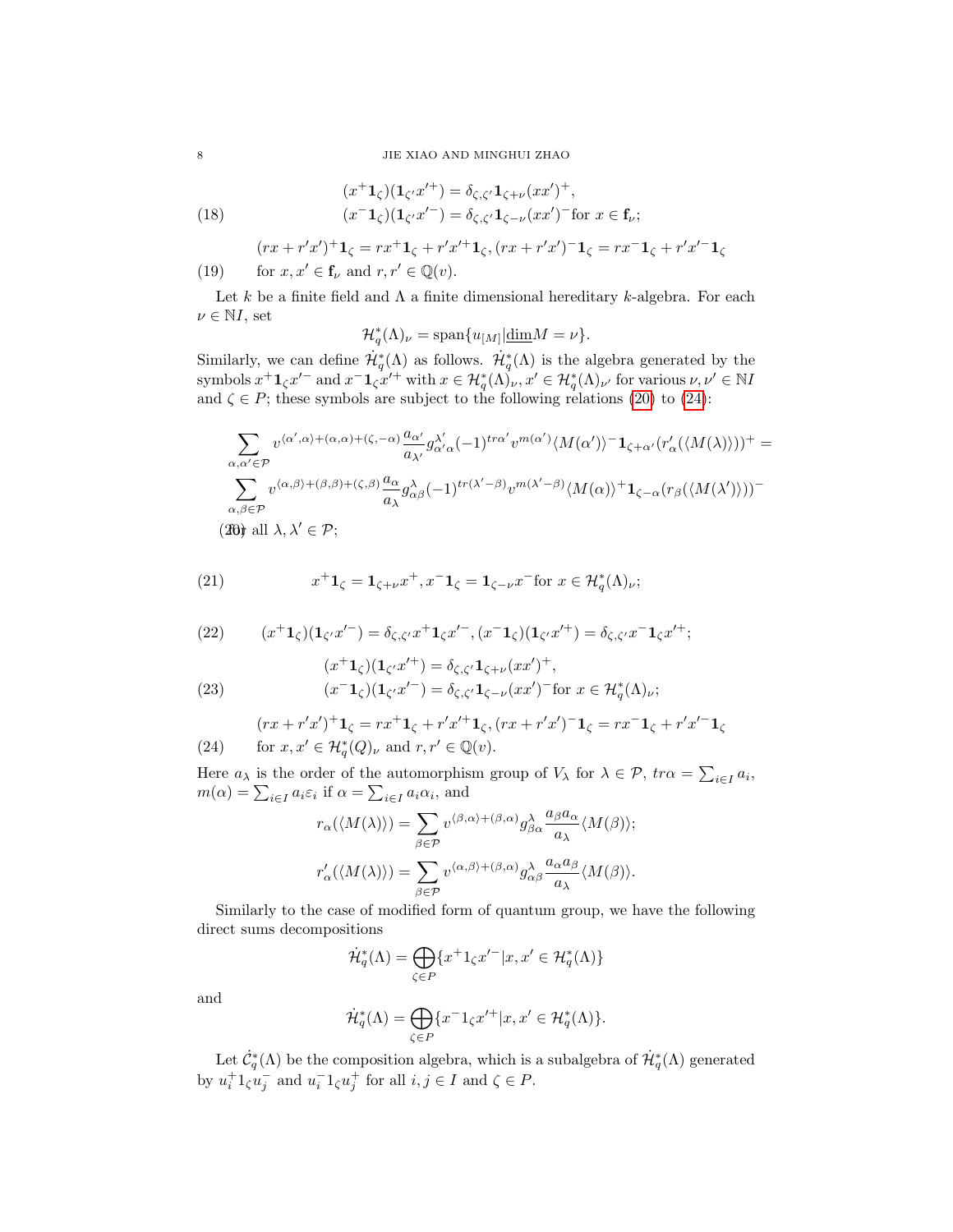Similarly to the Ringel-Hall algebra case we can consider the generic form

$$
\dot{\mathcal{H}}^*(Q) = \prod_{k \in \mathcal{K}} \dot{\mathcal{H}}^*(\Lambda_k)
$$

and its generic composition subalgebra  $\dot{C}^*(Q)$  generated by  $u_i^+1_\zeta u_j^-$  and  $u_i^-1_\zeta u_j^+$  for all  $i, j \in I$  and  $\zeta \in P$ , which is isomorphic to the corresponding modified quantum enveloping algebra U. If a formula in  $\dot{C}_q^*(\Lambda)$  is independent of the choice of the field, it can be viewed as a formula in  $\dot{\mathcal{C}}^*(Q) \simeq \dot{\mathbf{U}}$ .

#### 4. BGP-reflection functors and Lusztig's symmetries

In this section we apply the BGP-reflection functors to the Ringel-Hall algebras and obtain an alternative construction of Lusztig's symmetries on modified quantum enveloping algebras.

4.1. **BGP-reflection functors.** Let  $Q = (\Gamma, \mathbf{d}, \Omega)$  be a valued quiver,  $\mathcal{S} = (F_i, _iM_j)_{i,j\in \Gamma}$ be a k-species of type Q and p be a sink or source of  $(\Gamma, \mathbf{d}, \Omega)$ . We define a new orientation  $\sigma_p \Omega$  of  $(\Gamma, d)$  by reversing the direction of arrows along all edges containing p and  $\sigma_p Q = (\Gamma, \mathbf{d}, \sigma_p \Omega)$ . Let  $\sigma_p \mathcal{S}$  be the k-species obtained from S by replacing  $rM_s$  by its k-dual for  $r = p$  or  $s = p$ . Then  $\sigma_p S$  is a reduced k-species of type  $\sigma_p Q$ . Assume  $\Lambda$  is the corresponding finite dimensional hereditary algebra to S. We denote by  $\sigma_i \Lambda$  the corresponding finite dimensional hereditary algebra to  $\sigma_i$ S.

Now, we recall the definition of the Bernstein-Gelfand-Ponomarev (BGP) reflection functors  $\sigma_p^{\pm}$ : rep- $S \rightarrow$ rep- $\sigma_p S$  ([\[13\]](#page-23-12) [\[12\]](#page-23-11) [\[8\]](#page-23-7)).

Let p be a sink of  $\Omega$ . For any  $V = (V_{i,j} \varphi_i) \in \text{rep-}S$ , define  $\sigma_p^+ V = W = (W_{i,j} \psi_i)$ as follows. Let

$$
W_i = V_i \quad \text{for } i \neq p,
$$

and  $W_p$  be the kernel of

$$
\bigoplus_{j \to p} V_j \otimes_j M_p \xrightarrow{(p \varphi_j)_j} V_p ,
$$

that is, we have the following exact sequence of vector spaces

$$
0 \longrightarrow W_p \xrightarrow{(j\kappa_p)_j} \bigoplus_{j\to p} V_j \otimes_j M_p \xrightarrow{(p\varphi_j)_j} V_p .
$$

Let

$$
_j\psi_i = _j\varphi_i \quad \text{for } i \neq p,
$$

and

$$
_j\psi_p = _j\bar\kappa_p: W_p\otimes_p M_j\to W_j,
$$

where  $j\bar{\kappa}_p$  corresponds to  $j\kappa_p$  under the natural isomorphism

$$
\operatorname{Hom}_{F_j}(W_p \otimes_p M_j, W_j) \simeq \operatorname{Hom}_{F_p}(W_p, W_j \otimes_j M_p).
$$

For any morphism  $f = (f_i) : V \to V'$  in rep-S, define  $\sigma_p^+ f = g = (g_i)$  as follows. Let

$$
g_i = h_i \quad \text{for } i \neq p
$$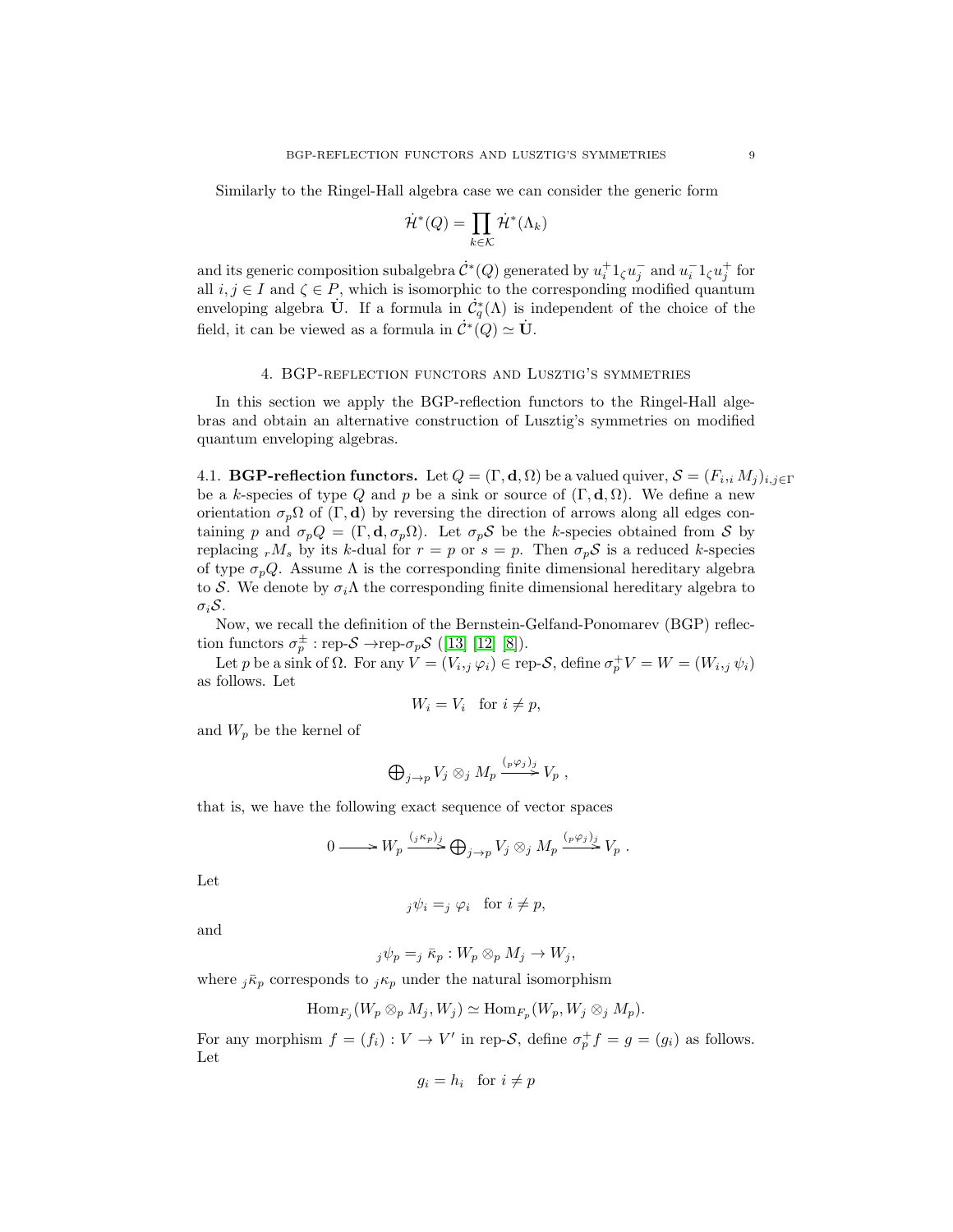and  $g_p: W_p \to W'_p$  be the restriction of  $\bigoplus_{j\to p} (f_j \otimes 1)$ , that is, we have the following commutative diagram

$$
\begin{aligned}\n0 \longrightarrow W_p &\xrightarrow{(j\kappa_p)_j} \bigoplus_{j\to p} V_j \otimes_j M_p \xrightarrow{(p\varphi_j)_j} V_p \\
\downarrow g_p &\qquad \qquad \downarrow g_p \\
0 \longrightarrow W'_p &\xrightarrow{(j\kappa'_p)_j} \bigoplus_{j\to p} V'_j \otimes_j M_p \xrightarrow{(p\varphi'_j)_j} V'_p\n\end{aligned}
$$

Similarly, if p is a source of  $\Omega$ , we can define  $\sigma_p^-$  from rep-S to rep- $\sigma_p$ S.

For  $i \in \Gamma$ , let rep- $\mathcal{S}\langle i \rangle$  be the full subcategory of rep-S containing all representations which do not have  $V_i$  as a direct summand, where  $V_i$  is the simple representation with  $\underline{\dim}V_i = i$ . If i is a sink or source, then rep- $\mathcal{S}\langle i \rangle$  is closed under direct summands and extensions. If *i* is a sink (resp. source), then  $\sigma_i^+$ : rep- $\mathcal{S}\langle i \rangle \simeq$  rep- $\sigma_i \mathcal{S}\langle i \rangle$ (resp.  $\sigma_i^+$ : rep- $\mathcal{S}\langle i \rangle \simeq$  rep- $\sigma_i \mathcal{S}\langle i \rangle$ ) is an equivalence.

4.2. Construction of Lusztig's symmetries. Assume  $i$  is a sink of  $Q$ . We first define a map  $\mathcal{T}_i$  from  $\mathcal{H}_q^*(\Lambda)$  to  $\mathcal{H}_q^*(\sigma_i \Lambda)$ .

For  $\lambda \in \mathcal{P}$ , assume that  $V_{\lambda} = V_{\lambda_0} \oplus tV_i$  and  $V_{\lambda_0}$  contains no direct summand isomorphic to  $V_i$ . Then  $\text{Hom}(V_{\lambda_0}, V_i) = 0$  and  $\text{Ext}(V_i, V_{\lambda_0}) = 0$ . In this case

<span id="page-9-1"></span><span id="page-9-0"></span>
$$
\langle M(\lambda)\rangle = v^{\langle \lambda_0, ti\rangle} u_i^{(t)} \langle M(\lambda_0)\rangle
$$

in  $\mathcal{H}_q^*(\Lambda)$ . We define a map  $\mathcal{T}_i : \mathcal{H}_q^*(\Lambda) \to \mathcal{H}_q^*(\sigma_i \Lambda)$  given by (25)

$$
\mathcal{T}_{i}(\langle M(\lambda)\rangle^{+}\mathbf{1}_{\zeta}\langle M(\lambda')\rangle^{-}) = (-1)^{p_{1}}v^{q_{1}}u_{i}^{-(t)}\langle M(\sigma_{i}^{+}\lambda_{0})\rangle^{+}\mathbf{1}_{s_{i}\zeta}u_{i}^{+(\prime')}\langle M(\sigma_{i}^{+}\lambda'_{0})\rangle^{-}
$$

where  $p_1 = t + t' - \lambda'_0(h_i)$  and  $q_1 = -\langle ti, \lambda_0 \rangle - t^2 \varepsilon_i + t \varepsilon_i - (\zeta, t\alpha_i) + \langle \lambda'_0, t' i \rangle (\lambda'_0, i) + t'^2 \varepsilon_i - t' \varepsilon_i + (\zeta, t' \alpha_i);$ (26)

$$
\mathcal{T}_i(\langle M(\lambda')\rangle^{-1} \mathbf{1}_{\zeta} \langle M(\lambda)\rangle^{+}) = (-1)^{p_2} v^{q_2} u_i^{+(t')} \langle M(\sigma_i^{+} \lambda_0')\rangle^{-1} \mathbf{1}_{s_i \zeta} u_i^{-(t)} \langle M(\sigma_i^{+} \lambda_0)\rangle^{+}
$$
  
where  $p_2 = t + t' - \lambda_2'(h_i)$  and  $q_2 = t^2 \varepsilon_i + t \varepsilon_i + \langle \lambda_0, ti \rangle - (\zeta_t t \alpha_i) - \langle t'i, \lambda_2' \rangle - (\lambda_2' , i)$ 

where  $p_2 = t + t' - \lambda'_0(h_i)$  and  $q_2 = t^2 \varepsilon_i + t \varepsilon_i + \langle \lambda_0, t i \rangle - (\zeta, t \alpha_i) - \langle t' i, \lambda'_0 \rangle - (\lambda'_0, i)$  $t'^2\varepsilon_i - t'\varepsilon_i + (\zeta, t'\alpha_i).$ 

In fact, the definition of  $\mathcal{T}_i$  is induced by the following formulas:

$$
\begin{array}{rcl}\n\mathcal{T}_i(\langle M(\lambda)\rangle^+ \mathbf{1}_{\zeta}) & = & \langle M(\sigma_i^+ \lambda)\rangle^+ \mathbf{1}_{s_i \zeta} \\
\mathcal{T}_i(\langle M(\lambda)\rangle^- \mathbf{1}_{\zeta}) & = & (-1)^{\lambda(h_i)} v^{-(\lambda, i)} \langle M(\sigma_i^+ \lambda)\rangle^- \mathbf{1}_{s_i \zeta}\n\end{array}
$$

if  $V_{\lambda}$  contains no direct summand isomorphic to  $V_i$  and

$$
\begin{array}{rcl}\n\mathcal{T}_i(u_i^+ \mathbf{1}_{\zeta}) &=& -v^{-(\zeta,\alpha_i)} u_i^- \mathbf{1}_{s_i \zeta} \\
\mathcal{T}_i(u_i^- \mathbf{1}_{\zeta}) &=& -v^{(\zeta,\alpha_i)-2\varepsilon_i} u_i^+ \mathbf{1}_{s_i \zeta}.\n\end{array}
$$

Note that, by the relation [\(24\)](#page-7-2) in the definition of  $\dot{\mathcal{H}}^*(\Lambda)$ , we can define  $\mathcal{T}_i$  on all the generators of  $\dot{\mathcal{H}}^*(\Lambda)$ . If we can prove that  $\mathcal{T}_i$  keeps the relations [\(20\)](#page-7-1) to [\(23\)](#page-7-3), then  $\mathcal{T}_i$  induces a map from  $\mathcal{H}^*(\Lambda)$  to  $\mathcal{H}^*(\sigma_i\Lambda)$ . This is the first main result of this section.

<span id="page-9-2"></span>**Theorem 4.1.** Let i be a sink. The formula [\(25\)](#page-9-0) and [\(26\)](#page-9-1) induces a  $\mathbb{Q}(v)$ -algebra isomorphism  $\mathcal{T}_i : \dot{\mathcal{H}}^*(\Lambda) \simeq \dot{\mathcal{H}}^*(\sigma_i \Lambda)$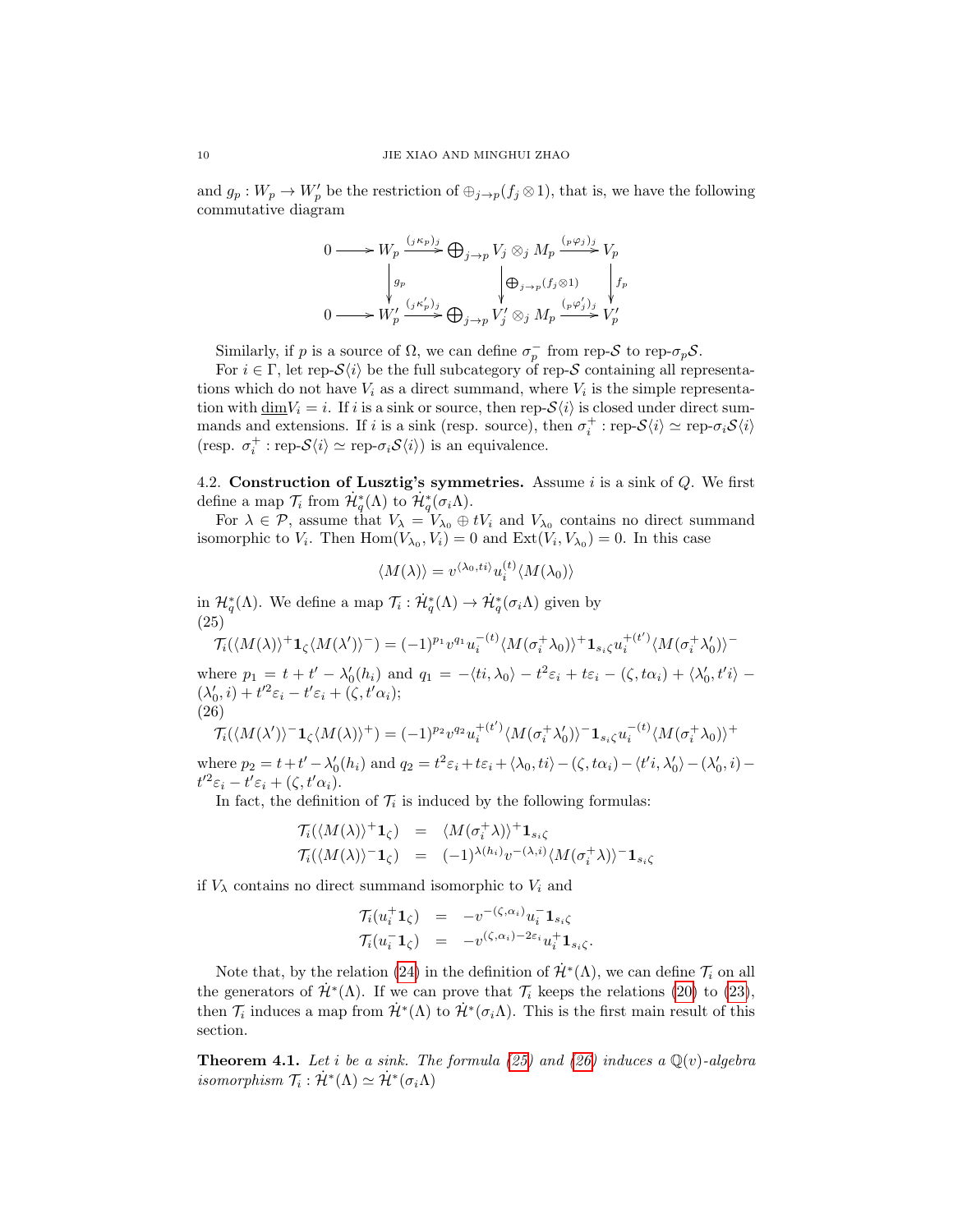The proof of Theorem [4.1](#page-9-2) will be given in the last section.

Let i be a sink. For  $j \in I$ , if  $i = j$ , we have  $\mathcal{T}_i(u_i^+ \mathbf{1}_{\zeta}) \in \dot{\mathcal{C}}_q^*(\sigma_i \Lambda)$  and  $\mathcal{T}_i(u_i^-\mathbf{1}_{\zeta}) \in \dot{\mathcal{C}}_q^*(\sigma_i \Lambda)$  since  $u_i^+\mathbf{1}_{\zeta}$  and  $u_i^-\mathbf{1}_{\zeta}$  are contained in  $\dot{\mathcal{C}}_q^*(\sigma_i \Lambda)$ . If  $i \neq j$ , we have  $\mathcal{T}_i(u_j^{\dagger}\mathbf{1}_{\zeta}) = \langle M(\sigma_i^+(j))\rangle^{\dagger}\mathbf{1}_{s_i\zeta}$ . Note that  $V_{\sigma_i^+(j)}$  is an exceptional object in rep- $\sigma_i \mathcal{S}$ . Hence  $\langle M(\sigma_i^+(j))\rangle \in \dot{\mathcal{C}}_q^*(\sigma_i \Lambda)$ . Hence  $\mathcal{T}_i(u_j^+\mathbf{1}_{\zeta}) \in \dot{\mathcal{C}}_q^*(\sigma_i \Lambda)$ . Similarly we have  $\mathcal{T}_i(u_j^- \mathbf{1}_{\zeta}) \in \dot{\mathcal{C}}_q^*(\sigma_i \Lambda)$ . Hence  $\mathcal{T}_i$  induces an  $\mathbb{Q}(v)$ -algebra homomorphism from  $\dot{\mathcal{C}}^*_q(\Lambda)$  to  $\dot{\mathcal{C}}^*_q(\sigma_i\Lambda)$ . Note the formula [\(25\)](#page-9-0) and [\(26\)](#page-9-1) are independent of the choice of the field. We can consider them as formulas in  $\mathcal{C}^*(Q)$  and  $\mathcal{C}^*(\sigma_i Q)$ . Since both  $\dot{\mathcal{C}}^*(Q)$  and  $\dot{\mathcal{C}}^*(\sigma_i Q)$  are isomorphic to  $\dot{U}$ ,  $\mathcal{T}_i$  induces a endomorphism on  $\dot{U}$ , if we identify  $\dot{\mathcal{C}}^*(Q)$  and  $\dot{\mathcal{C}}^*(\sigma_i Q)$  with  $\dot{U}$ .

Assume *i* is a source. For  $\lambda \in \mathcal{P}$ , assume that  $V_{\lambda} = V_{\lambda_0} \oplus tV_i$  and  $V_{\lambda_0}$  contains no direct summand isomorphic to  $V_i$ . Then  $\text{Hom}(V_i, V_{\lambda_0}) = 0$  and  $\text{Ext}(V_{\lambda_0}, V_i) = 0$ . In this case

$$
\langle M(\lambda)\rangle = v^{\langle ti,\lambda_0\rangle} \langle M(\lambda_0)\rangle u_i^{(t)}
$$

in  $\mathcal{H}_q^*(\Lambda)$ . We define a map  $\mathcal{T}'_i : \dot{\mathcal{H}}_q^*(\Lambda) \to \dot{\mathcal{H}}_q^*(\sigma_i \Lambda)$  given by

$$
\mathcal{T}'_i(\langle M(\lambda)\rangle^+ \mathbf{1}_{\zeta} \langle M(\lambda')\rangle^-) = (-1)^{p_1} v^{q_1} \langle M(\sigma_i^+ \lambda_0)\rangle^+ u_i^{-(t)} \mathbf{1}_{s_i\zeta} \langle M(\sigma_i^+ \lambda'_0)\rangle^- u_i^{+(t')}
$$
  
where  $p_1 = t - t' - \lambda'_0(h_i)$  and  $q_1 = \langle ti, \lambda \rangle + t\varepsilon_i + (\zeta, t\alpha_i) - (\lambda'_0, i) - t'\varepsilon_i - t'^2 \varepsilon_i - (\zeta, t'\alpha_i) - \langle \lambda'_0, t'\rangle;$ 

 $\mathcal{T}'_i( \langle M(\lambda')\rangle^{-1}\mathbf{1}_{\zeta}\langle M(\lambda)\rangle^{+} )= (-1)^{p_2}v^{q_2}\langle M(\sigma_i^+\lambda'_0)\rangle^{-} u_i^{+(t')} \mathbf{1}_{s_i\zeta}\langle M(\sigma_i^+\lambda_0)\rangle^{+} u_i^{-(t)}$ where  $p_2 = t - t' - \lambda'_0(h_i)$  and  $q_2 = -t^2 \varepsilon_i + t \varepsilon_i + (\zeta, t\alpha_i) - (\lambda_0, t i) - (\lambda'_0, i) - t' \varepsilon_i$  $(\zeta, t'\alpha_i) + \langle t'i, \lambda' \rangle.$ 

By a similar way, we can prove that  $\mathcal{T}'_i$  induces a  $\mathbb{Q}(v)$ -algebra homomorphism from  $\dot{\mathbf{U}}$  to  $\dot{\mathbf{U}}$ .

Now assume i is a sink of Q. Then i is a source of  $\sigma_i Q$ . We can easily check that  $\mathcal{T}_i \mathcal{T}'_i = 1$  and  $\mathcal{T}'_i \mathcal{T}_i = 1$ . Hence  $\mathcal{T}_i$  is a  $\mathbb{Q}(v)$ -algebra isomorphism with  $\mathcal{T}'_i$  as its inverse.

Hence, we have the following theorem.

**Theorem 4.2.** Let i be a sink. The formula [\(25\)](#page-9-0) and [\(26\)](#page-9-1) induces a  $\mathbb{Q}(v)$ -algebra isomorphism  $\mathcal{T}_i : \dot{\mathbf{U}} \simeq \dot{\mathbf{U}}$ .

Then we will prove that  $\mathcal{T}_i$  coincides with  $T_i$ .

<span id="page-10-0"></span>**Proposition 4.3** ([\[8\]](#page-23-7)). Let  $i \neq j \in I$  and  $n = a_{ij}$ . (1) If i is a sink, then in  $\mathcal{H}_q^*(\Lambda)$  we have

$$
\langle M(\lambda) \rangle = \sum_{t=0}^{n} (-1)^t v_i^{-t} u_i^{(t)} u_j u_i^{(n-t)}
$$

where  $\lambda \in \mathcal{P}$  is the unique isomorphism class of indecomposable representation with the dimension vector  $j + ni$ .

(2) If i is a source, then in  $\mathcal{H}_q^*(\Lambda)$  we have

$$
\langle M(\lambda) \rangle = \sum_{t=0}^{n} (-1)^t v_i^{-t} u_i^{(n-t)} u_j u_i^{(t)}
$$

where  $\lambda \in \mathcal{P}$  is the unique isomorphism class of indecomposable representation with the dimension vector  $i + ni$ .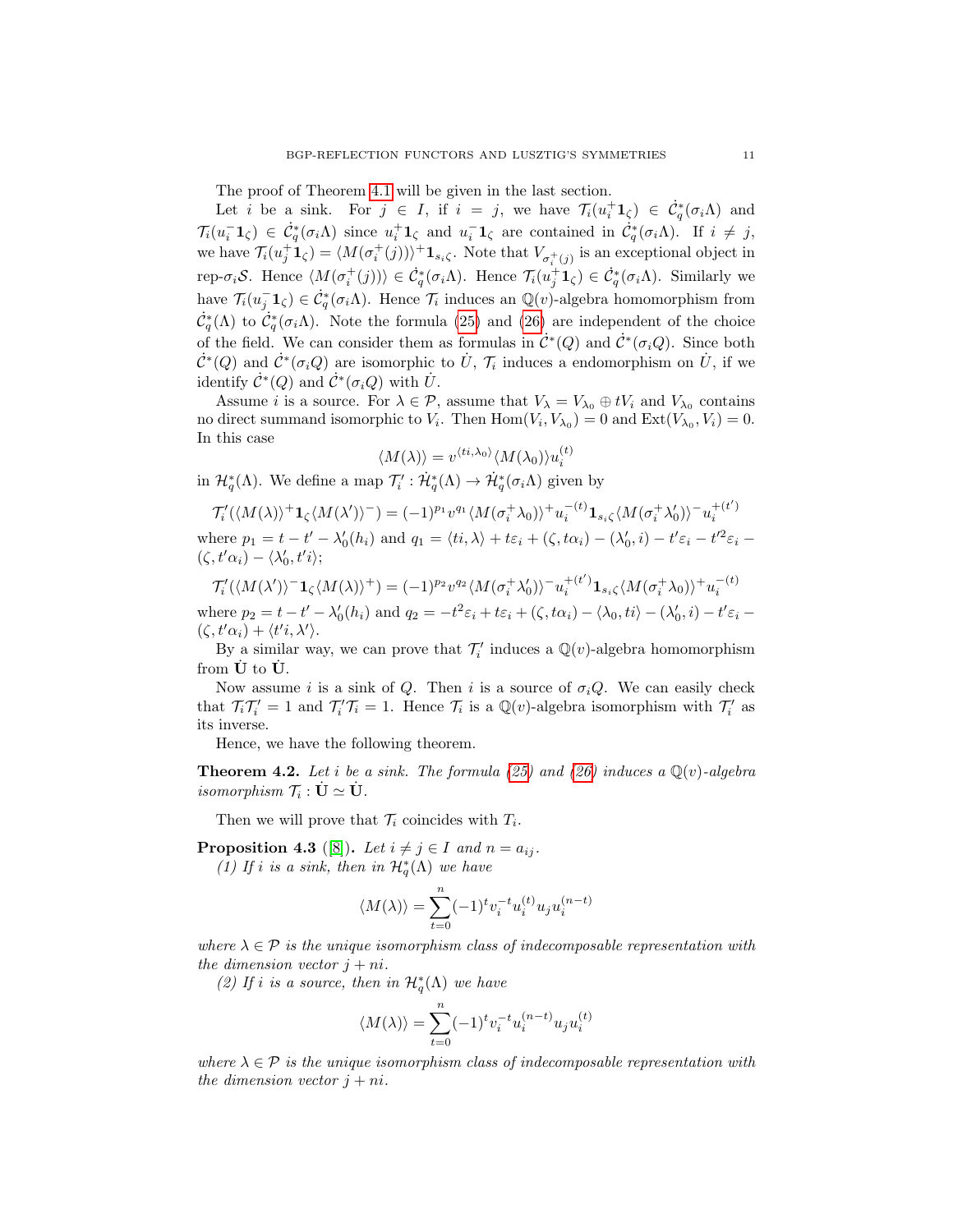Since *i* is a sink in Q, *i* is a source in  $\sigma_i Q$ , and  $V_{\sigma_i^+(j)}$  is a unique indecomposable module in rep- $\sigma_i$ S with dimension vector  $j + ni$  where  $n = a_{ij}$ . Thus by the Proposition [4.3,](#page-10-0)

$$
\langle M(\sigma_i^+(j))\rangle^+\mathbf{1}_{s_i\zeta}=\sum_{t=0}^n(-1)^tv_i^{-t}u_i^{+(n-t)}u_j^+u_i^{+(t)}\mathbf{1}_{s_i\zeta}.
$$

Hence

$$
\mathcal{T}_i(u_j^+\mathbf{1}_\zeta)=\sum_{t=0}^n(-1)^tv_i^{-t}u_i^{+(n-t)}u_j^+u_i^{+(t)}\mathbf{1}_{s_i\zeta}=T_i(u_j^+\mathbf{1}_\zeta).
$$

Similarly we can check  $\mathcal{T}_i = T_i$  on other generators.

Hence, we have the following theorem.

**Theorem 4.4.** If i is a sink, then the isomorphism  $\mathcal{T}_i : \dot{\mathbf{U}} \to \dot{\mathbf{U}}$  coincides with  $T_i$ .

<span id="page-11-2"></span>4.3. **Braid group relations.** Let  $A = (a_{ij})_{i,j \in I}$  be a symmetrizable generalized Cartanmatrix. If  $d(i, j) = a_{ij}a_{ji} \leq 3$ , then the order  $m(i, j)$  of  $s_i s_j$  is finite ([\[11\]](#page-23-10)). In fact, we have

$$
m(i,j) = \begin{cases} 2 & \text{if } d(i,j) = 0; \\ 3 & \text{if } d(i,j) = 1; \\ 4 & \text{if } d(i,j) = 2; \\ 6 & \text{if } d(i,j) = 3; \\ \infty & \text{if } d(i,j) \ge 4. \end{cases}
$$

The braid group of type A is defined by the generators  $\{\kappa_i\}_{i\in I}$  and relations

$$
\kappa_i \kappa_j \cdots = \kappa_j \kappa_i \cdots
$$

for  $i \neq j$  with  $m(i, j) \leq +\infty$  factors on both sides, where  $m(i, j)$  is the order of  $s_i s_j$ in  $W$ , that is,

<span id="page-11-0"></span>
$$
\kappa_i \kappa_j = \kappa_j \kappa_i \quad \text{if } m(i,j) = 2; \n\kappa_i \kappa_j \kappa_i = \kappa_j \kappa_i \kappa_j \quad \text{if } m(i,j) = 3; \n\kappa_i \kappa_j \kappa_i \kappa_j = \kappa_j \kappa_i \kappa_j \kappa_i \quad \text{if } m(i,j) = 4; \n(27) \qquad \kappa_i \kappa_j \kappa_i \kappa_j \kappa_i \kappa_j \kappa_i = \kappa_j \kappa_i \kappa_j \kappa_i \kappa_j \kappa_i \kappa_j \quad \text{if } m(i,j) = 6.
$$

Let  $\Lambda$  be a finite dimensional hereditary algebra, and A be the corresponding gen-eralized Cartan matrix. In [\[8\]](#page-23-7), the Lusztig's symmetries on  $\mathcal{D}_c(\Lambda)$  are constructed as follows.

**Theorem 4.5.** Let i be a sink. For all  $\lambda \in \mathcal{P}$  and  $\mu \in P^{\vee}$ , we write  $V_{\lambda} \simeq V_{\lambda_0} \oplus tV_i$ where  $V_{\lambda_0}$  contain no direct summand isomorphic to  $V_i$ . Then the map  $\tilde{\mathcal{T}}_i$  is defined as follows:

- (28)  $\tilde{\mathcal{T}}_i(\langle u_\lambda(+)\rangle) = v^{\langle \lambda, ti \rangle} \tilde{K}_{ti} \langle u_i(-)\rangle^{(t)} \langle u_{\sigma_i^+ \lambda_0}(+) \rangle;$
- (29)  $\tilde{\mathcal{T}}_i(\langle u_\lambda(-)\rangle) = v^{\langle \lambda, ti \rangle} \tilde{K}_{-ti} \langle u_i(+)\rangle^{(t)} \langle u_{\sigma_i^+ \lambda_0}(-)\rangle;$
- (30)  $\tilde{\mathcal{T}}_i(K_\mu) = K_{s_i(\mu)},$

induces a  $\mathbb{Q}(v)$ -algebra isomorphism:  $\mathcal{D}_c(\Lambda) \simeq \mathcal{D}_c(\sigma_i \Lambda)$ .

In [\[8\]](#page-23-7), the following theorem is proved.

<span id="page-11-1"></span>**Theorem 4.6.** For any  $i \neq j \in I$  such that  $m = m(i, j) \leq +\infty$ ,  $\tilde{\mathcal{T}}_i$  and  $\tilde{\mathcal{T}}_j$  satisfy braid group relations [\(27\)](#page-11-0) of type A as maps on  $\mathcal{D}_c(\Lambda)$ .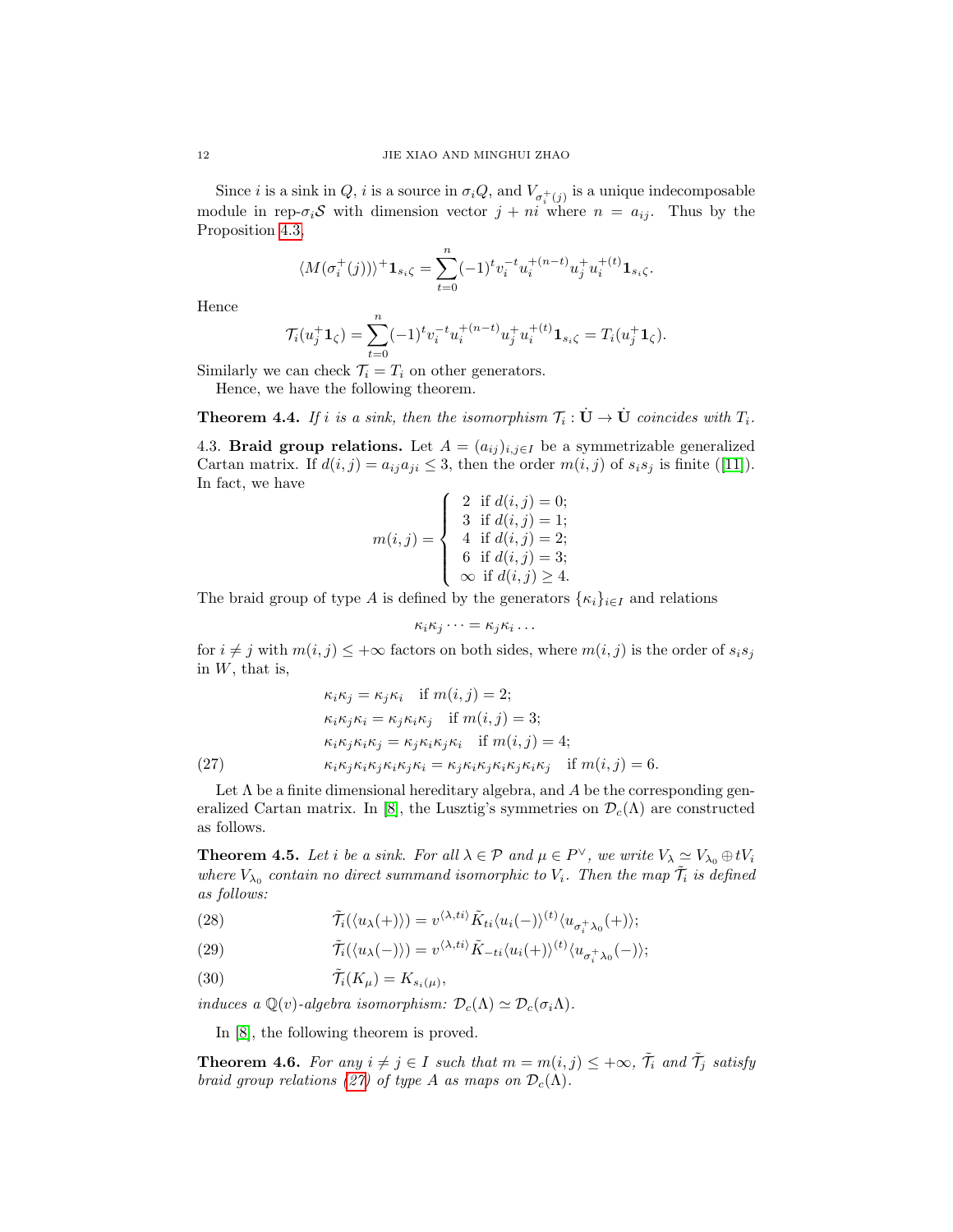Let  $\Lambda$  be a finite dimensional hereditary algebra. Similarly to the the relation between U and U, We consider the relation between  $\dot{\mathcal{H}}_q^*(\Lambda)$  and  $\mathcal{D}(\Lambda)$ . For any  $\zeta \in P$ , we have a surjective linear mapping

$$
\pi_{\zeta} : \mathcal{D}(\Lambda) \rightarrow \mathcal{H}_{q}^{*}(\Lambda) \mathbf{1}_{\zeta}
$$
\n
$$
\langle u_{\alpha}(+)\rangle \langle u_{\beta}(-)\rangle K_{\mu} \mapsto (-1)^{tr(\beta)} v^{m(\beta)+\zeta(\mu)} \langle M(\alpha)\rangle^{+} \langle M(\beta)^{-}\rangle \mathbf{1}_{\zeta}
$$
\nwhere  $\beta = \sum_{i\in I} b_{i} \alpha_{i}$ ,  $tr(\beta) = \sum_{i\in I} b_{i}$  and  $m(\beta) = \sum_{i\in I} b_{i}\varepsilon_{i}$ . The kernel of  $\pi_{\zeta}$  is\n
$$
\sum_{\mu \in P^{\vee}} \mathcal{D}(\Lambda) (K_{\mu} - v^{\zeta(\mu)}).
$$

For any  $\zeta, \zeta' \in P$ ,  $\beta \in \mathbb{Z}I$  and any  $x \in \mathcal{D}(\Lambda), y \in \mathcal{D}(\Lambda)(\beta)$ ,

$$
\pi_{\zeta}(x)\pi_{\zeta'}(y) = \begin{cases} \pi_{\zeta'}(xy) & \text{if } \zeta = \zeta' + \beta \\ 0 & \text{otherwise} \end{cases}.
$$

Our main result in this subsection is the following.

**Theorem 4.7.** Let  $\Lambda$  be a finite dimensional hereditary algebra, and  $A$  be the corresponding generalized Cartan matrix. For any  $i \neq j \in I$  such that  $m = m(i, j) \leq j$  $+\infty$ ,  $\mathcal{T}_i$  and  $\mathcal{T}_j$  satisfy braid group relations [\(27\)](#page-11-0) of type A as maps on  $\dot{C}_q^*(\Lambda)$ .

*Proof.* For all  $\lambda \in \mathcal{P}$  and  $\mu \in P^{\vee}$ , we write  $V_{\lambda} \simeq V_{\lambda_0} \oplus tV_i$  where  $V_{\lambda_0}$  contain no direct summand isomorphic to  $V_i$ . We need to check that for any  $\zeta \in P$ 

<span id="page-12-0"></span>(31) 
$$
\pi_{s_i\zeta}(\tilde{\mathcal{T}}_i(\langle u_\lambda(+)\rangle))=\mathcal{T}_i(\pi_{\zeta}(\langle u_\lambda(+)\rangle));
$$

(32) 
$$
\pi_{s_i\zeta}(\tilde{\mathcal{T}}_i(\langle u_\lambda(-)\rangle)) = \mathcal{T}_i(\pi_{\zeta}(\langle u_\lambda(-)\rangle));
$$

(33) 
$$
\pi_{s_i\zeta}(\mathcal{T}_i(K_\mu)) = \mathcal{T}_i(\pi_{\zeta}(K_\mu)).
$$

First

$$
\pi_{s_i\zeta}(\tilde{\mathcal{T}}_i(\langle u_\lambda(+)\rangle)) = \pi_{s_i\zeta}(v^{\langle \lambda, ti \rangle} \tilde{K}_{ti} \langle u_i(-)\rangle^{(t)} \langle u_{\sigma_i^+ \lambda_0}(+) \rangle)
$$
  
\n
$$
= v^{\langle \lambda, ti \rangle + (\sigma_i^+ \lambda_0 - ti, ti)} \pi_{s_i\zeta}(\langle u_i(-)\rangle^{(t)} \langle u_{\sigma_i^+ \lambda_0}(+) \rangle \tilde{K}_{ti})
$$
  
\n
$$
= v^{\langle \lambda, ti \rangle + (\sigma_i^+ \lambda_0 - ti, ti) + (s_i\zeta, t\alpha_i)(-1)} v^{m(ti)} u_i^{-(t)} \langle M(\sigma_i^+ \lambda_0) \rangle^+ \mathbf{1}_{s_i\zeta}
$$
  
\n
$$
= (-1)^t v^{-\langle ti, \lambda_0 \rangle - t^2 \varepsilon_i + t\varepsilon_i - (\zeta, t\alpha_i)} u_i^{-(t)} \langle M(\sigma_i^+ \lambda_0) \rangle^+ \mathbf{1}_{s_i\zeta}
$$
  
\n
$$
= \mathcal{T}_i(\langle M(\sigma_i^+ \lambda_0) \rangle^+ \mathbf{1}_{\zeta})
$$
  
\n
$$
= \mathcal{T}_i(\pi_{\zeta}(\langle u_\lambda(+)\rangle)).
$$

Hence we have formula [\(31\)](#page-12-0). Similarly, we can get formula [\(32\)](#page-12-0) and [\(33\)](#page-12-0). Then Theorem [4.6](#page-11-1) implies this theorem.

# 5. Lusztig's symmetries on the modified form of Ringel-Hall  ${\bf ALGEBRAS}$

<span id="page-12-1"></span>5.1. The structure of Ringel-Hall algebras. First we recall the structure of the Ringel-Hall algebra considered in [\[14\]](#page-23-13) and [\[9\]](#page-23-8).

We consider a bilinear form  $\psi : \mathcal{H}_q^*(\Lambda) \times \mathcal{H}_q^*(\Lambda)$  as

$$
\psi(\langle M(\beta)\rangle,\langle M(\beta')\rangle)=\frac{|V_{\beta}|}{a_{\beta}}\delta_{\beta\beta'}
$$

for  $\beta, \beta' \in \mathcal{P}$ .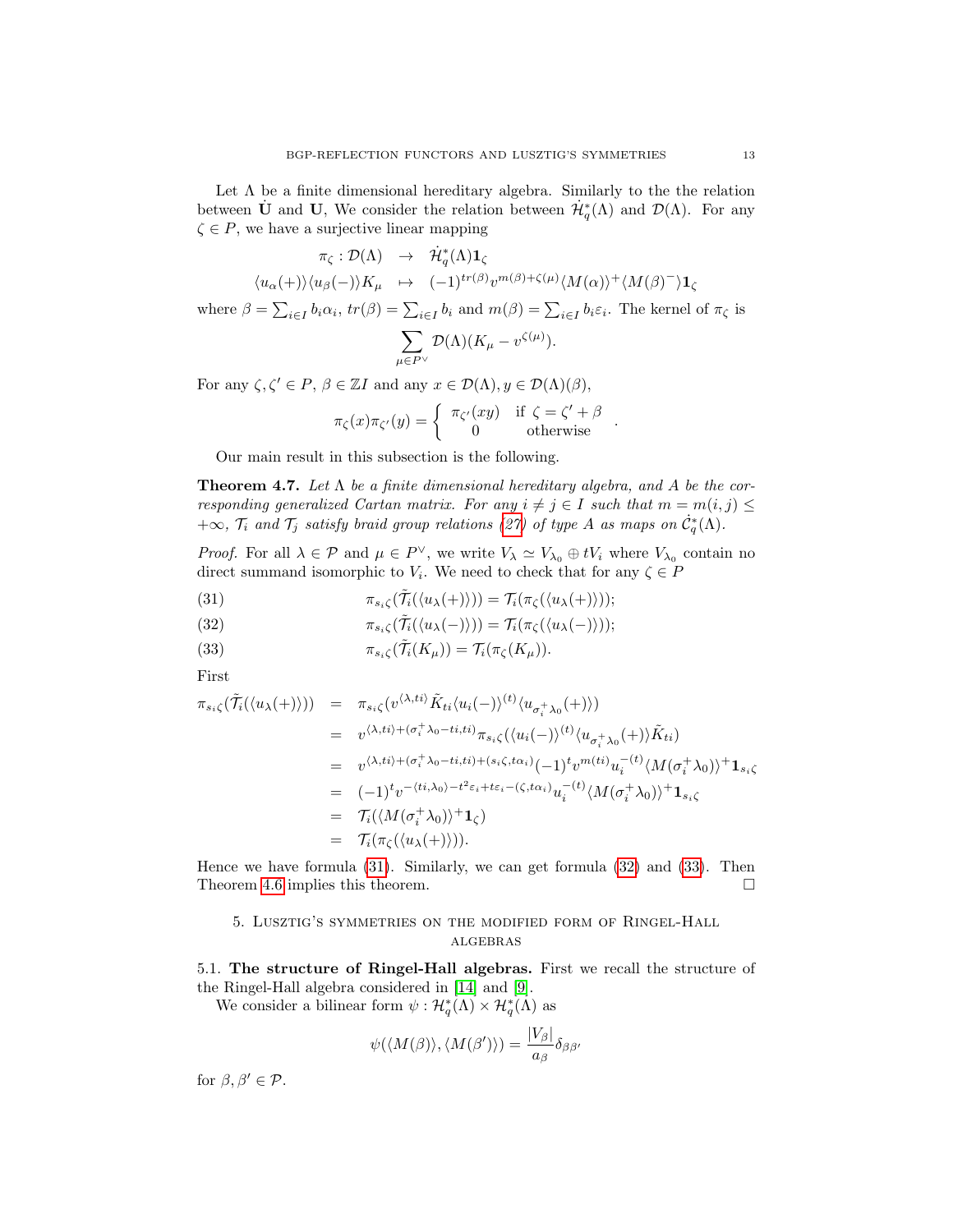Let  $\mathfrak{d}_0(\Lambda) = \mathcal{C}_q^*(\Lambda)$ . We can define  $\mathfrak{d}_m(\Lambda)$  and  $L_{\pi_m}(\Lambda)$  inductively. For  $m \geq 1$ , assume  $\mathfrak{d}_{m-1}(\Lambda)$  has been constructed. Let  $\pi_m \in \mathbb{Z}I$  have smallest trace such that  $\mathfrak{d}_{m-1}(\Lambda)_{\pi_m} \neq \mathcal{H}_q^*(\Lambda)_{\pi_m}$ . Then  $L_{\pi_m}(\Lambda)$  is defined as follow:

$$
L_{\pi_m}(\Lambda) := \{ x \in \mathcal{H}_q^*(\Lambda)_{\pi_m} | \psi(x, \mathfrak{d}_{m-1}(\Lambda)_{\pi_m}) = 0 \}.
$$

We define  $\mathfrak{d}_m(\Lambda)$  as the subalgebra of  $\mathcal{H}_q^*(\Lambda)$  generated by  $\mathfrak{d}_{m-1}(\Lambda)$  and  $L_{\pi_m}(\Lambda)$ . Hence there is a chain of subalgebras of  $\hat{\mathcal{H}}_q^*(\Lambda)$ 

$$
\mathfrak{d}_0(\Lambda) \subset \mathfrak{d}_1(\Lambda) \subset \ldots \mathfrak{d}_m(\Lambda) \subset \ldots \subset \mathcal{H}_q^*(\Lambda).
$$

For  $m \geq 1$ , let  $\eta_m = \dim L_{\pi_m}$ . There exists a bases  $\{x_{(m,p)}|1 \leq p \leq \eta_m\}$  of  $L_{\pi_m}$ and nonzero numbers  $\chi_{(m,p)} \in \mathbb{Q}(v), 1 \leq p \leq \eta_m$  such that

$$
\psi(x_{(m,p)}, \chi_{(m,p)}x_{(m,q)}) = \frac{-1}{v - v^{-1}} \delta_{pq}.
$$

Set  $x_i = u_i$  and  $J = \{(m, p)|m \geq 1, 1 \leq p \leq \eta_m\}$ . The elements in the set  ${x_j | j \in I \cup J}$  generate the Ringel-Hall algebra  $\mathcal{H}_q^*(\Lambda)$ .

Let  $y_i = -v_i^{-1}u_i$  for all  $i \in I$  and  $y_j = \chi_j x_j$  for all  $j \in J$ . By [\[14\]](#page-23-13) and [\[9\]](#page-23-8), the double Ringel-Hall algebra  $\mathcal{D}(\Lambda)$  is generated by the elements  $x_i(+), y_i(-), i \in I \cup J$ and  $K_{\mu}, \mu \in P^{\vee}$  subject to the following relations:

(34) 
$$
K_0 = \mathbf{1}, K_{\mu} K_{\mu'} = K_{\mu + \mu'}
$$
 for all  $\mu, \mu' \in P^{\vee};$ 

(35) 
$$
K_{\mu}x_i(+)K_{-\mu} = v^{\delta_i(\mu)}x_i(+) \text{ for all } i \in I \cup J, \mu \in P^{\vee};
$$

(36) 
$$
K_{\mu}y_i(-)K_{-\mu} = v^{-\delta_i(\mu)}y_i(-) \text{ for all } i \in I \cup J, \mu \in P^{\vee};
$$

(37) 
$$
x_i(+)y_j(-) - y_j(-)x_i(+) = \delta_{ij} \frac{\tilde{K}_{\delta_i} - \tilde{K}_{-\delta_i}}{v_i - v_i^{-1}} \text{ for all } i, j \in I \cup J;
$$

for  $i \in I$ ,  $j \in I \cup J$  and  $i \neq j$ , setting  $b = 1 - a_{ij}$ ,

(38) 
$$
\sum_{k=0}^{b} (-1)^k x_i(+)^{(k)} x_j(+) x_i(+)^{(b-k)} = 0,
$$

and

(39) 
$$
\sum_{k=0}^{b} (-1)^{k} y_{i}(-)^{(k)} y_{j}(-) y_{i}(-)^{(b-k)} = 0;
$$

for any  $i, j \in I \cup J$  with  $(\delta_i, \delta_j) = 0$ ,

(40) 
$$
x_i(+)x_j(+) = x_j(+)x_i(+), \quad y_i(-)y_j(-) = y_j(-)y_i(-).
$$

Here,  $\delta_i = \alpha_i$  for  $i \in I$ ,  $\delta_j = \pi_m$  for  $j = (m, p) \in J$  and  $a_{ij} = 2 \frac{(\delta_i, \delta_j)}{(\delta_i, \delta_i)}$ .

Note that  $\tilde{A} = (a_{ij})_{ij \in I \cup J}$  is a Borcherds-Cartan matrix. We can define a modified quantized enveloping algebra  $\dot{\mathbf{U}}(\tilde{A})$  of the generalized Kac-Moody algebra associated to  $\tilde{A}$ .  $\dot{\mathbf{U}}(\tilde{A})$  is generated by the elements  $E_i \mathbf{1}_{\zeta}, F_i \mathbf{1}_{\zeta}$  for all  $i \in I \cup J$  and  $\zeta \in P$  subject to the following relations:

<span id="page-13-0"></span>(41) 
$$
\mathbf{1}_{\zeta}\mathbf{1}_{\zeta'}=\delta_{\zeta\zeta'}\mathbf{1}_{\zeta} \text{ for all } \zeta,\zeta'\in P;
$$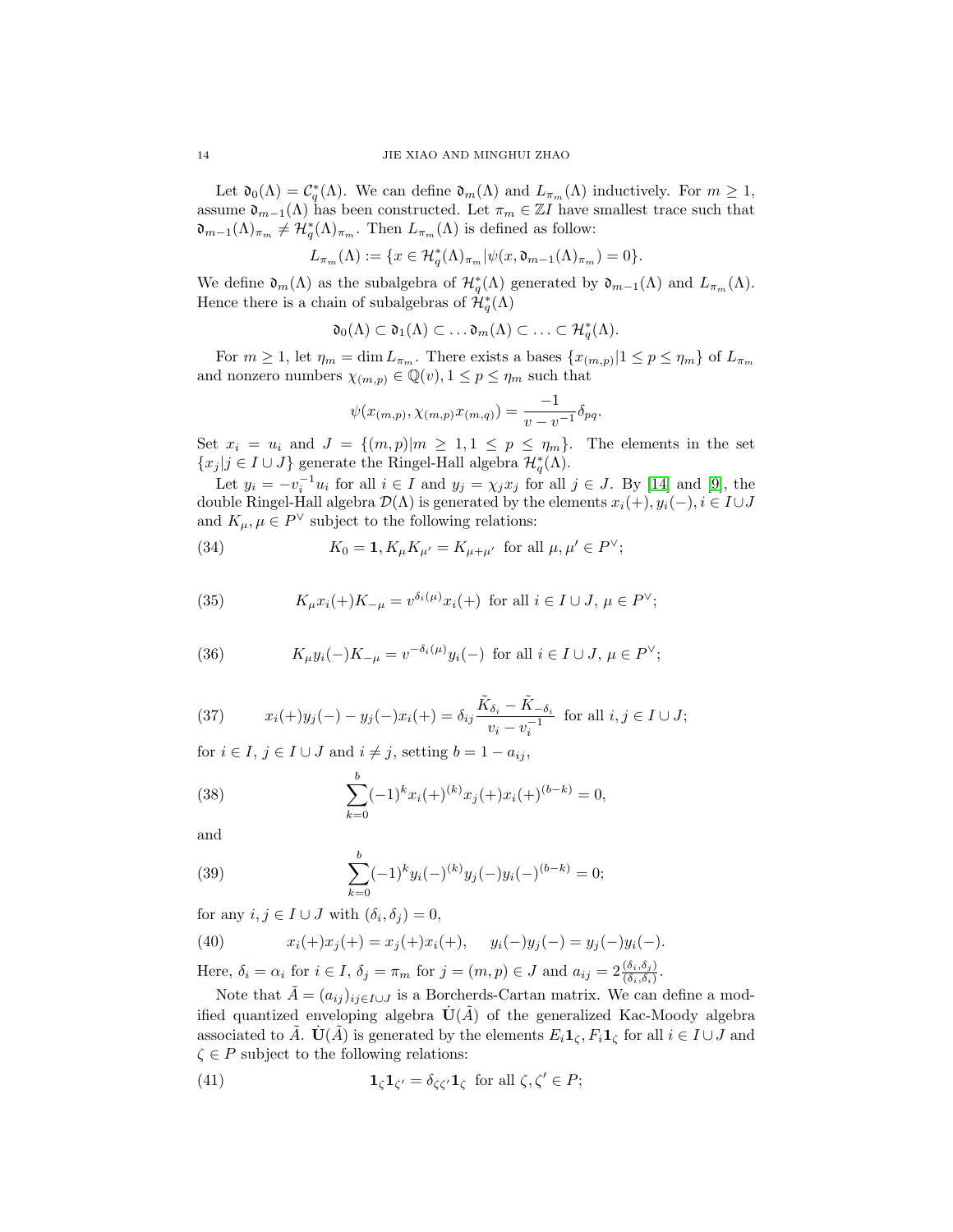(42) 
$$
E_i \mathbf{1}_{\zeta} = \mathbf{1}_{\zeta + \delta_i} E_i, F_i \mathbf{1}_{\zeta} = \mathbf{1}_{\zeta - \delta_i} F_i \text{ for all } i \in I \cup J, \zeta \in P;
$$

(43)

$$
(E_i \mathbf{1}_{\zeta - \delta_j})(F_j \mathbf{1}_{\zeta}) - (F_j \mathbf{1}_{\zeta + \delta_i})(E_i \mathbf{1}_{\zeta}) = \delta_{ij}(-1)^{tr\delta_j} v^{-m(\delta_j)} \frac{v^{(\zeta, \delta_i)} - v^{-(\zeta, \delta_i)}}{v_i - v_i^{-1}} \text{ for all } i, j \in I \cup J;
$$

for  $i \in I$ ,  $j \in I \cup J$  and  $i \neq j$ , setting  $b = 1 - a_{ij}$ ,

(44) 
$$
\sum_{k=0}^{b} (-1)^{k} (E_i^{(k)} \mathbf{1}_{\zeta + (b-k)\delta_i + \delta_j}) (E_j \mathbf{1}_{\zeta + (b-k)\delta_i}) (E_i^{(b-k)} \mathbf{1}_{\zeta}) = 0,
$$

and

(45) 
$$
\sum_{k=0}^{b} (-1)^{k} (F_i^{(k)} \mathbf{1}_{\zeta - (b-k)\delta_i - \delta_j}) (F_j \mathbf{1}_{\zeta - (b-k)\delta_i}) (F_i^{(b-k)} \mathbf{1}_{\zeta}) = 0;
$$

for any  $i, j \in I \cup J$  with  $(\delta_i, \delta_j) = 0$ ,

(46) 
$$
(E_i \mathbf{1}_{\zeta + \delta_j})(E_j \mathbf{1}_{\zeta}) = (E_j \mathbf{1}_{\zeta + \delta_i})(E_i \mathbf{1}_{\zeta}), \quad (F_i \mathbf{1}_{\zeta - \delta_j})(F_j \mathbf{1}_{\zeta}) = (F_j \mathbf{1}_{\zeta - \delta_i})(F_i \mathbf{1}_{\zeta}),
$$
where

where

<span id="page-14-0"></span>
$$
E_i^{(k)} \mathbf{1}_{\zeta} = \frac{1}{[k]_{v_i}!} \prod_{s=1}^k E_i \mathbf{1}_{\zeta + (k-s)\delta_i},
$$
  

$$
F_i^{(k)} \mathbf{1}_{\zeta} = \frac{1}{[k]_{v_i}!} \prod_{s=1}^k F_i \mathbf{1}_{\zeta - (k-s)\delta_i}.
$$

Since there exists a map  $\pi_{\zeta}: \mathcal{D}(\Lambda) \to \mathcal{H}^*_{q}(\Lambda) \mathbf{1}_{\zeta}$  for any  $\zeta \in P$ , the algebra  $\mathcal{H}^*_{q}(\Lambda)$ is generated by the elements  $x_i^+ \mathbf{1}_{\zeta}, y_i^- \mathbf{1}_{\zeta}$  for all  $i \in I \cup J$  and  $\zeta \in P$  subject to the relations [\(41\)](#page-13-0) to [\(46\)](#page-14-0). Hence, we have an isomorphism  $\iota : \dot{\mathcal{H}}_q^*(\Lambda) \simeq \dot{\mathbf{U}}(\tilde{A})$  mapping  $x_i^+ \mathbf{1}_{\zeta}$  (resp.  $y_i^- \mathbf{1}_{\zeta}$ ) to  $E_i \mathbf{1}_{\zeta}$  (resp.  $F_i \mathbf{1}_{\zeta}$ ).

There is an operator  $\tau$  on  $\mathcal{H}_q^*(\Lambda)$  defined as follows:

$$
\tau \langle M(\lambda) \rangle = (-1)^{tr\alpha} v^{-\tau(\alpha)}
$$
\n
$$
\times \left( \delta_{\lambda 0} + \sum_{m \ge 1} (-1)^m \sum_{\pi \in \mathcal{P}, \lambda_1, \dots, \lambda_m \in \mathcal{P} \setminus \{0\}} v^{2 \sum_{i < j} \langle \lambda_i, \lambda_j \rangle} \times \frac{a_{\lambda_1 \dots a_{\lambda_m}} g_{\lambda_1, \dots, \lambda_m}^{\lambda_1 \dots \lambda_m} \langle M(\pi) \rangle}{a_{\lambda}} \right)
$$

where  $\lambda \in \mathcal{P}$ ,  $u_{\lambda} \in \mathcal{H}_q^*(\Lambda)_{\alpha}$ ,  $\alpha = \sum_i k_i \alpha_i \in \mathbb{N}[I]$ ,  $tr\alpha = \sum_i k_i(i, i)/2$ .  $k_i$  and  $\tau(\alpha) = ((\alpha, \alpha) \sum_{i} k_i(i, i) / 2.$ 

5.2. Lusztig's symmetries on the modified form of the Ringel-Hall alge**bras.** We first recall the definition of Lusztig's symmetries of  $\mathcal{D}(\Lambda)$  defined in [\[9\]](#page-23-8).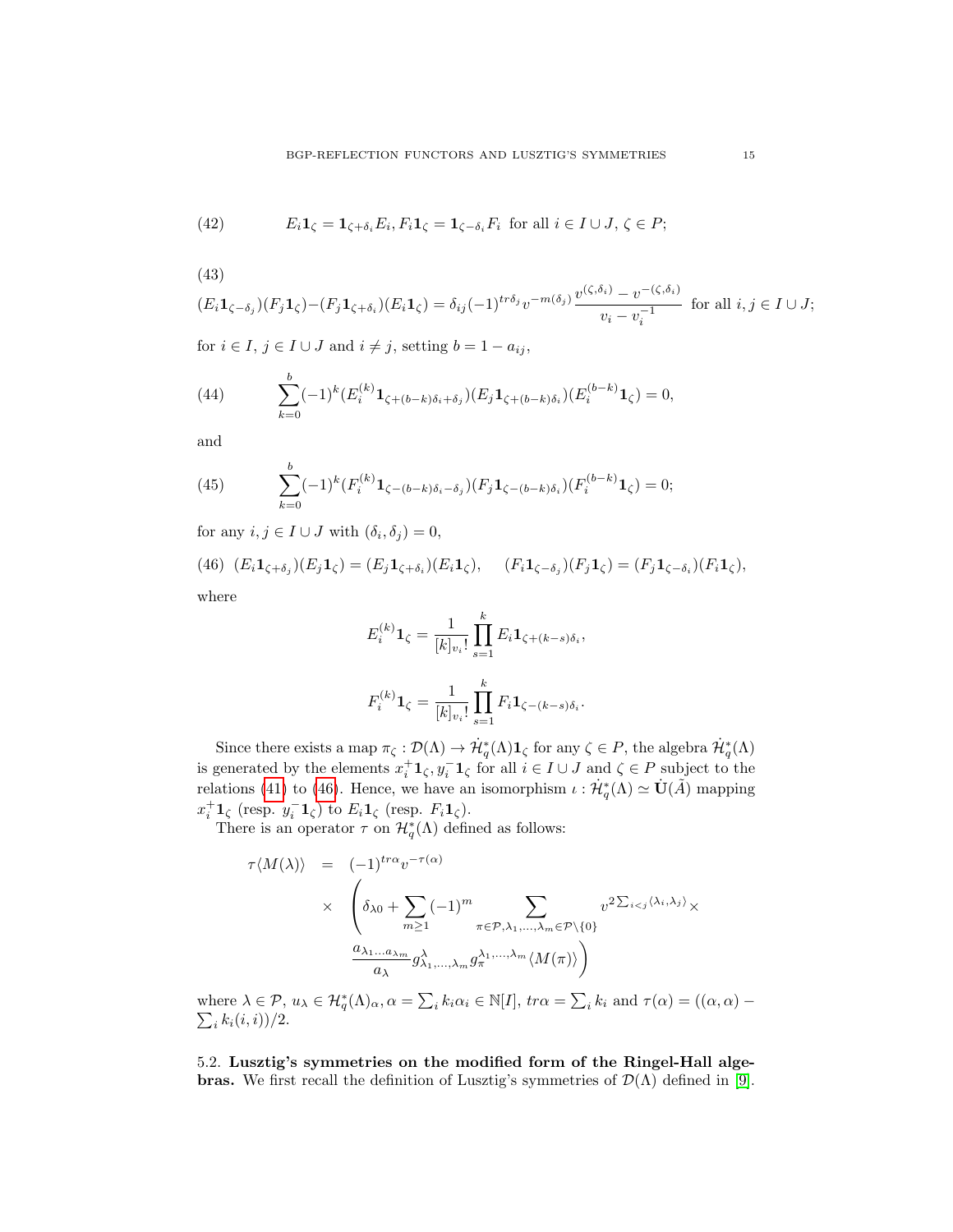For all  $i \in I$ , define  $\tilde{T}_i : \mathcal{D}(\Lambda) \to \mathcal{D}(\Lambda)$  on generators as follows

$$
\tilde{T}_i(x_i(+)) = -y_i(-)\tilde{K}_i, \tilde{T}_i(y_i(-)) = -\tilde{K}_{-i}x_i(+);
$$
\n
$$
\tilde{T}_i(x_j(+)) = \sum_{r+s=-a_{ij}} (-1)^r v_i^{-r} x_i(+)^{(s)} x_j(+) x_i(+)^{(r)} \text{for } i \neq j \in I \cup J;
$$
\n
$$
\tilde{T}_i(y_j(-)) = \sum_{r+s=-a_{ij}} (-1)^r v_i^r y_i(-)^{(r)} y_j(-) y_i(-)^{(s)} \text{for } i \neq j \in I \cup J;
$$
\n
$$
\tilde{T}_i(K_\mu) = K_{\mu-\alpha_i(\mu)h_i} \text{for } \mu \in P^\vee.
$$

Under the maps

$$
\pi_{\zeta}:\mathcal{D}(\Lambda)\to \dot{\mathcal{H}}_q^*(\Lambda)\mathbf{1}_{\zeta},
$$

Lusztig's symmetries  $\tilde{T}_i$  of  $\mathcal{D}(\Lambda)$  induce Lusztig's symmetries  $T_i: \dot{\mathcal{H}}_q^*(\Lambda) \to \dot{\mathcal{H}}_q^*(\Lambda)$ . From the formulas above, we get

$$
T_i(x_i^+ \mathbf{1}_{\zeta}) = -v_i^{-\zeta(h_i)} \tilde{y}_i^- \mathbf{1}_{s_i \zeta} \text{ for } \zeta \in P; T_i(\tilde{y}_i^- \mathbf{1}_{\zeta}) = -v_i^{-(2-\zeta(h_i))} x_i^+ \mathbf{1}_{s_i \zeta} \text{ for } \zeta \in P; T_i(x_j^+ \mathbf{1}_{\zeta}) = \sum_{r+s=-a_{ij}} (-1)^r v_i^{-r} x_i^{+(s)} x_j^+ x_i^{+(r)} \mathbf{1}_{s_i \zeta} \text{ for } i \neq j \in I \cup J; T_i(\tilde{y}_j^- \mathbf{1}_{\zeta}) = \sum_{r+s=-a_{ij}} (-1)^r v_i^r \tilde{y}_i^{-(r)} \tilde{y}_j^- \tilde{y}_i^{-(s)} \mathbf{1}_{s_i \zeta} \text{ for } i \neq j \in I \cup J
$$

where  $\tilde{y}_i = (-1)^{tr \delta_i} v^{m(\delta_i)} y_i$  for all  $i \in I \cup J$ . Note that  $\pi_{\zeta}(y_i(-)) = \tilde{y}_i^{-1} \mathbf{1}_{\zeta}$ . We define

$$
\psi^\pm_\zeta(x^\pm{\bf 1}_\zeta,x'^\pm{\bf 1}_\zeta)=\psi(x,x')
$$

for every  $\zeta \in P$ . Let  $\mathcal{H}_q^*(\Lambda)\langle i\rangle$  be the subspace of  $\mathcal{H}_q^*(\Lambda)$  spanned by the elements in the set

$$
\{ \langle M(\alpha) \rangle | \alpha \in \mathcal{P}, V_{\alpha} \in \text{rep-}S\langle i \rangle \}
$$

and  $\mathfrak{d}_m(\Lambda)\langle i \rangle = \mathfrak{d}_m(\Lambda) \cap \mathcal{H}_q^*(\Lambda)\langle i \rangle.$ 

<span id="page-15-0"></span>**Proposition 5.1.** Let  $i \in I$  be a sink. For all  $\mu \in P$  and all  $x, x' \in \mathcal{H}_q^*(\Lambda)\langle i \rangle_{\mu}$ , we have

$$
\psi_{\zeta}^{\pm}(x^{\pm}\mathbf{1}_{\zeta},x'^{\pm}\mathbf{1}_{\zeta})=\psi_{s_{i}\zeta}^{\pm}(T_{i}(x^{\pm}\mathbf{1}_{\zeta}),T_{i}(x'^{\pm}\mathbf{1}_{\zeta}))
$$

Proof. In [\[10\]](#page-23-9), it is proved that

$$
\psi(x, x') = \psi(\tilde{T}_i(x), \tilde{T}_i(x')).
$$

From the definition of  $\psi_{\zeta}^{\pm}(-,-)$ ,

$$
\psi_{s_i\zeta}^{\pm}(T_i(x^{\pm}\mathbf{1}_{\zeta}), T_i(x'^{\pm}\mathbf{1}_{\zeta}))
$$
\n
$$
= \psi_{s_i\zeta}^{\pm}(\tilde{T}_i(x)^{\pm}\mathbf{1}_{s_i\zeta}, \tilde{T}_i(x')^{\pm}\mathbf{1}_{s_i\zeta})
$$
\n
$$
= \psi(\tilde{T}_i(x), \tilde{T}_i(x'))
$$
\n
$$
= \psi(x, x')
$$
\n
$$
= \psi_{\zeta}^{\pm}(x^{\pm}\mathbf{1}_{\zeta}, x'^{\pm}\mathbf{1}_{\zeta}).
$$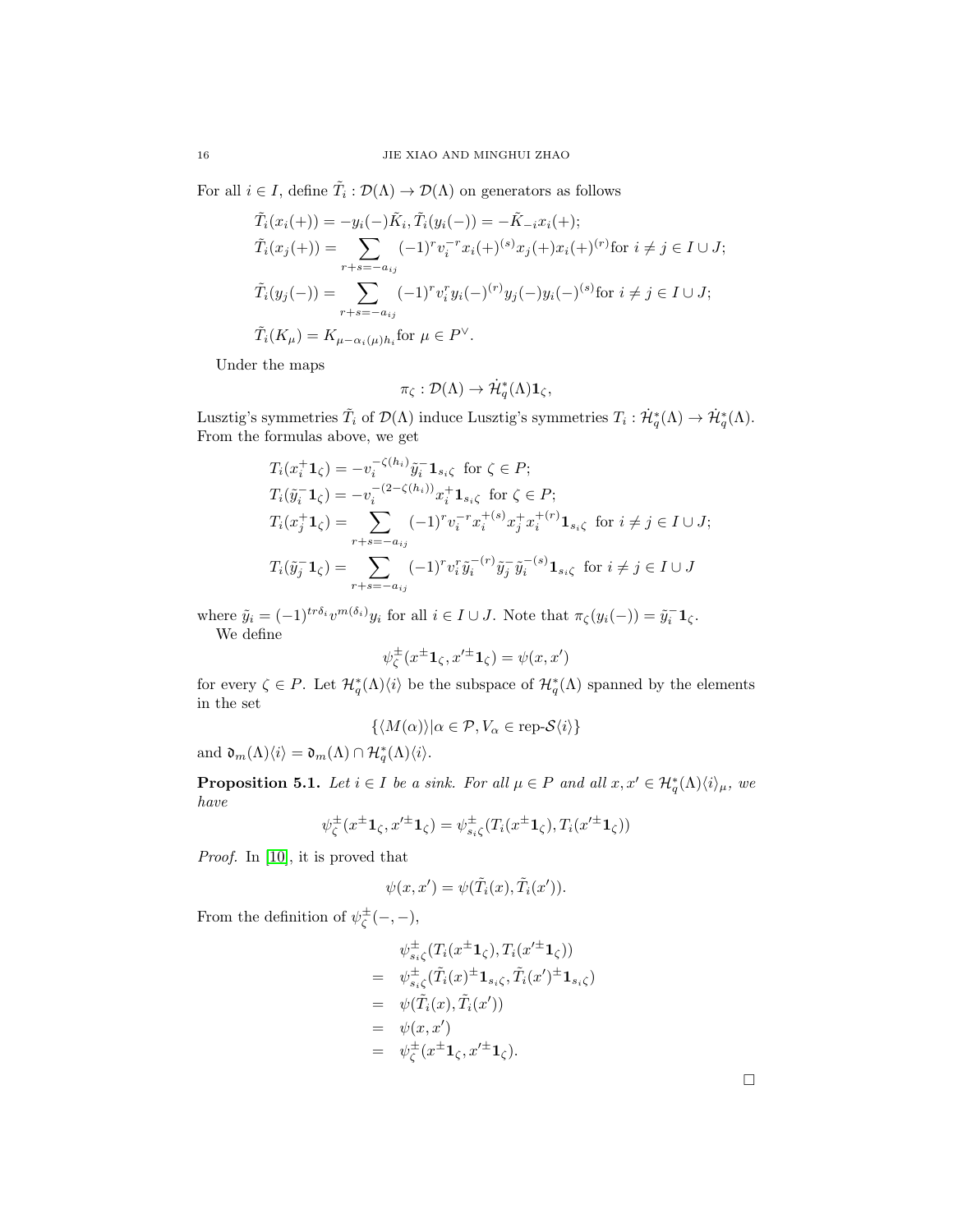5.3. Relation between the Lusztig's symmetries and the BGP-reflection functors. In this subsection, we consider the relation between the Lusztig's symmetries and the BGP-reflection functors. The method is similar to these in [\[10\]](#page-23-9).

<span id="page-16-0"></span>**Proposition 5.2.** Let  $i \in I$  be a sink. For each  $x, x' \in \mathcal{H}_q^*(\Lambda)\langle i \rangle$ , we have

$$
\psi_{\zeta}^{\pm}(x^{\pm}\mathbf{1}_{\zeta},x'^{\pm}\mathbf{1}_{\zeta})=\psi_{s_{i}\zeta}^{\pm}(\mathcal{T}_{i}(x^{\pm}\mathbf{1}_{s_{i}\zeta}),\mathcal{T}_{i}(x'^{\pm}\mathbf{1}_{s_{i}\zeta})).
$$

*Proof.* Let  $V_{\beta}, V_{\beta'} \in \text{rep-}Q_i\langle i \rangle$ . Then

$$
\psi_{s_i\zeta}^+(\mathcal{T}_i(\langle M(\beta)\rangle^+\mathbf{1}_{\zeta}),\mathcal{T}_i(\langle M(\beta')\rangle^+\mathbf{1}_{\zeta}))
$$
\n
$$
= \psi_{s_i\zeta}^+(\langle M(\sigma_i^+\beta)\rangle^+\mathbf{1}_{s_i\zeta},\langle M(\sigma_i^+\beta')\rangle^+\mathbf{1}_{s_i\zeta})
$$
\n
$$
= \psi(\langle M(\sigma_i^+\beta)\rangle,\langle M(\sigma_i^+\beta')\rangle)
$$
\n
$$
= \frac{|V_{\sigma_i^+\beta}|}{a_{\sigma_i^+\beta}}\delta_{\sigma_i^+\beta\sigma_i^+\beta'}
$$
\n
$$
= \frac{|V_{\beta}|}{a_{\beta}}\delta_{\beta\beta'}
$$
\n
$$
= \psi(\langle M(\beta)\rangle,\langle M(\beta')\rangle)
$$
\n
$$
= \psi_{\zeta}^+(\langle M(\beta)\rangle^+\mathbf{1}_{\zeta},\langle M(\beta')\rangle^+\mathbf{1}_{\zeta}).
$$

Hence we have

$$
\psi_{\zeta}^+(x^+ \mathbf{1}_{\zeta}, x'^+ \mathbf{1}_{\zeta}) = \psi_{s_i \zeta}^+(\mathcal{T}_i(x^+ \mathbf{1}_{s_i \zeta}), \mathcal{T}_i(x'^+ \mathbf{1}_{s_i \zeta})).
$$

Similarly we can prove that

$$
\psi_{\zeta}^-(x^{-}\mathbf{1}_{\zeta}, x'^{-}\mathbf{1}_{\zeta}) = \psi_{s_i\zeta}^-(\mathcal{T}_i(x^{-}\mathbf{1}_{s_i\zeta}), \mathcal{T}_i(x'^{-}\mathbf{1}_{s_i\zeta})).
$$

**Theorem 5.3.** Let  $i \in I$  be a sink. Then for each  $m \geq 1$ ,  $\mathcal{T}_i T_i^{-1}$  induces bijective maps from  $L_{\pi_m}(\Lambda)^{\pm} \mathbf{1}_{\zeta}$  to  $L_{\pi_m}(\sigma_i \Lambda)^{\pm} \mathbf{1}_{\zeta}$ .

*Proof.* We first prove the theorem for  $L^+_{\pi_m}(\Lambda) \mathbf{1}_{\zeta}$ . By the definition we have

 $L_{\pi_m}(\Lambda) = \{x \in \mathcal{H}_q^*(\Lambda)_{\pi_m} | \psi(x, \mathfrak{d}_{m-1}(\Lambda)_{\pi_m}) = 0\}.$ 

By [\[10\]](#page-23-9), we have  $L_{\pi_m}(\Lambda) \subset {}^{\tau} \mathcal{H}^*_{q}(\Lambda)\langle i \rangle_{\pi_m}$ ,  $\mathfrak{d}_{m-1}(\Lambda)\langle i \rangle = \sum_{s \geq 1} {}^{\tau} \mathfrak{d}_{m-1}(\Lambda)\langle i \rangle x_i^s$  and  $\psi(x, \tau \mathfrak{d}_{m-1}(\Lambda)\langle i \rangle x_i^s) = 0$  for  $x \in \tau \mathcal{H}_q^*(\Lambda)\langle i \rangle$ , where  $\tau \mathcal{H}_q^*(\Lambda)\langle i \rangle := \tau(\mathcal{H}_q^*(\Lambda)\langle i \rangle)$  and  $\tau \mathfrak{d}_m(\Lambda)\langle i \rangle := \tau(\mathfrak{d}_m(\Lambda)\langle i \rangle)$ . Then we have

$$
L_{\pi_m}(\Lambda) = \{ x \in {}^{\tau} \mathcal{H}_q^*(\Lambda) \langle i \rangle_{\pi_m} | \psi(x, {}^{\tau} \mathfrak{d}_{m-1}(\Lambda) \langle i \rangle_{\pi_m}) = 0 \}.
$$

We have the following isomorphisms

$$
\tau_{\mathfrak{d}_{m-1}}(\Lambda)\langle i \rangle_{\pi_m}^+ \mathbf{1}_{\zeta} \xrightarrow{T_i^{-1}} \mathfrak{d}_{m-1}(\Lambda)\langle i \rangle_{s_i\pi_m}^+ \mathbf{1}_{s_i\zeta} \xrightarrow{\mathcal{T}_i} \mathfrak{d}_{m-1}(\sigma_i^+\Lambda)\langle i \rangle_{\pi_m}^+ \mathbf{1}_{\zeta}.
$$

The first isomorphism is showed in [\[9\]](#page-23-8). For the second one, we have proved that  $\mathcal{T}_i$ is an isomorphism in Theorem [4.1.](#page-9-2) Hence we just need to show

$$
\mathcal{T}_i(\mathfrak{d}_m(\Lambda)\langle i \rangle_{\pi_m}^+\mathbf{1}_{\zeta}) \subset \mathfrak{d}_m(\sigma_i^+\Lambda)\langle i \rangle_{s_i\pi_m}^+\mathbf{1}_{s_i\zeta}.
$$

By [\[9\]](#page-23-8), we know

$$
\mathfrak{d}_m(\sigma_i^+\Lambda)\langle i\rangle_{s_i\pi_m}=\mathcal{H}^*(\sigma_i^+\Lambda)\langle i\rangle_{s_i\pi_m}.
$$

Hence we have

$$
\mathcal{T}_i(\mathfrak{d}_m(\Lambda)\langle i \rangle^+_{\pi_m} \mathbf{1}_{\zeta}) \subset \mathcal{H}^*(\sigma_i^+\Lambda)\langle i \rangle^+_{s_i\pi_m} \mathbf{1}_{s_i\zeta} = \mathfrak{d}_m(\sigma_i^+\Lambda)\langle i \rangle^+_{s_i\pi_m} \mathbf{1}_{s_i\zeta}.
$$

 $\Box$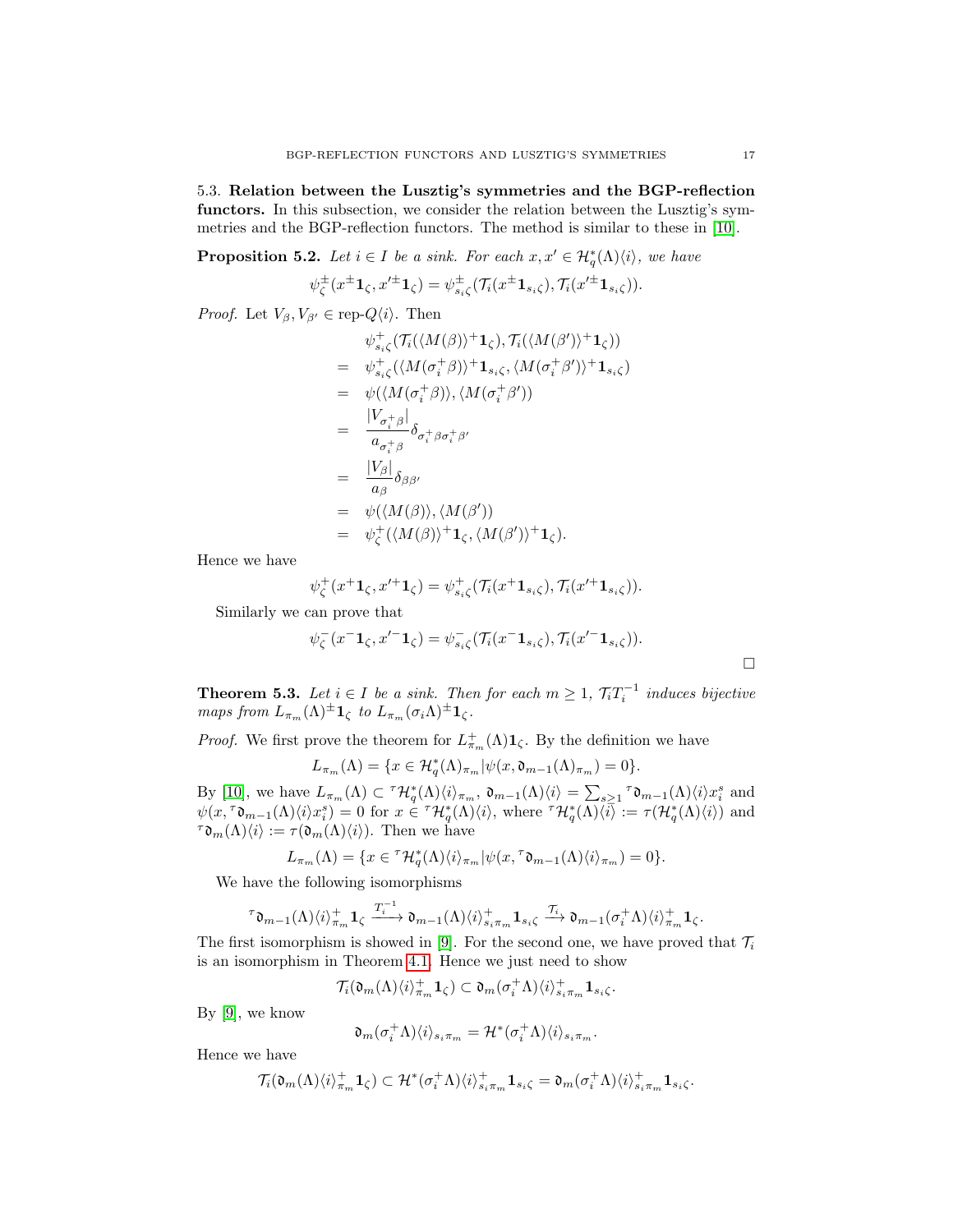Take any  $x \in L_{\pi_m}(\Lambda)$ . Then  $\psi(x, \tau_{m-1}(\Lambda)\langle i \rangle_{\pi_m}) = 0$ . By Proposition [5.1](#page-15-0) and Proposition [5.2](#page-16-0) we have

$$
0 = \psi(x, {}^{\tau}\mathfrak{d}_{m-1}(\Lambda)\langle i \rangle_{\pi_m})
$$
  
\n
$$
= \psi_{\lambda}^{+}(x^{+}\mathbf{1}_{\zeta}, {}^{\tau}\mathfrak{d}_{m-1}(\Lambda)\langle i \rangle_{\pi_m}^{+}\mathbf{1}_{\zeta})
$$
  
\n
$$
= \psi_{\lambda}^{+}(\mathcal{T}_{i}T_{i}^{-1}(x^{+}\mathbf{1}_{\zeta}), \mathcal{T}_{i}T_{i}^{-1}({}^{\tau}\mathfrak{d}_{m-1}(\Lambda)\langle i \rangle_{\pi_m}^{+}\mathbf{1}_{\zeta}))
$$
  
\n
$$
= \psi_{\lambda}^{+}(\mathcal{T}_{i}T_{i}^{-1}(x^{+}\mathbf{1}_{\zeta}), {}^{\tau}\mathfrak{d}_{m-1}(\sigma_{i}^{+}\Lambda)\langle i \rangle_{\pi_m}^{+}\mathbf{1}_{\zeta}).
$$

Hence  $\mathcal{T}_i T_i^{-1}(x^+ \mathbf{1}_{\zeta}) \in L_{\pi_m}(\Lambda)^+ \mathbf{1}_{\zeta}$ . Conversely,  $\mathcal{T}_i T_i^{-1}(x^+ \mathbf{1}_{\zeta}) \in L_{\pi_m}(\Lambda)^+ \mathbf{1}_{\zeta}$  implies  $x^+ \mathbf{1}_{\zeta} \in L_{\pi_m}(\Lambda)^+ \mathbf{1}_{\zeta}$ . Hence  $\mathcal{T}_i T_i^{-1}$  induces bijective maps from  $L^+_{\pi_m}(\Lambda) \mathbf{1}_{\zeta}$  to  $L_{\pi_m}^+(\sigma_i\Lambda)\mathbf{1}_\zeta.$ 

Similarly, we can prove that  $\mathcal{T}_i T_i^{-1}$  induces bijective maps from  $L_{\pi_m}^-(\Lambda) \mathbf{1}_{\zeta}$  to  $L_{\pi_m}^ (\sigma_i \Lambda) \mathbf{1}_{\zeta}$  .

As in Section [5.1,](#page-12-1) by choosing the basis  $\{x_{(m,p)}|1 \leq p \leq \eta_m\}$  of  $L_{\pi_m}$  for all m, we get a set of generators  $G = \{x_i^+ \mathbf{1}_{\zeta}, y_i^- \mathbf{1}_{\zeta} | i \in I \cup J, \zeta \in P^{\vee}\}\$  of  $\mathcal{H}_q^*(\Lambda)$  and  $\mathcal{H}_q^*(\Lambda)$ is generated by these elements subject to the relations [\(41\)](#page-13-0) to [\(46\)](#page-14-0). If  $i \in I$  is a sink, the theorem above implies that the image of G under  $\mathcal{T}_i T_i^{-1}$  becomes a set of generators of  $\dot{\mathcal{H}}_q^*(\sigma_i\Lambda)$  subject to the same relations. Hence, we also have an isomorphism  $\iota': \dot{H}_q^*(\sigma_i \Lambda) \simeq \dot{\mathbf{U}}(\tilde{A})$  mapping  $\mathcal{T}_i T_i^{-1}(x_i^+ \mathbf{1}_{\zeta})$  (resp.  $\mathcal{T}_i T_i^{-1}(y_i^- \mathbf{1}_{\zeta})$ ) to  $E_i \mathbf{1}_{\zeta}$  (resp.  $F_i \mathbf{1}_{\zeta}$ ). Under the isomorphisms  $\iota$  and  $\iota'$ , the maps  $\mathcal{T}_i$  and  $T_i$  induce maps on  $\dot{\mathbf U}(\tilde{A})$ , which are also denoted by  $\mathcal{T}_i$  and  $T_i$  respectively. Then we have the following theorem.

**Theorem 5.4.** Let  $i \in I$  be a sink. Then the isomorphisms  $\mathcal{T}_i$  and  $T_i$  coincide as maps from  $\dot{\mathbf{U}}(\tilde{A})$  to  $\dot{\mathbf{U}}(\tilde{A})$ .

*Proof.* Under the isomorphisms  $\iota$  and  $\iota'$ , we get a map  $\mathcal{T}_i T_i^{-1}$  from  $\dot{\mathbf{U}}(\tilde{A})$  to  $\dot{\mathbf{U}}(\tilde{A})$ . Note that  $\mathcal{T}_i T_i^{-1}$  sends the generators  $E_i \mathbf{1}_{\zeta}$  and  $F_i \mathbf{1}_{\zeta}$  to themselves. Hence  $\mathcal{T}_i T_i^{-1}$ is the identical map on  $\dot{\mathbf{U}}(\tilde{A})$ . So  $\mathcal{T}_i$  and  $T_i$  coincide.

5.4. Braid group relations. In [\[10\]](#page-23-9), the following theorem is proved.

**Theorem 5.5.** For any  $i \neq j \in I$  such that  $m = m(i, j) \leq +\infty$ ,  $\tilde{\mathcal{T}}_i$  and  $\tilde{\mathcal{T}}_j$  satisfy braid group relations [\(27\)](#page-11-0) of type A as maps on  $\mathcal{D}(\Lambda)$ .

Similarly to the case in Section [4.3,](#page-11-2) we have the following theorem.

**Theorem 5.6.** Let  $\Lambda$  be a finite dimensional hereditary algebra, and A be the corresponding generalized Cartan matrix. For any  $i \neq j \in I$  such that  $m = m(i, j) \leq j$  $+\infty$ ,  $\mathcal{T}_i$  and  $\mathcal{T}_j$  satisfy braid group relations [\(27\)](#page-11-0) of type A as maps on  $\dot{\mathbf{U}}(\tilde{A})$ .

### 6. The proof of Theorem [4.1](#page-9-2)

Let  $i$  be a sink and we follow the method used in  $[8]$ .

In this section, for  $\alpha, \beta, \gamma \in \mathcal{P}$ , we use the notation  $\gamma = \alpha \oplus \beta$  and  $\gamma \neq \alpha \oplus \beta$  to express  $V_{\gamma} \simeq V_{\alpha} \oplus V_{\beta}$  and  $V_{\gamma} \not\simeq V_{\alpha} \oplus V_{\beta}$  respectively.

From the definition of  $\mathcal{T}_i$ , we have the following proposition.

<span id="page-17-0"></span>**Proposition 6.1.** For any  $\lambda, \lambda' \in \mathcal{P}$ , we have

(47)  $\mathcal{T}_i(\langle M(\lambda)\rangle^+ \mathbf{1}_{\zeta}) = \mathcal{T}_i(\mathbf{1}_{\zeta+\lambda} \langle M(\lambda)\rangle^+), \mathcal{T}_i(\langle M(\lambda)\rangle^- \mathbf{1}_{\zeta}) = \mathcal{T}_i(\mathbf{1}_{\zeta-\lambda} \langle M(\lambda)\rangle^-);$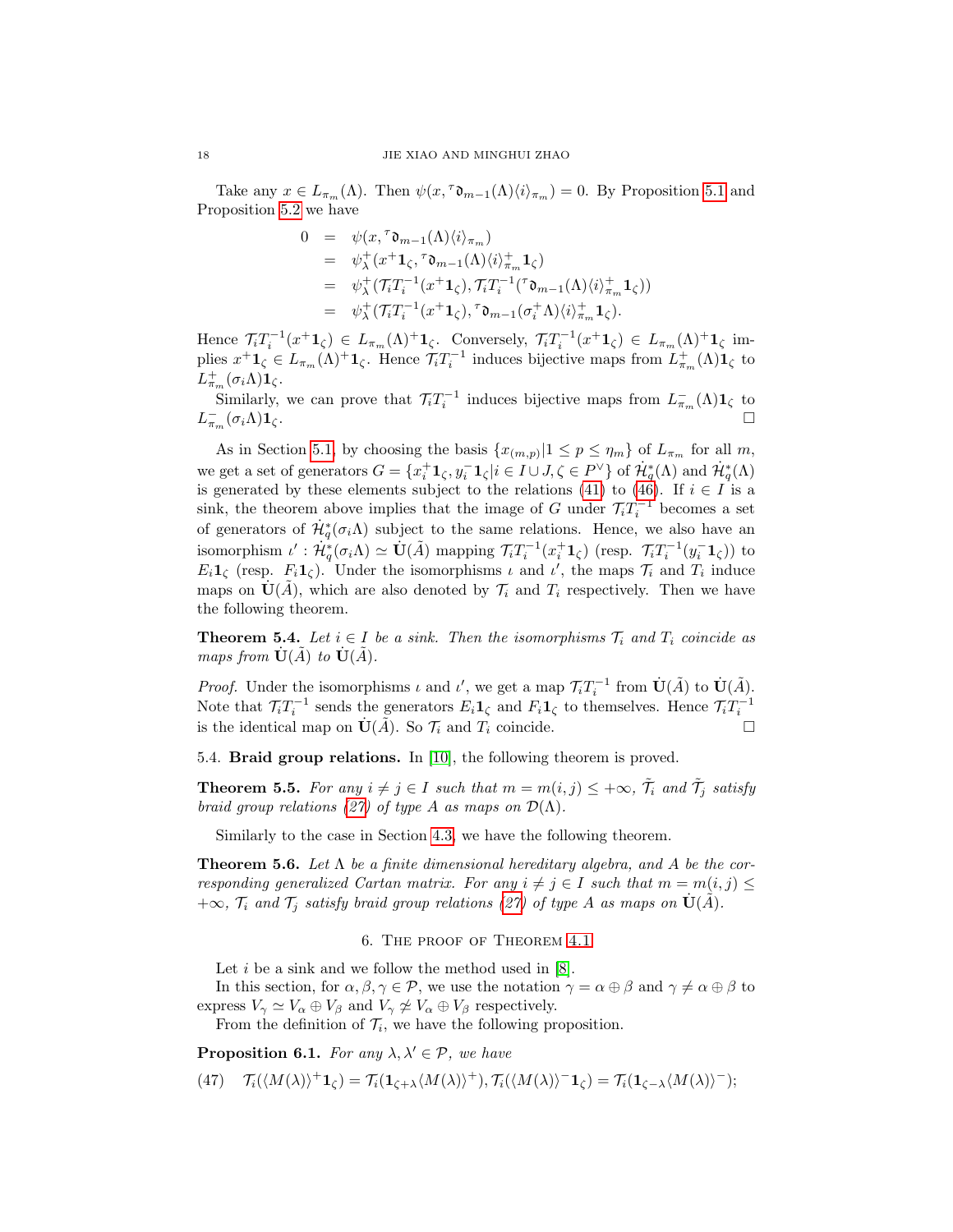<span id="page-18-0"></span>
$$
\mathcal{T}_i(\langle M(\lambda)\rangle^+\mathbf{1}_{\zeta})\mathcal{T}_i(\mathbf{1}_{\zeta'}\langle M(\lambda')\rangle^-)=\delta_{\zeta,\zeta'}\mathcal{T}_i(\langle M(\lambda)\rangle^+\mathbf{1}_{\zeta}\langle M(\lambda')\rangle^-)
$$

(48) 
$$
\mathcal{T}_i(\langle M(\lambda)\rangle^{-1}\mathbf{1}_{\zeta})\mathcal{T}_i(\mathbf{1}_{\zeta'}\langle M(\lambda')\rangle^{+})=\delta_{\zeta,\zeta'}\mathcal{T}_i(\langle M(\lambda)\rangle^{-1}\mathbf{1}_{\zeta}\langle M(\lambda')\rangle^{+}).
$$

For the proof of other relations, we first give some lemmas.

<span id="page-18-1"></span>**Lemma 6.2.** For any  $\lambda \in \mathcal{P}$  and  $m \in \mathbb{N}$ , we have

(49) 
$$
\mathcal{T}_i(u_i^{+(m)}\mathbf{1}_{\zeta})\mathcal{T}_i(\mathbf{1}_{\zeta'}\langle M(\lambda)\rangle^+) = \mathcal{T}_i(\delta_{\zeta,\zeta'}\mathbf{1}_{\zeta+\alpha}(u_i^{(m)}\langle M(\lambda)\rangle)^+).
$$

*Proof.* We write  $V_{\lambda} = V_{\lambda_0} \oplus tV_i$  as above, then

$$
T_i(\mathbf{1}_{\zeta+m\alpha_i}(u_i^{(m)}\langle M(\lambda)\rangle)^+)
$$
  
\n
$$
= v^{\langle \lambda_0, ti \rangle} T_i(\mathbf{1}_{\zeta+m\alpha_i}(u_i^{(m)}u_i^{(t)}\langle M(\lambda_0)\rangle)^+)
$$
  
\n
$$
= v^{\langle \lambda_0, ti \rangle} \begin{bmatrix} s+t \\ m \end{bmatrix}_{v_i} T_i(\mathbf{1}_{\zeta+m\alpha_i}(u_i^{(m+t)}\langle M(\lambda_0)\rangle)^+)
$$
  
\n
$$
= v^{\langle \lambda_0, ti \rangle} \begin{bmatrix} s+t \\ m \end{bmatrix}_{v_i} v^{-\langle \lambda_0, (m+t)i\rangle} T_i(\mathbf{1}_{\zeta+m\alpha_i}(v^{\langle \lambda_0, (m+t)i\rangle}u_i^{(m+t)}\langle M(\lambda_0)\rangle)^+)
$$
  
\n
$$
= (-1)^{m+t} \begin{bmatrix} s+t \\ m \end{bmatrix}_{v_i} v^r \mathbf{1}_{s_i\zeta-m\alpha_i} u_i^{-(m+t)}\langle M(\sigma_i^+\lambda_0)\rangle^+,
$$

where

$$
r = \langle \lambda_0, ti \rangle - \langle \lambda_0, (m+t)i \rangle + \langle \lambda_0, (m+t)i \rangle
$$
  
\n
$$
(t+m)^2 \varepsilon_i + t\varepsilon_i + m\varepsilon_i - (\zeta + m\alpha_i, (t+m)\alpha_i)
$$
  
\n
$$
= \langle \lambda_0, ti \rangle + (t+m)^2 \varepsilon_i + t\varepsilon_i + m\varepsilon_i - (\zeta, (t+m)\alpha_i) - 2m(t+m)\varepsilon_i
$$
  
\n
$$
= \langle \lambda_0, ti \rangle - m^2 \varepsilon_i + t^2 \varepsilon_i + t\varepsilon_i + m\varepsilon_i - (\zeta, (t+m)\alpha_i).
$$

While

$$
\mathcal{T}_i(u_i^{+(m)}\mathbf{1}_{\zeta})\mathcal{T}_i(\mathbf{1}_{\zeta}\langle M(\lambda)\rangle^+)
$$
\n
$$
= (-1)^m v^{r_1}\mathbf{1}_{s_i\zeta - m\alpha_i} u_i^{-(m)}(-1)^t v^{r_2} u_i^{-(t)}\langle M(\sigma_i^+\lambda_0)\rangle^+
$$
\n
$$
= (-1)^{m+t} \begin{bmatrix} s+t \\ m \end{bmatrix}_{v_i} v^{r_1+r_2}\mathbf{1}_{s_i\zeta - m\alpha_i} u_i^{-(m+t)}\langle M(\sigma_i^+\lambda_0)\rangle^+,
$$

where  $r_1 = -m^2 \varepsilon_i + m\varepsilon_i - (\zeta, m\alpha_i)$  and  $r_2 = \langle \lambda_0, ti \rangle + t^2 \varepsilon_i + t\varepsilon_i - (\zeta, t\alpha_i)$ . Clearly,  $r_1 + r_2 = r$ . Hence we have formula [\(49\)](#page-18-0) in Lemma [6.2.](#page-18-1)

<span id="page-18-4"></span>**Lemma 6.3.** For any  $\lambda \in \mathcal{P}$ , we have

<span id="page-18-2"></span>(50) 
$$
- (u_i^{-} \langle M(\lambda) \rangle^{+} - \langle M(\lambda) \rangle^{+} u_i^{-}) \mathbf{1}_{\zeta}
$$

$$
= \frac{v_i}{a_i} (v^{(\zeta, \alpha_i)} (r_i(\langle M(\lambda) \rangle))^{+} - v^{(\zeta + \lambda - \alpha_i, -\alpha_i)} (r_i'(\langle M(\lambda) \rangle))^{+}) \mathbf{1}_{\zeta}
$$

and

<span id="page-18-3"></span>(51) 
$$
-((M(\lambda))^{-}u_{i}^{+}-u_{i}^{+}\langle M(\lambda)\rangle^{-})\mathbf{1}_{\zeta}
$$

$$
= \frac{v_{i}}{a_{i}}(v^{(\zeta-\lambda+\alpha_{i},\alpha_{i})}(r'_{i}(\langle M(\lambda)\rangle))^{-}-v^{(\zeta,-\alpha_{i})}(r_{i}(\langle M(\lambda)\rangle))^{-})\mathbf{1}_{\zeta}.
$$

Proof. Recall the relation [\(20\)](#page-7-1)

$$
\begin{split} & \sum_{\alpha,\alpha'\in\mathcal{P}} v^{\langle\alpha',\alpha\rangle+(\alpha,\alpha)+(\zeta,-\alpha)}\frac{a_{\alpha'}}{a_{\lambda'}}g_{\alpha'\alpha}^{\lambda'}(-1)^{tr\alpha'}v^{m(\alpha')}\langle M(\alpha')\rangle^{-}\mathbf{1}_{\zeta+\alpha'}(r_{\alpha}'(\langle M(\lambda)\rangle))^+\\ &=\sum_{\alpha,\beta\in\mathcal{P}} v^{\langle\alpha,\beta\rangle+(\beta,\beta)+(\zeta,\beta)}\frac{a_{\alpha}}{a_{\lambda}}g_{\alpha\beta}^{\lambda}(-1)^{tr(\lambda'-\beta)}v^{m(\lambda'-\beta)}\langle M(\alpha)\rangle^{+}\mathbf{1}_{\zeta-\alpha}(r_{\beta}(\langle M(\lambda')\rangle))^{-} \end{split}
$$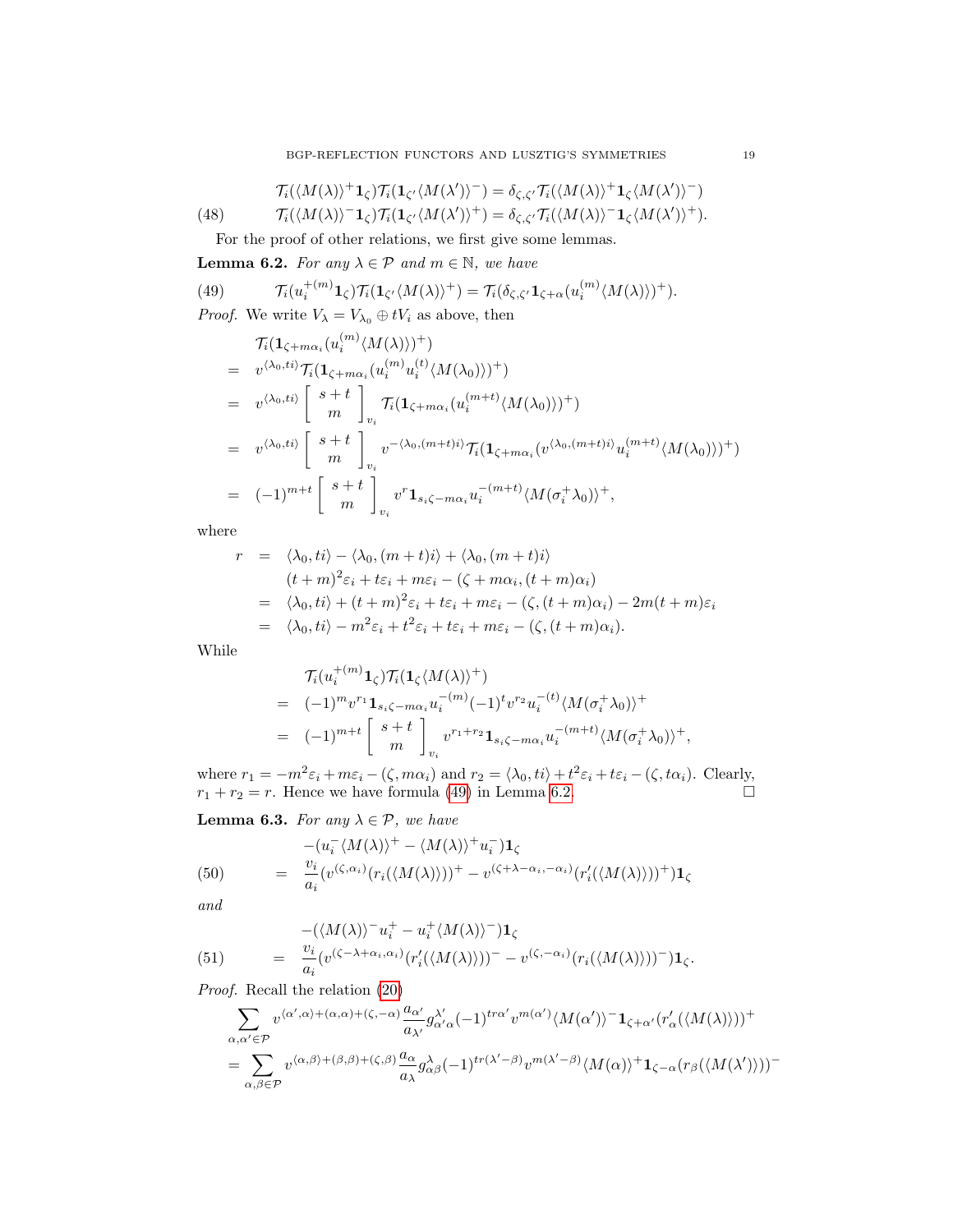in the definition of  $\dot{\mathcal{H}}_q^*(\Lambda)$ . Let  $\lambda' = i$  in the above relation. We can get formula [\(50\)](#page-18-2). Similarly, let  $\lambda = i$  and  $\lambda' = \lambda$ . We get formula [\(51\)](#page-18-3).

<span id="page-19-1"></span>**Lemma 6.4.** For any  $\beta \in \mathcal{P}$  and  $m \in \mathbb{N}$ , we have

(52) 
$$
\mathcal{T}_i(\langle M(\beta)\rangle^+ \mathbf{1}_{\zeta}) \mathcal{T}_i(\mathbf{1}_{\zeta'} u_i^{+(m)}) = \mathcal{T}_i(\delta_{\zeta,\zeta'} \mathbf{1}_{\zeta+\beta}(\langle M(\beta)\rangle u_i^{(m)})^+).
$$

*Proof.* From the definition of  $\mathcal{T}_i$ , we only need to prove

<span id="page-19-0"></span>
$$
\mathcal{T}_i(\langle M(\beta)\rangle^+\mathbf{1}_{\zeta})\mathcal{T}_i(\mathbf{1}_{\zeta}u_i^{+(m)}) = \mathcal{T}_i(\mathbf{1}_{\zeta+\beta}(\langle M(\beta)\rangle u_i^{(m)})^+).
$$

By Lemma [6.2,](#page-18-1) it suffices to prove the lemma for the case  $V_\beta$  does not contain  $V_i$ as a direct summand. So we assume that  $V_i$  is not a direct summand of  $V_\beta$ .

First we have([\[8\]](#page-23-7))

$$
\langle M(\beta) \rangle u_i = v^{(i,\beta)} u_i \langle M(\beta) \rangle + v^{-\langle i,\beta \rangle} \sum_{\alpha \neq \beta \oplus i} g_{\beta i}^{\alpha} \langle M(\alpha) \rangle.
$$

Therefore

$$
\mathcal{T}_{i}(\mathbf{1}_{\zeta+\beta}(\langle M(\beta)\rangle u_{i})^{+})
$$
\n
$$
= v^{(i,\beta)}\mathcal{T}_{i}(\mathbf{1}_{\zeta+\beta}u_{i}^{+})\mathcal{T}_{i}(\langle M(\beta)\rangle^{+}\mathbf{1}_{\zeta-\alpha_{i}})
$$
\n
$$
+v^{-(i,\beta)}\sum_{\alpha\neq\beta\oplus i}g^{\alpha}_{\beta i}\mathcal{T}_{i}(\mathbf{1}_{\zeta+\beta}\langle M(\alpha)\rangle^{+})
$$
\n
$$
= -v^{(i,\beta)}v^{2\varepsilon_{i}}v^{-(\zeta+\beta,\alpha_{i})}u_{i}^{-}\langle M(\sigma_{i}^{+}\beta)\rangle^{+}\mathbf{1}_{s_{i}(\zeta-\alpha_{i})}
$$
\n
$$
+v^{-(i,\beta)}\sum_{\alpha\neq\beta\oplus i}g^{\alpha}_{\beta i}\langle M(\sigma_{i}^{+}\alpha)\rangle^{+}\mathbf{1}_{s_{i}(\zeta-\alpha_{i})}.
$$

In the computation above, we use the fact that if  $g_{\beta i}^{\alpha} \neq 0$  and  $V_{\alpha} \neq V_{\beta} \oplus V_i$ , then  $V_{\alpha}$  contains no direct summand isomorphic to  $V_i$ . On the other hand,

$$
\mathcal{T}_i(\langle M(\beta)\rangle^+\mathbf{1}_{\zeta})\mathcal{T}_i(\mathbf{1}_{\zeta}u_i^+)
$$
\n
$$
= -v^{2\varepsilon_i}v^{-(\zeta,\alpha_i)}\langle M(\sigma_i^+\beta)\rangle^+\mathbf{1}_{s_i\zeta}u_i^-
$$

.

Thus, to prove

$$
\mathcal{T}_i(\langle M(\beta)\rangle^+ \mathbf{1}_{\zeta}) \mathcal{T}_i(\mathbf{1}_{\zeta} u_i^+) = \mathcal{T}_i(\mathbf{1}_{\zeta + \beta}(\langle M(\beta)\rangle u_i)^+),
$$

we only need to prove

$$
-v^{2\varepsilon_i}v^{-(\zeta,\alpha_i)}\langle M(\sigma_i^+\beta)\rangle^+\mathbf{1}_{s_i\zeta}u_i^-
$$
  
=  $-v^{(i,\beta)}v^{2\varepsilon_i}v^{-(\zeta+\beta,\alpha_i)}u_i^-\langle M(\sigma_i^+\beta)\rangle^+\mathbf{1}_{s_i(\zeta-\alpha_i)}$   
+ $v^{-(i,\beta)}\sum_{\alpha\neq\beta\oplus i}g_{\beta i}^{\alpha}\langle M(\sigma_i^+\alpha)\rangle^+\mathbf{1}_{s_i(\zeta-\alpha_i)}.$ 

It is sufficient to prove that

$$
\langle M(\sigma_i^+\beta)\rangle^+ u_i^- \mathbf{1}_{s_i(\zeta-\alpha_i)} - u_i^- \langle M(\sigma_i^+\beta)\rangle^+ \mathbf{1}_{s_i(\zeta-\alpha_i)}
$$
  
= 
$$
-v^{-\langle i,\beta\rangle}v^{-2\varepsilon_i}v^{\langle \zeta,\alpha_i\rangle}\sum_{\alpha\neq\beta\oplus i}g_{\beta i}^{\alpha}\langle M(\sigma_i^+\alpha)\rangle^+ \mathbf{1}_{s_i(\zeta-\alpha_i)}.
$$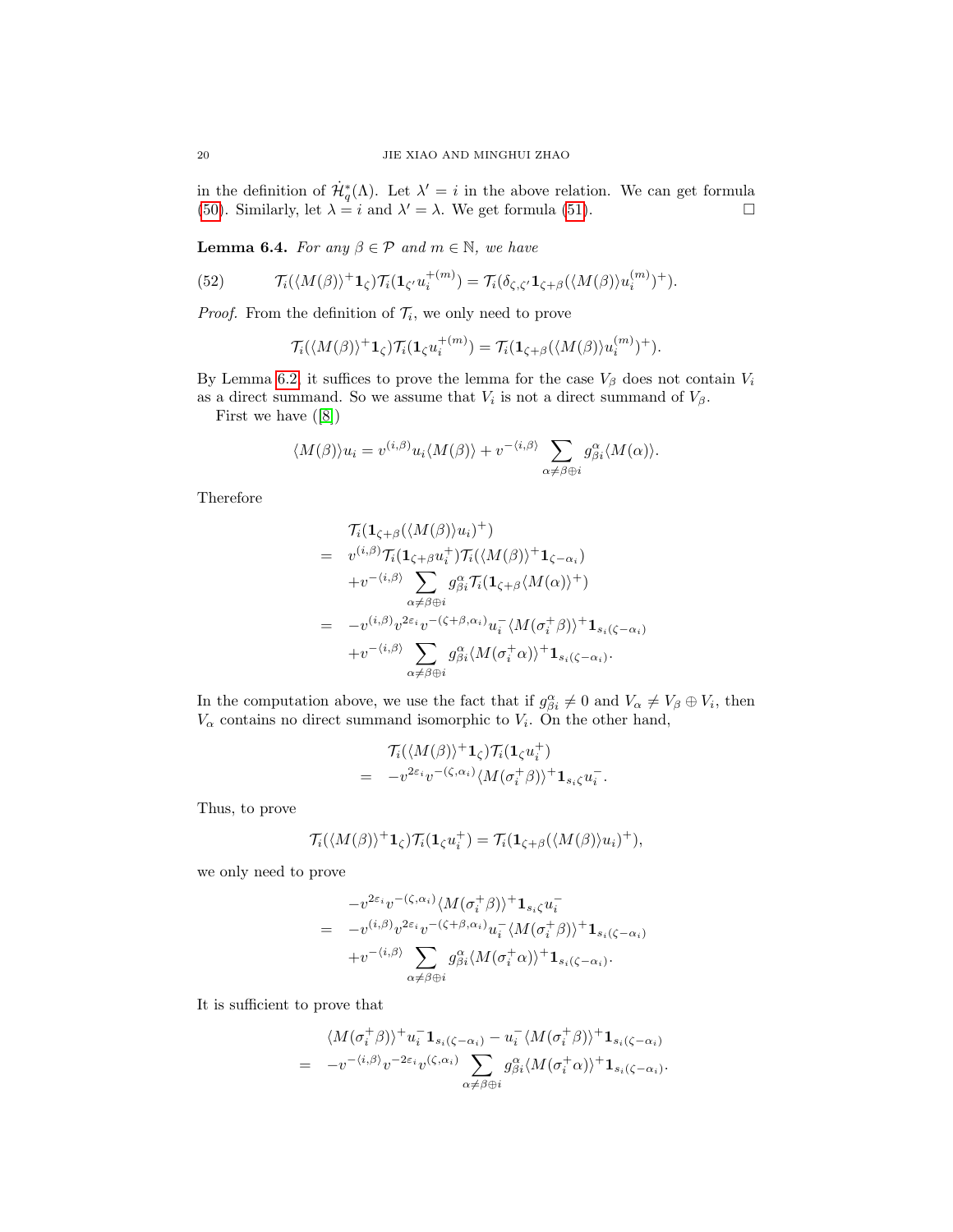In rep-S,  $V_i$  is a simple injective and  $V_{\sigma_i^+\beta} \in \text{rep-}\sigma_i \mathcal{S}$ , so  $g_{\gamma\sigma_i^+}^{\sigma_i^+\beta}$  $\frac{\partial_i}{\partial \sigma_i^+ \alpha} = 0$  for all  $V_\gamma \in$ rep- $\sigma_i$ S. By Lemma [6.3](#page-18-4) we have

$$
\langle M(\sigma_i^+ \beta) \rangle^+ u_i^- \mathbf{1}_{s_i(\zeta - \alpha_i)} - u_i^- \langle M(\sigma_i^+ \beta) \rangle^+ \mathbf{1}_{s_i(\zeta - \alpha_i)}
$$
\n
$$
= \frac{v_i}{a_i} (v^{(s_i(\zeta - \alpha_i), \alpha_i)} (r_i(\langle M(\sigma_i^+ \beta) \rangle))^+
$$
\n
$$
-v^{((s_i(\zeta - \alpha_i) + s_i \beta - \alpha_i, \alpha_i)} (r_i'(\langle M(\sigma_i^+ \beta) \rangle))^+ ) \mathbf{1}_{s_i(\zeta - \alpha_i)}
$$
\n
$$
= \frac{v_i}{a_i} (v^{-(\zeta, \alpha_i) + 2\epsilon_i} (r_i(\langle M(\sigma_i^+ \beta) \rangle))^+ ) \mathbf{1}_{s_i(\zeta - \alpha_i)}
$$
\n
$$
= -\frac{1}{a_i} v^{(\zeta, \alpha_i) + (\beta, \alpha_i) + \epsilon_i} (r_i'(\langle M(\sigma_i^+ \beta) \rangle))^+ \mathbf{1}_{s_i(\zeta - \alpha_i)}
$$
\n
$$
= -\frac{1}{a_i} v^{(\zeta, \alpha_i) + (\beta, \alpha_i) + \epsilon_i} \sum_{\alpha} \frac{a_{\sigma_i^+ \alpha_i} a_i}{a_{\sigma_i^+ \beta}} v^{(i, \sigma_i^+ \alpha) + (i, \sigma_i^+ \alpha)} g_{i\sigma_i^+ \alpha}^{\sigma_i^+ \beta} \langle M(\sigma_i^+ \alpha) \rangle^+ \mathbf{1}_{s_i(\zeta - \alpha_i)}
$$
\n
$$
= -v^{(\zeta, \alpha_i) + (\beta, \alpha_i) + \epsilon_i} \sum_{\alpha} v^{(i, \sigma_i^+ \alpha) + (i, \sigma_i^+ \alpha)} g_{\beta_i}^{\alpha} \langle M(\sigma_i^+ \alpha) \rangle^+ \mathbf{1}_{s_i(\zeta - \alpha_i)}
$$
\n
$$
= -v^{(\zeta, \alpha_i) - 2\epsilon_i - \langle i, \beta \rangle} \sum_{\alpha} g_{\beta_i}^{\alpha} \langle M(\sigma_i^+ \alpha) \rangle^+ \mathbf{1}_{s_i(\zeta - \alpha_i)}.
$$

In the computation, we use the following formula

<span id="page-20-0"></span>
$$
g_{\beta i}^{\alpha}=\frac{a_{\alpha}}{a_{\beta}}g_{i\sigma_{i}^{+}\alpha}^{\sigma_{i}^{+}\beta}
$$

for  $i \in I$  be a sink and  $V_{\alpha}, V_{\beta} \in \text{rep-}S\langle i \rangle$ .

Then by induction, we get the formula  $(52)$ .

<span id="page-20-1"></span>**Proposition 6.5.** For  $\alpha, \beta \in \mathcal{P}$ , we have

(53) 
$$
\mathcal{T}_i(\langle M(\alpha)\rangle^+ \mathbf{1}_{\zeta}) \mathcal{T}_i(\mathbf{1}_{\zeta'} \langle M(\beta)\rangle^+) = \mathcal{T}_i(\delta_{\zeta,\zeta'} \mathbf{1}_{\zeta+\alpha}(\langle M(\alpha)\rangle \langle M(\beta)\rangle)^+).
$$

*Proof.* By Lemma [6.2](#page-18-1) and Lemma [6.4,](#page-19-1) we can assume that  $V_{\alpha}$  and  $V_{\beta}$  do not contain  $V_i$  as a direct summand. In [\[15\]](#page-24-0), Ringel points that  $\sigma_i^+$  induces an  $\mathbb{Q}(v)$ -algebra isomorphism from  $\mathcal{H}_q^*(\Lambda)\langle i\rangle$  to  $\mathcal{H}_q^*(\sigma_i\Lambda)\langle i\rangle$  mapping  $\langle M(\alpha)\rangle$  to  $\langle M(\sigma_i^+\alpha)\rangle$ , where  $\mathcal{H}_q^*(\Lambda)\langle i\rangle$  is the subalgebra generated by  $\langle M(\alpha)\rangle$  with  $V_\alpha \in \text{rep-}S\langle i\rangle$ . Hence we prove formula [\(53\)](#page-20-0).

Similarly, we have

<span id="page-20-2"></span>**Proposition 6.6.** For  $\alpha, \beta \in \mathcal{P}$ , we have

(54) 
$$
\mathcal{T}_i(\langle M(\alpha)\rangle^{-1}\zeta)\mathcal{T}_i(\mathbf{1}_{\zeta'}\langle M(\beta)\rangle^{-})=\mathcal{T}_i(\delta_{\zeta,\zeta'}\mathbf{1}_{\zeta+\alpha}(\langle M(\alpha)\rangle\langle M(\beta)\rangle)^{-}).
$$

Then the most difficult defining relation [\(24\)](#page-7-2) should be verified, that is, for an element  $y \in \dot{\mathcal{H}}_q^*(\Lambda)$ , which can be writen as

$$
y = \sum_{x,x',\zeta} x^+ \mathbf{1}_{\zeta} x'^-
$$

$$
y = \sum_{x,x',\zeta} x^- \mathbf{1}_{\zeta} x'^+,
$$

and

$$
\frac{1}{2}
$$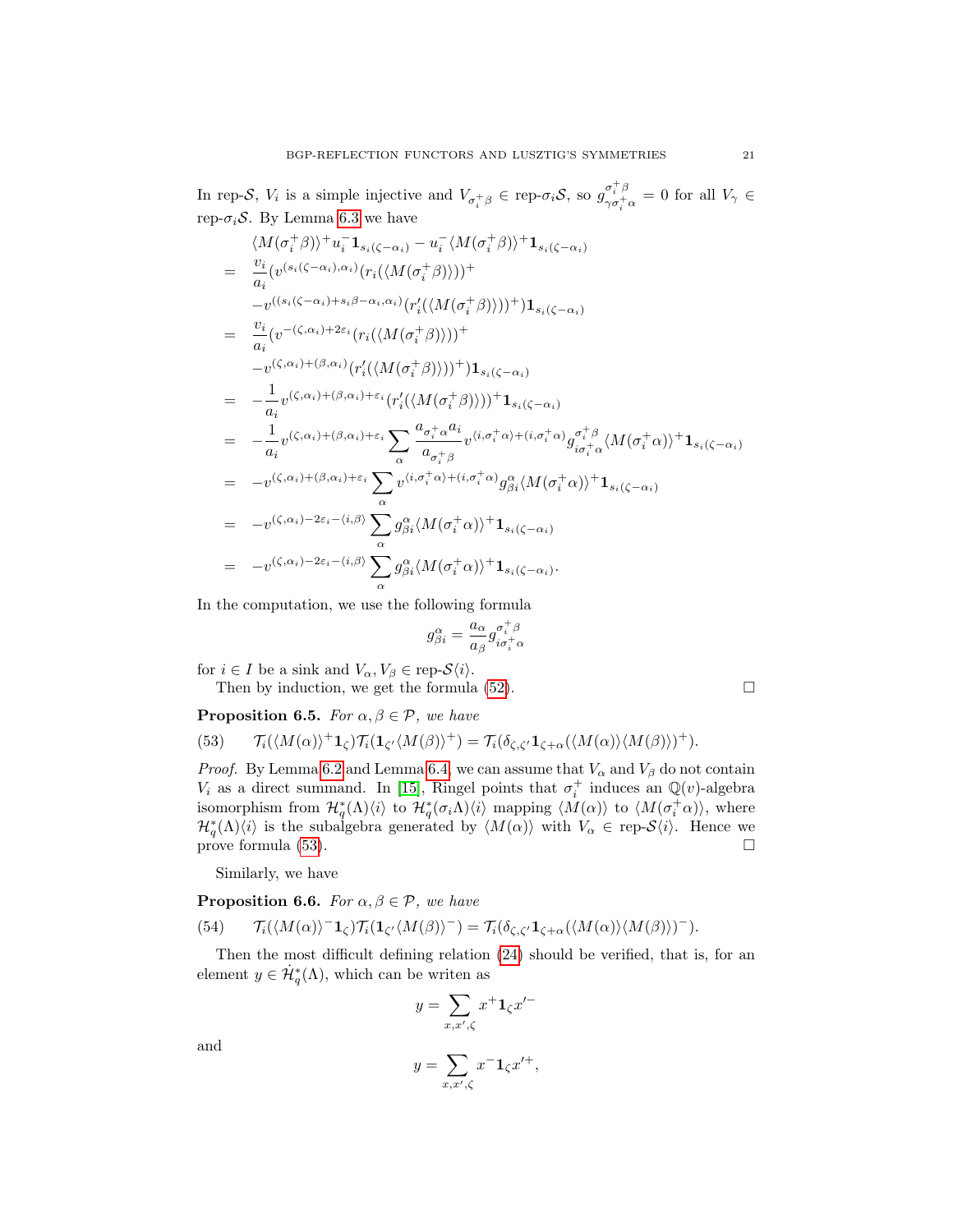we should verify that

$$
\sum_{x,x',\zeta} T_i(x^+\mathbf{1}_{\zeta}x'^-) = \sum_{x,x',\zeta} T_i(x^-\mathbf{1}_{\zeta}x'^+).
$$

<span id="page-21-0"></span>**Proposition 6.7.** For any  $\lambda, \lambda' \in \mathcal{P}$ , we have

$$
\sum_{\alpha,\alpha'\in\mathcal{P}}v^{\langle\alpha',\alpha\rangle+(\alpha,\alpha)+(\zeta,-\alpha)}\frac{a_{\alpha'}}{a_{\lambda'}}g_{\alpha'\alpha}^{\lambda'}(-1)^{tra'}v^{m(\alpha')} \mathcal{T}_i\left(\langle M(\alpha')\rangle^{-1}_{\zeta+\alpha'}(r'_{\alpha}\langle\langle M(\lambda)\rangle)\rangle^{+}\right)=
$$
  

$$
\sum_{\alpha,\beta\in\mathcal{P}}v(\mathfrak{B}\mathfrak{H})^{+(\beta,\beta)+(\zeta,\beta)}\frac{a_{\alpha}}{a_{\lambda}}g_{\alpha\beta}^{\lambda}(-1)^{tr(\lambda'-\beta)}v^{m(\lambda'-\beta)}\mathcal{T}_i\left(\langle M(\alpha)\rangle^{+}1_{\zeta-\alpha}(r_{\beta}(\langle M(\lambda')\rangle))\right)^{-}\right).
$$

*Proof.* By Proposition [6.5](#page-20-1) and Proposition [6.6,](#page-20-2) we may assume that  $V_{\lambda}$  and  $V_{\lambda'}$ contain no direct summand isomorphic to  $V_i$ . Then  $V_{\alpha}$  and  $V_{\alpha'}$  also contain no direct summand isomorphic to  $V_i$ .

Let

$$
L = \sum_{\alpha,\alpha'\in\mathcal{P}} v^{\langle\alpha',\alpha\rangle + (\alpha,\alpha) + (\zeta,-\alpha)} \frac{a_{\alpha'}}{a_{\lambda'}} g^{\lambda'}_{\alpha'\alpha}(-1)^{tr\alpha'} v^{m(\alpha')} \langle M(\alpha')\rangle^{-1} \mathbf{1}_{\zeta+\alpha'} (r'_{\alpha}(\langle M(\lambda)\rangle))^{+};
$$

and

$$
R = \sum_{\alpha,\beta \in \mathcal{P}} v^{\langle \alpha,\beta \rangle + (\beta,\beta) + (\zeta,\beta)} \frac{a_{\alpha}}{a_{\lambda}} g_{\alpha\beta}^{\lambda} (-1)^{tr(\lambda' - \beta)} v^{m(\lambda' - \beta)} \langle M(\alpha) \rangle^+ \mathbf{1}_{\zeta - \alpha} (r_{\beta}(\langle M(\lambda') \rangle))^-.
$$

First consider L. We have

$$
L = \mathbf{1}_{\zeta} \sum_{\alpha,\alpha',\beta \in \mathcal{P}} v^{\langle \lambda',\alpha \rangle + (\zeta,-\alpha) + \langle \alpha,\lambda \rangle + (\alpha,\beta)} \frac{a_{\alpha'} a_{\alpha} a_{\beta}}{a_{\lambda'} a_{\lambda}} g^{\lambda'}_{\alpha'} g^{\lambda}_{\alpha\beta} (-1)^{tr\alpha'} v^{m(\alpha')} \langle M(\alpha') \rangle^{-} \langle M(\beta) \rangle)^{+}
$$
  
=  $\mathbf{1}_{\zeta} \sum_{\alpha,\alpha',\beta \in \mathcal{P}} A_1 B_1 \langle M(\alpha') \rangle^{-} \langle M(\beta) \rangle)^{+}$ 

where  $A_1 = v^{(\lambda',\alpha)+(\zeta,-\alpha)+\langle\alpha,\lambda\rangle +(\alpha,\beta)} (-1)^{tr\alpha'} v^{m(\alpha')}$  and  $B_1 = \frac{a_{\alpha'}a_{\alpha}a_{\beta}}{a_{\alpha'}a_{\alpha}}$  $\frac{\alpha}{a_{\lambda'}a_{\lambda}}\frac{a_{\beta}}{a_{\lambda'}}g_{\alpha'\alpha}^{\lambda'}g_{\alpha\beta}^{\lambda}.$ 

Now assume  $V_{\beta} = V_{\beta'} \oplus tV_i$ , where  $V_{\beta'}$  contains no direct summand isomorphic to  $V_i$ . Then we have  $\langle M(\beta)\rangle = v^{\langle \beta',ti\rangle} u_i^{(t)} \langle M(\beta')\rangle$ .

Then

$$
\mathcal{T}_{i}(L)
$$
\n
$$
= \mathbf{1}_{s_{i}\zeta} \sum_{\alpha,\alpha',\beta \in \mathcal{P}} A_{1} B_{1} \mathcal{T}_{i}(\langle M(\alpha')\rangle^{-} \mathbf{1}_{\zeta+\alpha'} \langle M(\beta)\rangle)^{+})
$$
\n
$$
= \mathbf{1}_{s_{i}\zeta} \sum_{\alpha,\alpha',\beta' \in \mathcal{P},t} A_{1} B_{1}(-1)^{t-\alpha'(h_{i})} v^{t^{2} \varepsilon_{i}+t\varepsilon_{i}+\langle \beta',t_{i}\rangle-(\zeta+\alpha',t\alpha_{i})-(\alpha',t)} \langle M(\sigma_{i}^{+}\alpha')\rangle^{-} u_{i}^{-(t)} \langle M(\sigma_{i}^{+}\beta')\rangle)^{+}
$$
\n
$$
= \mathbf{1}_{s_{i}\zeta} \sum_{\alpha,\alpha',\beta' \in \mathcal{P},t} A_{1} B_{1} A_{2} \langle M(\sigma_{i}^{+}\alpha')\rangle^{-} u_{i}^{-(t)} \langle M(\sigma_{i}^{+}\beta')\rangle)^{+}
$$

where  $A_2 = (-1)^{t-\alpha'(h_i)} v^{t^2 \varepsilon_i + t \varepsilon_i + \langle \beta', t i \rangle - (\zeta + \alpha', t \alpha_i) - (\alpha', i)}$ .

Since *i* is a source of  $\sigma_i Q$  and  $V_{\alpha'}$  contains no direct summand isomorphic to  $V_i$ ,  $\langle M(\sigma_i^+\alpha'\oplus ti)\rangle = v^{\langle ti,\alpha'\rangle}\langle M(\sigma_i^+\alpha')\rangle u_i^{(t)}.$ 

Hence we have

$$
\mathcal{T}_i(L) = \mathbf{1}_{s_i \zeta} \sum_{\alpha, \alpha', \beta' \in \mathcal{P}, t} A_1 B_1 A_2 A_3 \langle M(\sigma_i^+ \alpha' \oplus ti) \rangle^{-} \langle M(\sigma_i^+ \beta') \rangle )^{+}
$$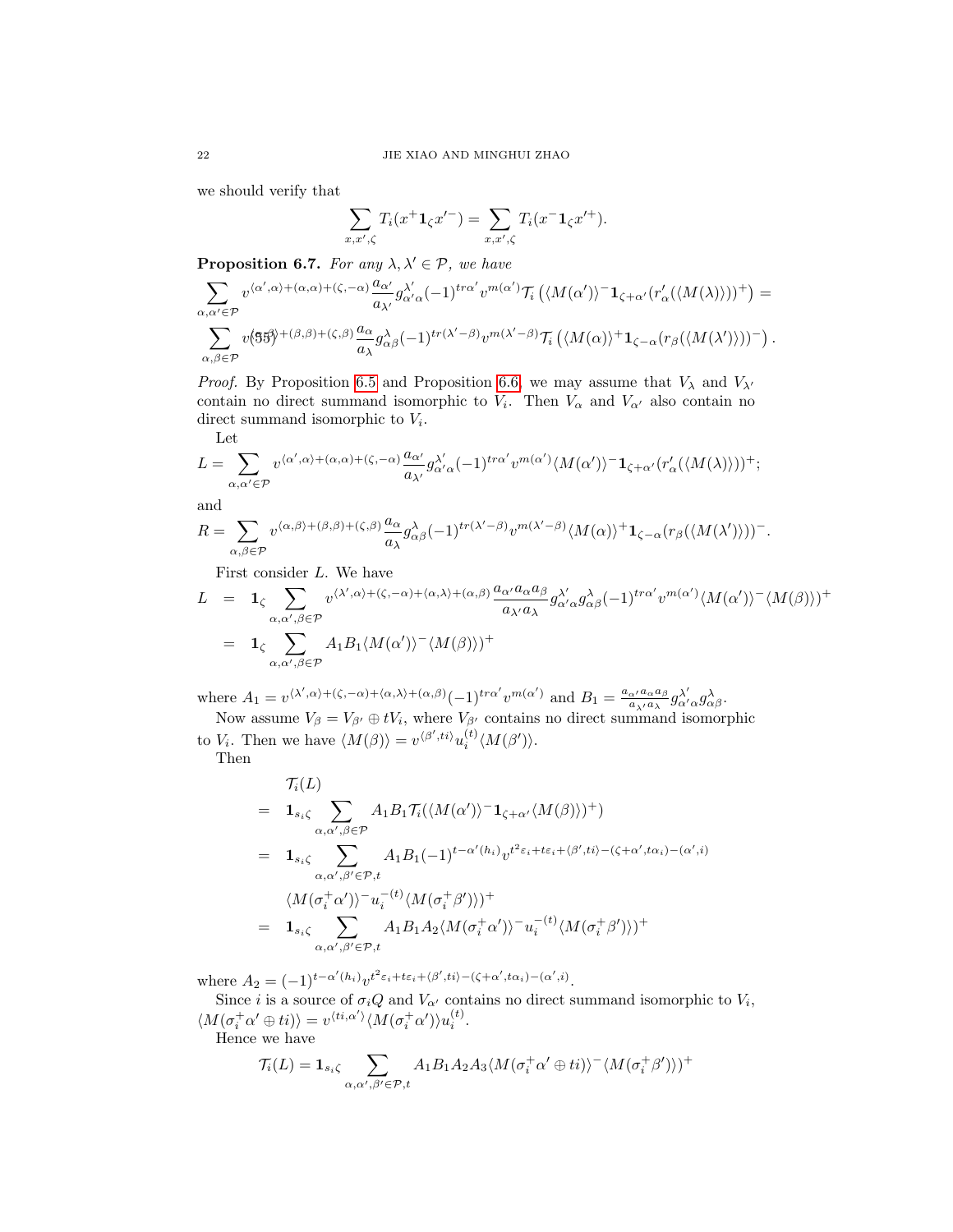where  $A_3 = v^{-\langle ti, \alpha' \rangle}$ .

Then we compute  $B_1$ .

If i is a sink and  $V_{\alpha}, V_{\beta}$  contain no direct summand isomorphic to  $V_i$ , then  $g_{\alpha,\beta\oplus ti}^{\lambda} = \sum_{\gamma} g_{\alpha ti}^{\gamma} g_{\gamma\beta}^{\lambda}$ . If i is a source and  $V_{\alpha}, V_{\beta}$  contain no direct summand isomorphic to  $V_i$ , then  $g_{\alpha \oplus ti,\beta}^{\lambda} = \sum_{\gamma} g_{ti\beta}^{\gamma} g_{\alpha\gamma}^{\lambda}$ .

Since  $V_{\alpha}$  and  $V_{\beta'}$  contain no direct summand isomorphic to  $V_i$ , we have

$$
g_{\alpha\beta}^{\lambda} = \sum_{\gamma} g_{\alpha ti}^{\gamma} g_{\gamma\beta'}^{\lambda}.
$$

Note that([\[8\]](#page-23-7))

$$
a_{\beta} = v^{2\langle ti,\beta'\rangle} a_{\beta'} a_{ti}, a_{\sigma_i^+\alpha'\oplus ti} = v^{2\langle ti,\alpha'\rangle} a_{\alpha'} a_{ti}.
$$

Then

$$
\begin{array}{rcl} B_1 & = & \displaystyle \frac{a_{\alpha'}a_{\alpha}a_{\beta}}{a_{\lambda'}a_{\lambda}}g_{\alpha'\alpha}^{\lambda'}g_{\alpha\beta}^{\lambda} \\ & = & \displaystyle \sum_{\gamma}v^{2\langle ti,\beta'\rangle}\frac{a_{\alpha'}a_{\alpha}a_{\beta'}a_{ti}}{a_{\lambda'}a_{\lambda}}g_{\alpha'\alpha}^{\lambda'}g_{\alpha ti}^{\gamma}g_{\gamma\beta'}^{\lambda}. \end{array}
$$

We may assume  $V_{\gamma}$  contains no direct summand isomorphic to  $V_i$ . Hence we have

$$
a_\alpha g_\gamma^{\alpha t i}=a_\gamma g_{ti\sigma_i^+\gamma}^{\sigma_i^+\alpha}.
$$

Then

$$
B_1 = \sum_{\gamma} v^{2\langle ti,\beta'\rangle} \frac{a_{\alpha'} a_{\gamma} a_{\beta'} a_{ti}}{a_{\lambda'} a_{\lambda}} g_{\alpha'\alpha}^{\lambda'} g_{ti\sigma_i^+ \gamma}^{\sigma_i^+ \alpha} g_{\gamma\beta'}^{\lambda}
$$
  
\n
$$
= \sum_{\gamma} v^{2\langle ti,\beta'\rangle} \frac{a_{\sigma_i^+ \alpha'} a_{\sigma_i^+ \gamma} a_{\sigma_i^+ \beta'} a_{ti\sigma_i^+ \gamma} a_{\sigma_i^+ \lambda'}}{a_{\sigma_i^+ \lambda'} a_{\sigma_i^+ \lambda}} g_{\sigma_i^+ \alpha'\sigma_i^+ \alpha}^{\sigma_i^+ \alpha} g_{ti\sigma_i^+ \gamma}^{\sigma_i^+ \alpha} g_{\sigma_i^+ \gamma\sigma_i^+ \beta'}^{\sigma_i^+ \lambda}
$$
  
\n
$$
= \sum_{\gamma} v^{2\langle ti,\beta'\rangle} v^{2\langle \alpha',ti\rangle} \frac{a_{\sigma_i^+ \alpha' \oplus ti} a_{\sigma_i^+ \gamma} a_{\sigma_i^+ \beta'}}{a_{\sigma_i^+ \lambda'} a_{\sigma_i^+ \lambda}} g_{\sigma_i^+ \alpha'\sigma_i^+ \alpha}^{\sigma_i^+ \alpha'} g_{ti\sigma_i^+ \gamma}^{\sigma_i^+ \alpha} g_{\sigma_i^+ \gamma\sigma_i^+ \beta'}^{\sigma_i^+ \lambda}
$$
  
\n
$$
= \sum_{\gamma} A_4 \frac{a_{\sigma_i^+ \alpha' \oplus ti} a_{\sigma_i^+ \gamma} a_{\sigma_i^+ \lambda'}}{a_{\sigma_i^+ \lambda'} a_{\sigma_i^+ \lambda}} g_{\sigma_i^+ \alpha'\sigma_i^+ \alpha}^{\sigma_i^+ \alpha} g_{ti\sigma_i^+ \gamma}^{\sigma_i^+ \lambda} g_{\sigma_i^+ \gamma\sigma_i^+ \beta'}^{\sigma_i^+ \lambda}
$$
  
\n
$$
= \sum_{\gamma} A_4 \frac{a_{\sigma_i^+ \alpha' \oplus ti} a_{\sigma_i^+ \gamma} a_{\sigma_i^+ \beta'}}{a_{\sigma_i^+ \lambda'} a_{\sigma_i^+ \lambda}} g_{\sigma_i^+ \alpha' \oplus ti, \sigma_i^+ \gamma}^{\sigma_i^+ \lambda} g_{\sigma_i^+ \gamma\sigma_i^+ \beta'}^{\sigma_i^+ \lambda}
$$

where  $A_4 = v^{2\langle ti,\beta'\rangle}v^{2\langle \alpha',ti\rangle}$ . Then we compute  $A = A_1 A_2 A_3 A_4$ .

$$
A = A_1 A_2 A_3 A_4
$$
  
=  $v^{(\lambda', \alpha) + (\zeta, -\alpha) + \langle \alpha, \lambda \rangle + (\alpha, \beta)} (-1)^{tr\alpha'} v^{m(\alpha')}$   
 $(-1)^{t-\alpha'(h_i)} v^{t^2 \varepsilon_i + t \varepsilon_i + \langle \beta', t_i \rangle - (\zeta + \alpha', t\alpha_i) - (\alpha', i)}$   
 $v^{-(ti, \alpha')}$   
 $v^{2\langle ti, \beta' \rangle} v^{2\langle \alpha', ti \rangle}$ 

 $\hspace{1cm} = \hspace{1cm} (-1)^{tr(\sigma_i^+(\alpha'))+t}v^{(\zeta,-\alpha-t\alpha_i)+\langle\sigma_i^+(\lambda'),\sigma_i^+(\gamma)\rangle +\langle\sigma_i^+(\gamma),\sigma_i^+(\lambda)\rangle +(\sigma_i^+(\gamma),\sigma_i^+(\beta')) +m(\sigma_i^+(\alpha'))+t\varepsilon_i}.$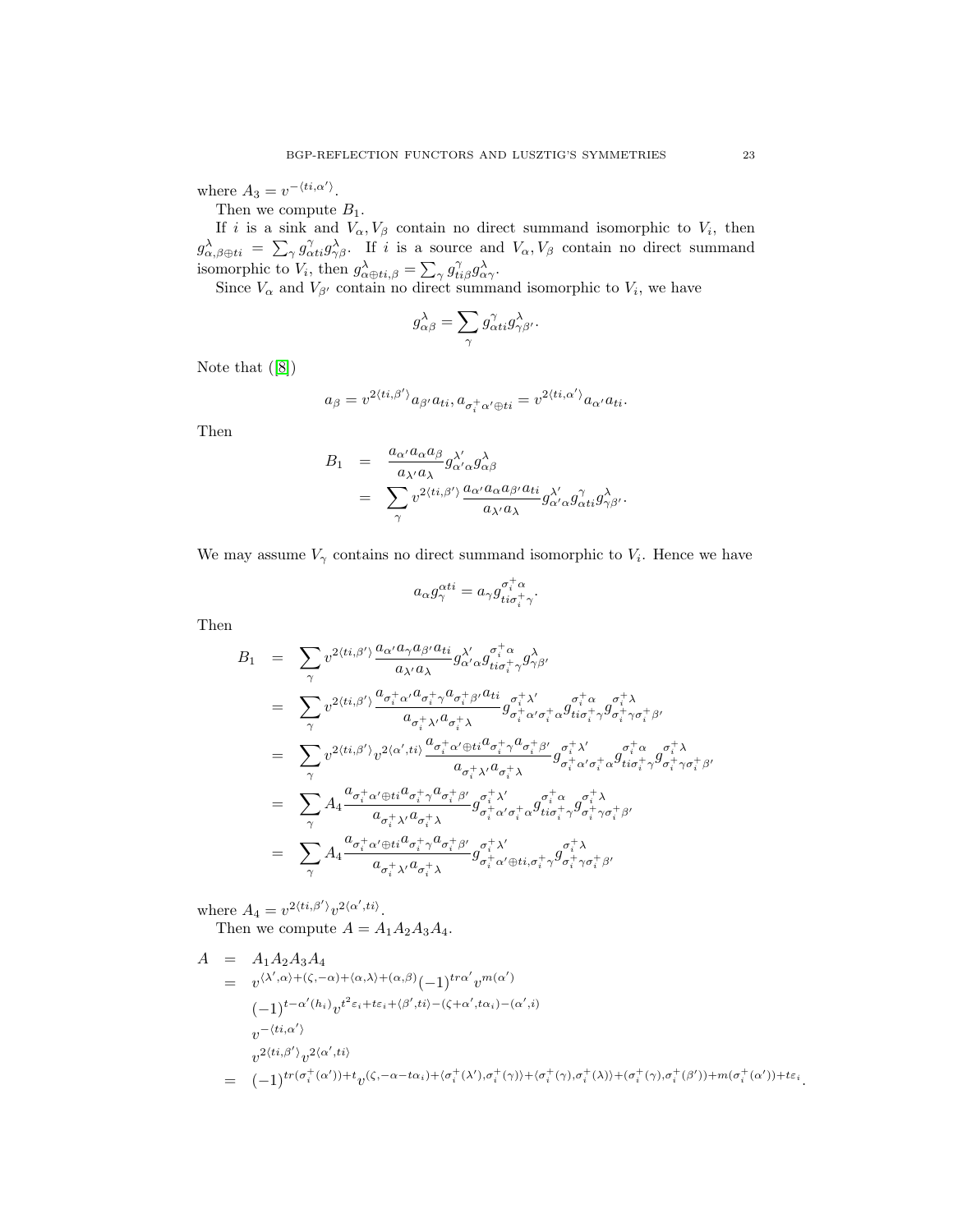Let  $\mu_1 = \sigma_i^+ \gamma$ ,  $\mu_2 = \sigma_i^+ \beta'$  and  $\mu_3 = \sigma_i^+ \alpha' \oplus ti$ . Hence we have

$$
\mathcal{T}_{i}(L) = \mathbf{1}_{s_{i}\zeta} \sum_{\mu_{1},\mu_{2},\mu_{3}\in\mathcal{P}} (-1)^{tr\mu_{3}} v^{m(\mu_{3})} v^{(s_{i}\zeta,-\mu_{1})+\langle\sigma_{i}^{+}(\lambda'),\mu_{1}\rangle+\langle\mu_{1},\sigma_{i}^{+}(\lambda)\rangle+\langle\mu_{1},\mu_{2}\rangle} \n\frac{a_{\mu_{3}} a_{\mu_{1}} a_{\mu_{2}}}{a_{\sigma_{i}^{+}\lambda'} a_{\sigma_{i}^{+}\lambda}} g^{\sigma_{i}^{+}\lambda'}_{\mu_{3},\mu_{1}} g^{\sigma_{i}^{+}\lambda'}_{\mu_{1}\mu_{2}} \langle M(\mu_{3})\rangle - \langle M(\mu_{2})\rangle) + \n= \mathbf{1}_{s_{i}\zeta} \sum_{\mu_{1},\mu_{2},\mu_{3}\in\mathcal{P}} (-1)^{tr\mu_{3}} v^{m(\mu_{3})} v^{(s_{i}\zeta,-\mu_{1})+\langle\mu_{1}+\mu_{3},\mu_{1}\rangle+\langle\mu_{1},\mu_{1}+\mu_{2}\rangle+\langle\mu_{1},\mu_{2}\rangle} \n\frac{a_{\mu_{3}} a_{\mu_{1}} a_{\mu_{2}}}{a_{\sigma_{i}^{+}\lambda'} a_{\sigma_{i}^{+}\lambda}} g^{\sigma_{i}^{+}\lambda'}_{\mu_{3},\mu_{1}} g^{\sigma_{i}^{+}\lambda}_{\mu_{1}\mu_{2}} \langle M(\mu_{3})\rangle - \langle M(\mu_{2})\rangle) + \n= \mathbf{1}_{s_{i}\zeta} \sum_{\mu_{1},\mu_{3}\in\mathcal{P}} (-1)^{tr\mu_{3}} v^{m(\mu_{3})} v^{(s_{i}\zeta,-\mu_{1})+\langle\mu_{3},\mu_{1}\rangle+\langle\mu_{1},\mu_{1}\rangle} \n\frac{a_{\mu_{3}}}{a_{\sigma_{i}^{+}\lambda'}} g^{\sigma_{i}^{+}\lambda'}_{\mu_{3},\mu_{1}} \langle M(\mu_{3})\rangle - (r'_{\mu_{1}}(\langle M(\sigma_{i}^{+}\lambda)\rangle))^{+}.
$$

Similarly we have

$$
\mathcal{T}_{i}(R) = \mathbf{1}_{s_{i}\zeta} \sum_{\mu_{4},\mu_{5} \in \mathcal{P}} (-1)^{tr(s_{i}\lambda' - \mu_{5})} v^{m(s_{i}\lambda' - \mu_{5})} v^{(s_{i}\zeta,\mu_{5}) + \langle \mu_{4},\mu_{5} \rangle + \langle \mu_{5},\mu_{5} \rangle}
$$

$$
\frac{a_{\mu_{4}}}{a_{\sigma_{i}^{+}\lambda}} g_{\mu_{4}\mu_{5}}^{\sigma_{i}^{+}\lambda} \langle M(\mu_{4}) \rangle^{+} (r_{\mu_{5}} (\langle M(\sigma_{i}^{+}\lambda') \rangle))^{-}.
$$

By the first relation [\(20\)](#page-7-1) in the definition of  $\dot{\mathcal{H}}_q^*(\Lambda)$ , we have  $\mathcal{T}_i(L) = \mathcal{T}_i(R)$ .  $\Box$ 

Then Proposition [6.1,](#page-17-0) [6.5,](#page-20-1) [6.6](#page-20-2) and [6.7](#page-21-0) imply Theorem [4.1.](#page-9-2)

#### **REFERENCES**

- <span id="page-23-0"></span>[1] Lusztig, G.: Quantum deformations of certain simple modules over enveloping algebras. Adv. Math., 70, 237–249 (1988)
- <span id="page-23-1"></span>[2] Lusztig, G.: Quantum groups at roots of 1. Geom. Dedicata,  $35, 89-114$  (1990)
- <span id="page-23-2"></span>[3] Lusztig, G.: Introduction to quantum groups, Birkhauser, Boston, 1993
- <span id="page-23-3"></span>[4] Green, J. A.: Hall algebras, hereditary algebras and quantum groups. Invent. Math., 120, 361–377 (1995)
- <span id="page-23-4"></span>[5] Ringel, C. M.: Hall algebras and quantum groups. Invent. Math., 101, 583–592 (1990)
- <span id="page-23-5"></span>[6] Xiao, J.: Drinfeld double and Ringel-Green theory of Hall algebras. J. Algebra, 190, 100–144 (1997)
- <span id="page-23-6"></span>[7] Sevenhant, B., Van den Bergh, M.: On the double of the Hall algebra of a quiver. J. Algebra, 221, 135–160 (1999)
- <span id="page-23-7"></span>[8] Xiao, J., Yang, S.: BGP-Reflection Functors and Lusztig's Symmetries: A Ringel-Hall Algebra Approach to Quantum Groups. J. Algebra, 241, 204–246 (2001)
- <span id="page-23-8"></span>[9] Deng, B., Xiao, J.: On double Ringel-Hall algebras. J. Algebra, 251, 110–149 (2002)
- <span id="page-23-9"></span>[10] Deng, B., Xiao, J.: Ringel-Hall algebras and Lusztig's symmetries. J. Algebra, 255, 357–372 (2002)
- <span id="page-23-10"></span>[11] Kac, V. G.: Infinite dimensional Lie algebras, Third edition, Cambridge Univ. Press, Cambridge, 1990
- <span id="page-23-11"></span>[12] Dlab, V., Ringel, C. M.: Indecomposable representation of graphs and algebras. Mem. Amer. Math. Sco., 173, (1976)
- <span id="page-23-12"></span>[13] Bernstein, I. N., Gelfand, I. M., Ponomarev, A.: Coxter functors and Gabriel's Theorem. Lispehi Math. Nauk, 28, 19–33 (1972)
- <span id="page-23-13"></span>[14] Sevenhant, B., Van den Bergh, M.: A relation between a conjecture of Kac and the structure of the Hall algebra. J. Pure Appl, Algebra, 160, 319–332 (2001)